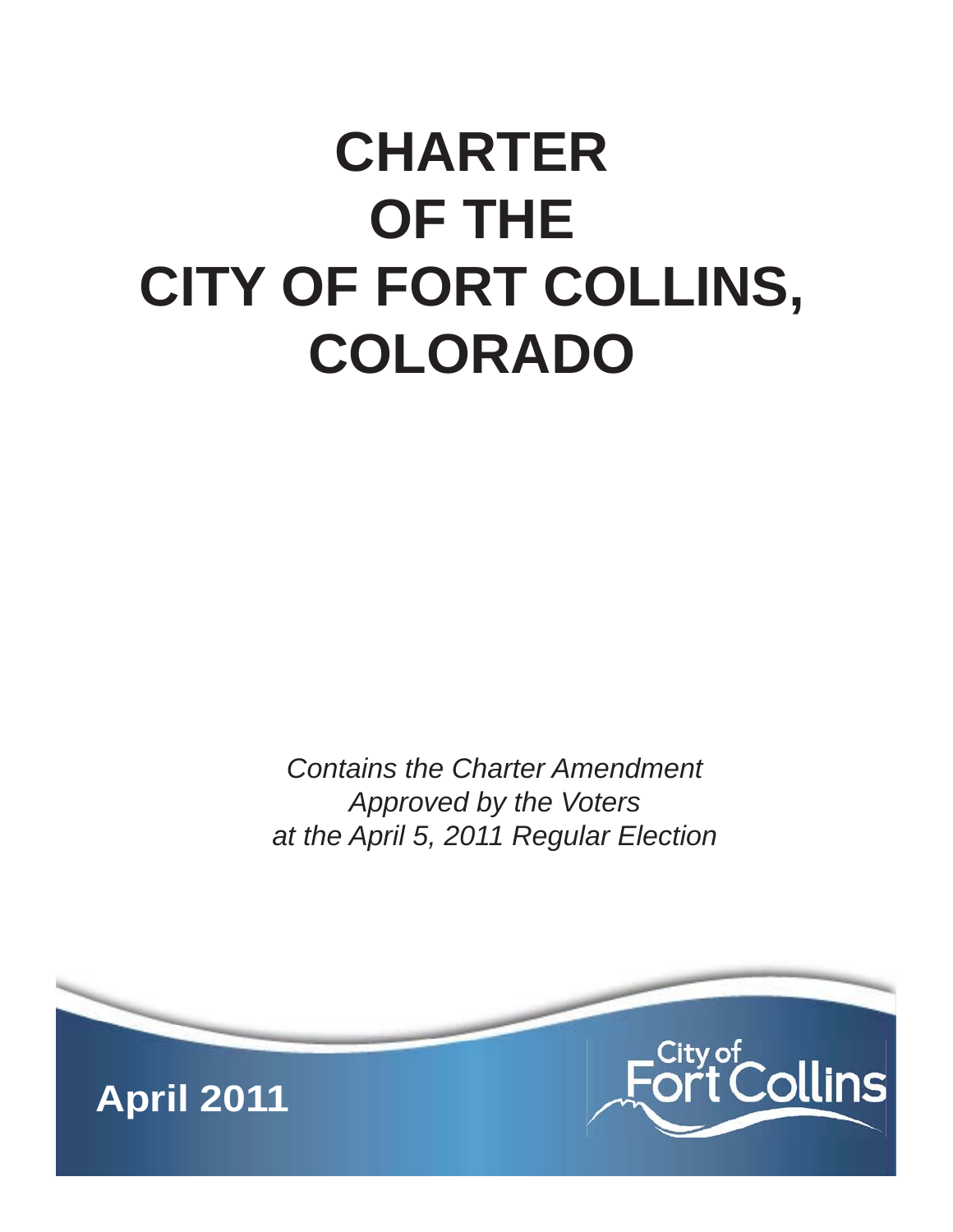#### **FORT COLLINS CHARTER**

#### **TABLE OF CONTENTS**

#### **Articles:**

#### **Preamble**

### **I Form of Government, Powers, Seal**

- Section 1 Name, boundaries
- Section 2 Form of government
- Section 3 Succession to rights and liabilities
- Section 4 Powers of city

# **II.** City Council<br>Section 1

- Section 1 Membership; terms<br>Section 2 Qualifications of can
	- Qualifications of candidates and members; challenges
- Section 3 Compensation of members
- Section 4 Organization
- Section 5 Powers
- Section 6 Ordinances, resolutions, motions<br>Section 7 Ordinances, publication and effect
- Ordinances, publication and effective date
- Section 8 Disposition of ordinances
- Section 9 Ordinance codification
- Section 10 Proof of Charter and ordinances
- Section 11 Meetings, quorum, executive session
- Section 12 City Clerk
- Section 13 Council not to interfere with administrative service<br>Section 14 Licenses, permits
- Licenses, permits
- Section 15 Surety bonds
- Section 16 Contracts with other governmental bodies
- Section 17 Independent annual audit
- Section 18 Vacancies

#### **III. City Manager**

- Section 1 Appointment, qualifications<br>Section 2 Powers, duties
- Powers, duties
- Section 3 Absence of City Manager
- Section 4 Removal of City Manager

#### **IV. General Provisions**

- Section 1 Appointive boards<br>Section 2 Administrative bra
- Administrative branch
- Section 3 Residency requirement
- Section 4 Oath of office
- Section 5 Records to be public
- Section 6 Ordinances remain in force
- Section 7 Publication
- Section 8 Charter amendments
- Section 9 Conflicts of interest
- Section 10 Penalties for violation of Charter
- Section 11 Construction of words
- Section 12 Construction of Charter
- Section 13 Outgoing officers
- Section 14 Eminent domain
- Section 15 Improvement districts
- Section 16 Limitation of actions

#### **V. Finance Administration**

| Part I    | <b>Budget and Financial Management</b> |
|-----------|----------------------------------------|
| Section 1 | Fiscal and accounting year             |
| Section 2 | Budget estimates                       |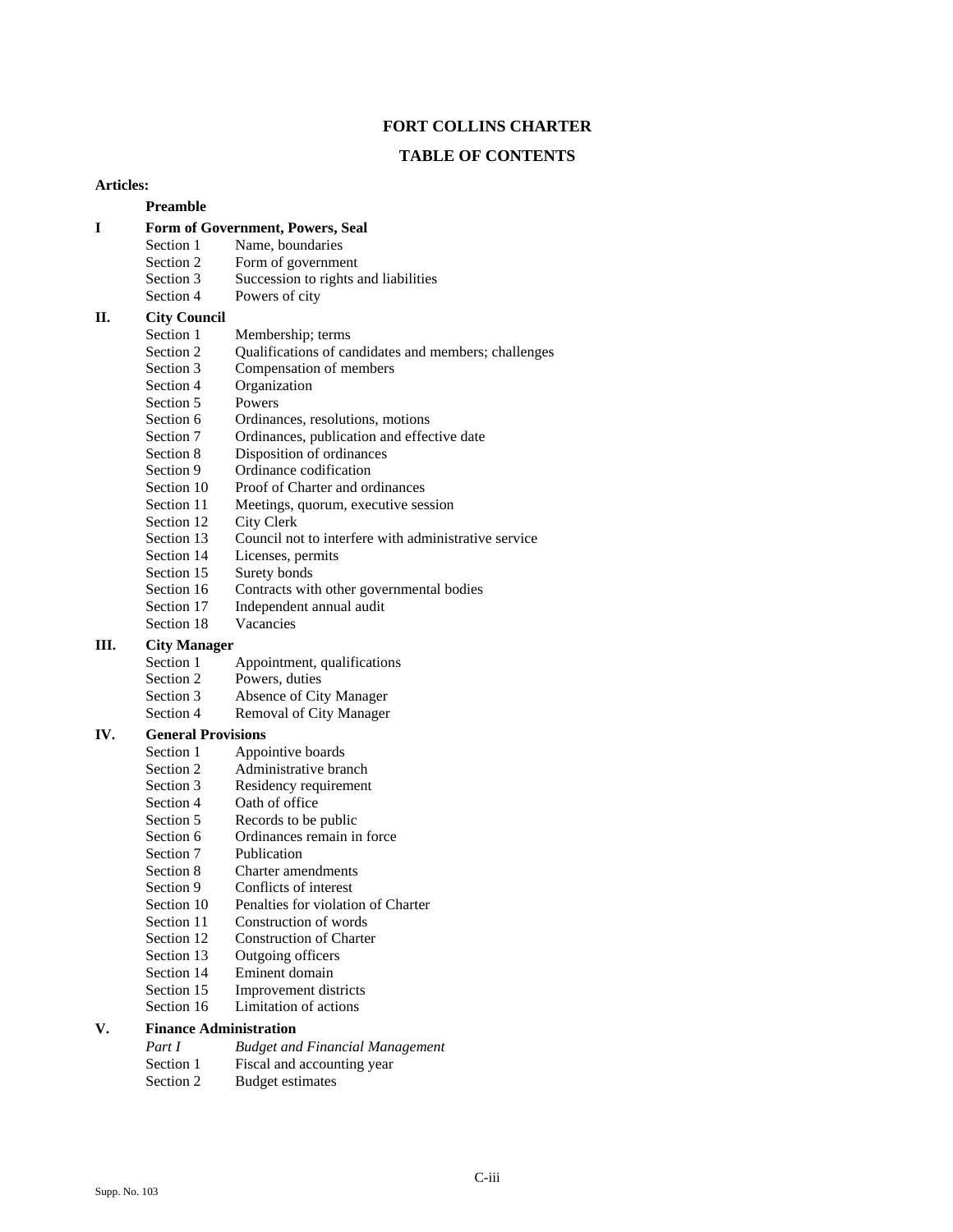- Section 5 Levy Section 6 Maximum mill levy Section 7 Effect of appropriation and levy Section 8 Appropriations not to exceed revenue; appropriation required for expenditures and obligations Section 9 Supplemental appropriations Section 10 Transfer of appropriations<br>Section 11 Lapsed appropriations Lapsed appropriations Section 12 Deposit of public funds Section 13 Collection of taxes Section 14 Audit and payments Section 15 Appropriations forbidden Section 16 City not to pledge credit *Part II Municipal Borrowing*  Section 18 Forms of borrowing Section 19.1 Short-term notes Section 19.2 General obligation securities<br>Section 19.3 Revenue securities Revenue securities Section 19.4 Refunding securities<br>Section 19.5 Special assessment se Special assessment securities Section 19.6 Terms and disposal of securities Section 19.7 Limitation of actions Section 19.8 Tax increment securities Section 20 No additional limitations *Part III Financial Administration Unit*  Section 21 Financial Officer Section 22 Powers and duties Section 23 Separate utilities accounts Section 24 Responsibility for funds<br>Section 25 Creation of funds Creation of funds *Part IV Purchasing*  Section 26 Powers and duties Section 27 Competitive bidding Section 28 Emergency purchases Section 29 Contracts for improvements Section 30 Contracts for service Section 31 Contracts effective only when bond funds available **VI. City Attorney**  Section 1 Appointment Section 2 Functions Section 3 Special counsel **VII. Municipal Court**  Section 1 Municipal Court Section 2 Penalty for violation **VIII. Elections**  Section 1 Applicability of state Constitution Section 2 City elections Section 3 Nomination; withdrawal from nomination Section 4 Petitions Section 5 Board of Elections Section 6 Appearance of names on ballot Section 7 Certification of election results Section 8 Campaign contributions Section 9 Corrupt practices
	- Section 10 Validity of elections
	- Section 11 Further regulations

Section 3 Public record, hearing<br>Section 4 Adoption of budget an

Adoption of budget and appropriation of funds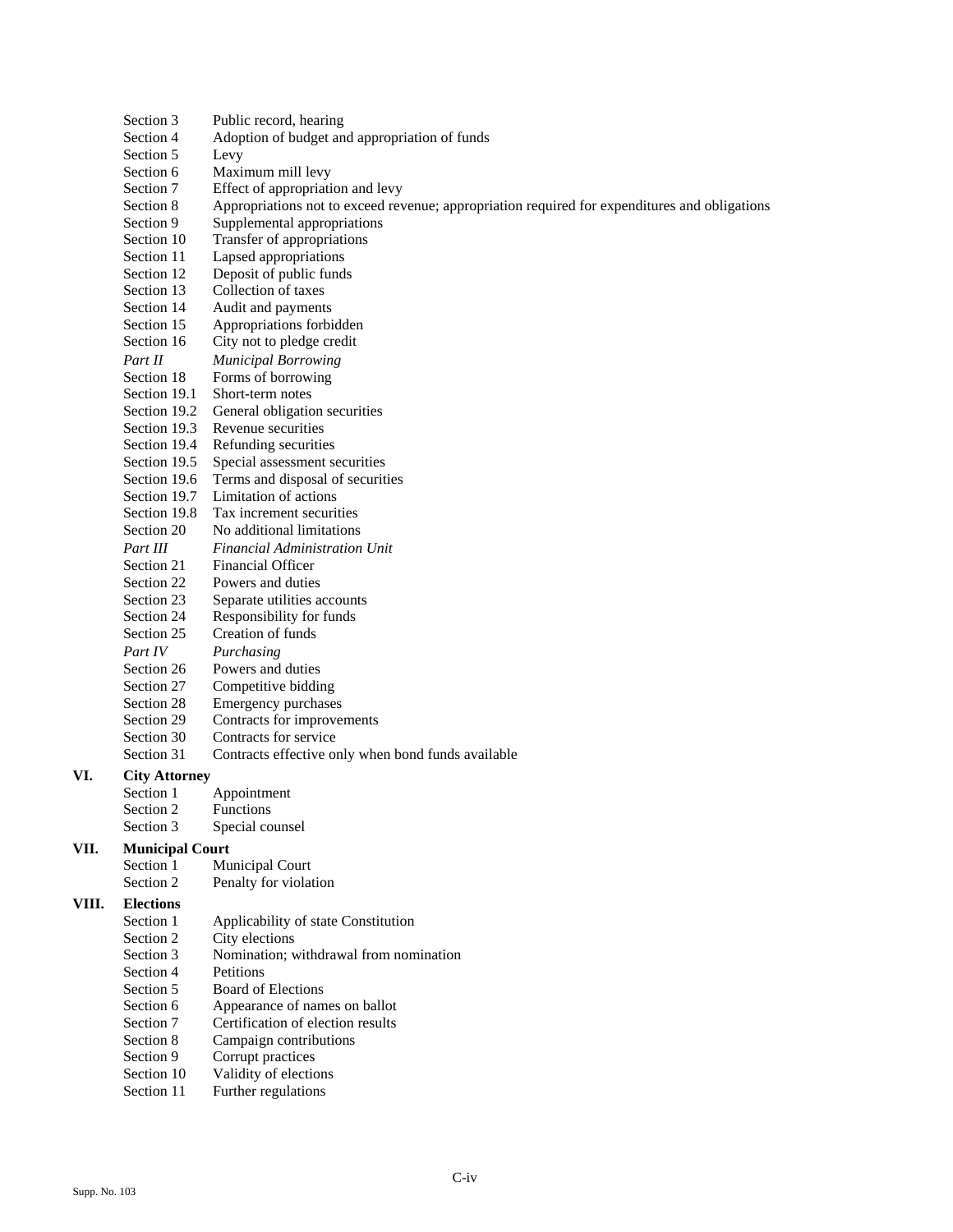# **IX.** Recall Section 1

- The recall
- Section 2 Petitions
- Section 3 Elections
- Section 4 Further regulations

# **X.** Initiative and Referendum<br>Section 1 The initiative

- The initiative
- Section 2 The referendum
- Section 3 Council use of initiative and referendum
- Section 4 Repeal or amendment of initiated measure
- Section 5 Petitions
- Section 6 Elections<br>Section 7 Further re
- Further regulations

#### **XI. Franchises and Public Utilities**

- Section 1 Franchise granted by ordinance
- Section 2 Franchises to specify streets
- Section 3 Regulation of public utilities
- Section 4 Books of record
- Section 5 Term, compensation
- Section 6 Option to purchase
- Section 7 Railroad tracks
- Section 8 Street cleaning and paving
- Section 9 Right of regulation
- Section 10 Revocable permits
- Section 11 Franchise renewal
- Section 12 Leasing of franchises
- Section 13 Issuance of stock
- Section 14 Amendment, renewal, extension or enlargement of franchise
- Section 15 Common use of facilities

#### **XII. Municipal Public Utilities**

- Section 1 City may acquire utilities<br>Section 2 Right of entry
- Right of entry
- Section 3 Restriction on sale of water and electric property<br>Section 4 Control of water
- Control of water
- Section 5 Utility budgeting
- Section 6 Municipal utility rates and finances
- Section 7 Reserved

#### **XIII. Definitions**

#### **XIV. Transitional Provisions**

- Section 1 Purpose and status of this Article
- Section 2 Transitional period
- Section 3 Retirement plans
- Section 4 Outstanding and authorized bonds
- Section 5 Saving clause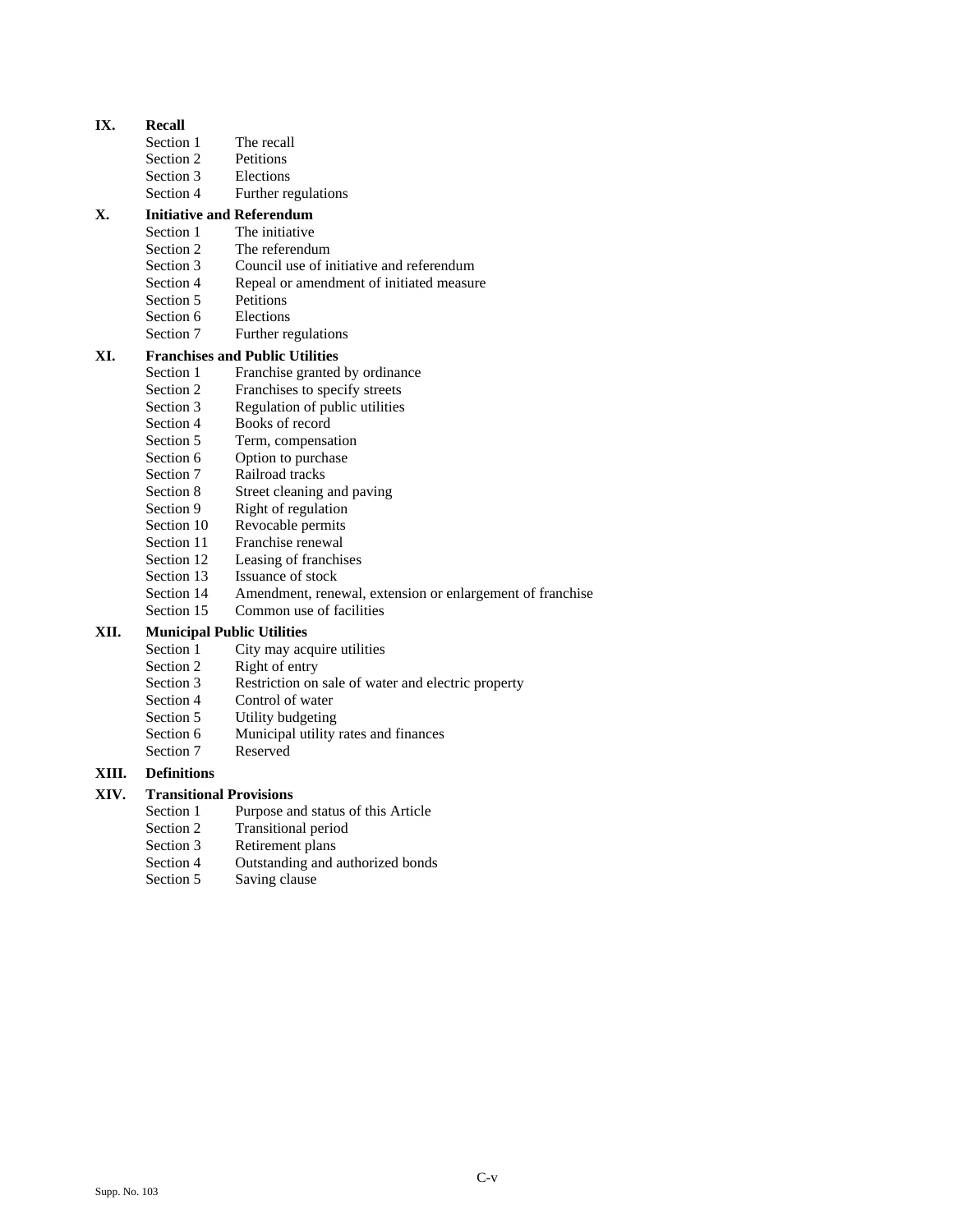We, the people of Fort Collins, Colorado, under the authority of the Constitution of the State of Colorado, do ordain, establish and adopt this Charter for our municipal government.

#### **ARTICLE I. FORM OF GOVERNMENT, POWERS, SEAL**

#### **Section 1. Name, boundaries.**

The citizens of Fort Collins, in the County of Larimer, State of Colorado, within the boundaries of the municipal corporation as now established and heretofore existing under the name of Fort Collins, or as hereafter established in the manner provided by law, shall continue to constitute a body corporate and politic in perpetual succession, under the name of the City of Fort Collins, as a home-rule municipal corporation under Article XX of the Constitution of the State of Colorado. The official seal for the city shall consist of the word "SEAL" surrounded by the words "City of Fort Collins, Colorado."

# **Section 2. Form of government.**

The municipal government provided by this Charter shall be known as the "Council Manager government." Pursuant to its provisions and subject only to the limitations and exceptions imposed by the state Constitution and by this Charter, all powers of the city shall be vested in an elective Council, hereinafter referred to as "the Council." All powers of the City of Fort Collins shall be exercised in the manner prescribed by this Charter or, if the manner be not therein prescribed, then in such manner as may be prescribed by ordinance.

(Ord. No. 15, 1997, § 1, 2-4-97, approved, election 4-8-97)

#### **Section 3. Succession to rights and liabilities.**

The municipal corporation, the City of Fort Collins, shall continue to own, possess and hold all the real and personal property heretofore owned, possessed, or held by the city, and shall continue to manage and dispose of all trusts in connection therewith and succeed to all the rights, benefits, and liabilities of the city.

#### **Section 4. Powers of city.**

The city shall have all the powers granted to municipal corporations and to cities by the Constitution and general laws of this state, together with all the implied powers necessary to carry into execution all the powers granted. The enumeration of particular powers by this Charter shall not be deemed to be exclusive, and in addition to

the powers enumerated or implied, or appropriate to the exercise of such powers, it is intended that the city shall have and may exercise all powers of local selfgovernment which, under the Constitution of this state, it would be competent for this Charter specifically to enumerate.

### **ARTICLE II. CITY COUNCIL**

#### **Section 1. Membership; terms.**

(a) *Composition of Council.* The Council shall consist of seven (7) members, including a Mayor and Mayor Pro Tem, elected as provided in this Article.

(b) *Method of election*. The Mayor shall be nominated and elected from the city at large. The remaining six (6) members shall be nominated and elected by Districts. The election of District Councilmembers shall alternate between the election of representatives for Council Districts 1, 3 and 5 and the election of representatives for Council Districts 2, 4 and 6.

(c) *Council district boundaries*. The city shall be divided into six (6) contiguous, reasonably compact districts, each of which shall consist of contiguous, undivided general election precincts and, to the extent reasonably possible, an equal number of inhabitants. The districts shall be numbered consecutively in a clockwise fashion beginning with the northeast district, which shall be District 1. The Council shall establish by ordinance the process for adjusting district boundaries and giving notice of any proposed boundary changes, and the manner of protesting such proposed changes.

(d) *Terms*. Except as otherwise provided in Section 18 of this Article and Section 3(d) of Article IX, the term of office of the Mayor shall be two (2) years, and the term of office of all other members of the Council shall be four (4) years each; provided, however, that all such officers shall serve until their successors have been elected and have taken office. The terms of the Mayor and other members of the Council shall begin when they take the oath of office, which shall occur as the first order of business at the first regular or special Council meeting following their election or appointment.

(Ord. No. 23, 1981, 2-17-81, approved, election 4-7-81; Ord. No. 94, 1972, 1-4-73, approved, election 2-20-73; Ord. No. 197, 1986, § 1, Parts A, B, 12-16-86, approved, election 3-3-87; Ord. No. 154, 1988, 12-20-88, approved, election 3-7-89; Ord. No. 100, 1990, 9- 4-90, approved, election 11-6-90; Ord. No. 15, 1997, § 1, 2-4-97, approved, election 4-8-97; Ord. No. 011, 2011, § 1, 2-15-11, approved, election 4-5-11)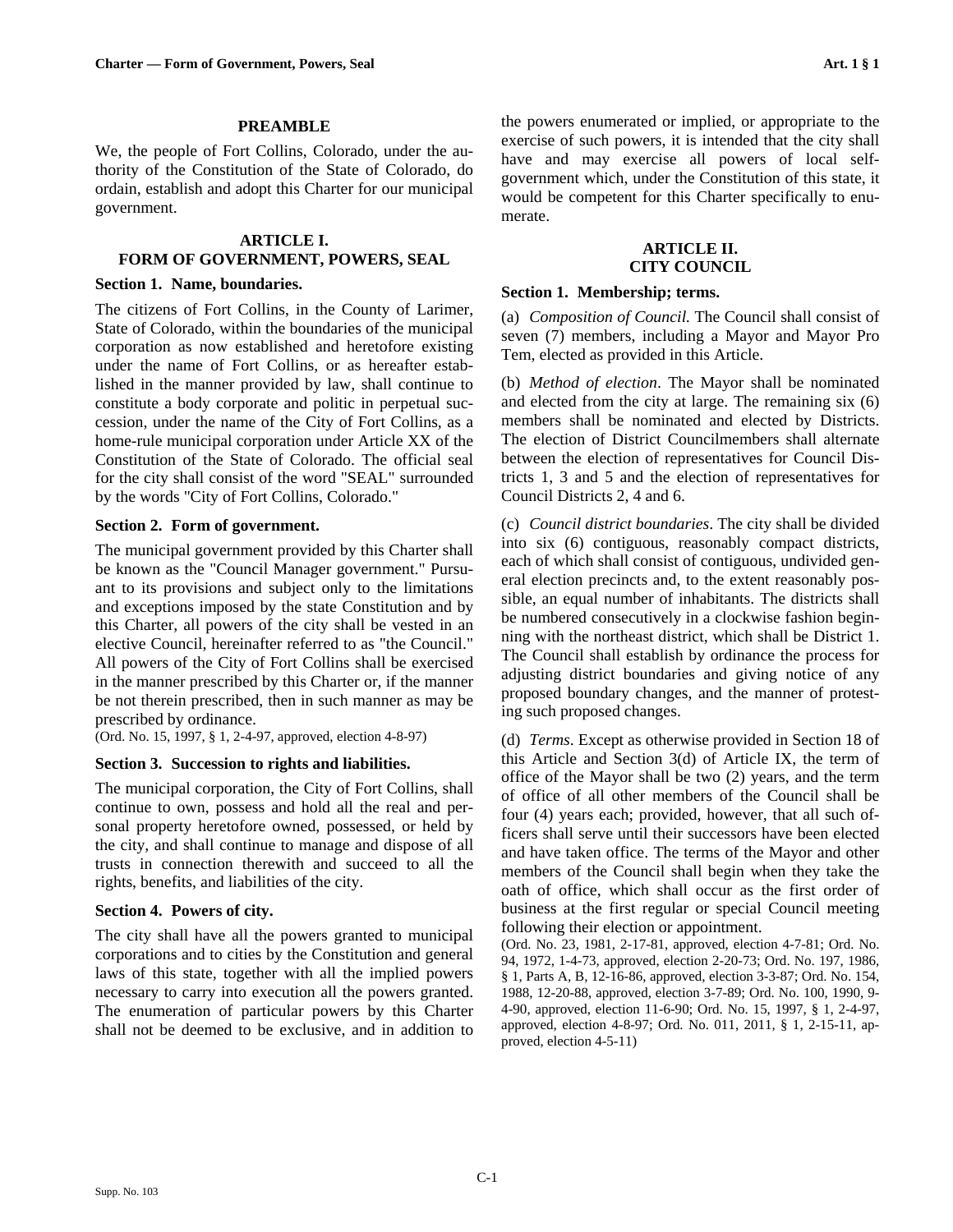# **Section 2. Qualifications of candidates and members; challenges.**

(a) An individual shall be eligible to be a candidate for the office of Councilmember if at the time of the election he or she is a citizen of the United States; is at least twenty-one (21) years of age; has been for one (1) year immediately preceding such election an elector of the city; and, in the case of a District Councilmember, has continuously resided in the District from which he or she is to be elected since the date of accepting any nomination for election under Article VIII, Section 3, of this Charter.

(b) No person who has been convicted of a felony shall be eligible to be a candidate for, or hold, the office of Councilmember.

(c) No person shall be eligible to stand for election to more than one (1) elective office at any single municipal election. During a term of office, no member of the Council shall be an employee of the city or hold any other elective public office. No person shall be elected or appointed to any city office, position or employment for which the compensation was increased or fixed by the Council while such person was a member thereof until after expiration of one (1) year from the date when such person ceased to be a member of the Council.

(d) Any registered elector may file with the City Clerk a written protest challenging the qualifications of any member of the Council. Any such protest shall be resolved by the City Clerk as expeditiously as possible but no more than forty-five (45) days from the date of filing of the protest, pursuant to a procedure established by the Council by ordinance. In order to resolve such protests, the City Clerk shall have the power to subpoena witnesses, administer oaths, and require the production of evidence. No protest shall be filed prior to the date of appointment or the date of issuance of the certificate of election of a Councilmember, whichever is applicable, nor shall any such protest, other than a protest based upon the fact of a felony conviction, be filed more than fifteen (15) days after said date.

(e) The fact that a Councilmember may be determined to have lacked any qualification for the office of Councilmember during all or any portion of his or her term of office shall not affect the validity of any action taken by the Council during such Councilmember's term of office. (Res. No. 71-12, 2-11-71, approved, election 4-6-71; Ord. No. 5, 1983, approved, election 3-8-83; Ord. No. 202, 1986, § 1, Part X, 12-16-86, approved, election 3-3-87; Ord. No. 100, 1990, 9-4-90, approved, election 11-6-90; Ord. No. 20, 1991, § 1, 2-19-91, approved, election 4-2-91; Ord. No. 20, 1993, § 1, 2-16-93, approved, election 4-6-93; Ord. No. 15, 1997, § 1, 2-4-97, approved, election 4-8-97)

#### **Section 3. Compensation of members.**

Commencing in 1998, the compensation for all Councilmembers except the Mayor shall be five hundred dollars (\$500.) per month and the compensation of the Mayor shall be seven hundred fifty dollars (\$750.) per month. These amounts shall be adjusted annually thereafter for inflation in accordance with the Denver/ Boulder Consumer Price Index.

(Ord. No. 12, 1977, 2-15-77, approved, election 4-5-77; Ord. No. 198, 1986, § 1, Part A, 12-16-86, approved, election 3-3-87; Ord. No. 100, 1990, 9-4-90, approved, election 11-6-90; Ord. No. 16, 1997, § 1, 2-4-97, approved, election 4-8-97)

**Editor's note**—See § 2-575 of the City Code for current salaries of Councilmembers.

# **Section 4. Organization.**

The Mayor shall preside at meetings of the Council and shall be recognized as head of the city government for all ceremonial purposes and by the Governor of the state for purposes of military law. The Mayor shall execute and authenticate legal instruments requiring the signature of the Mayor. The Mayor shall also perform such other duties as may be provided by ordinance which are not inconsistent with the provisions of this Charter.

At the first regular or special meeting after every biennial election, the Council shall elect a Mayor Pro Tem for a two (2) year term from among the members of the Council to act as Mayor during the absence or disability of the Mayor. If a vacancy occurs in the position of Mayor, the Mayor Pro Tem shall become Mayor as provided in Section 18(b) below.

(Ord. No. 11, 1969, 2-27-69, approved, election 4-8-69; Ord. No. 202, 1986, § 1, Part X, 12-16-86, approved, election 3-3-87; Ord. No. 100, 1990, 9-4-90, approved, election 11-6-90; Ord. No. 15, 1997, § 1, 2-4-97, approved, election 4-8-97)

# **Section 5. Powers.**

All powers of the city and the determination of all matters of policy shall be vested in the Council except as otherwise provided by this Charter. Without limitation of the foregoing, the Council shall have power to:

(a) appoint and remove the City Manager;

(b) establish, change, consolidate or abolish administrative offices, service areas or agencies by ordinance, upon report and recommendation of the City Manager, so long as the administrative functions and public services established by this Charter are not abolished in any such reorganization. The city shall provide for all essential administrative functions and public services, including, but not limited to the following:

- (1) fire suppression and prevention;
- (2) police services;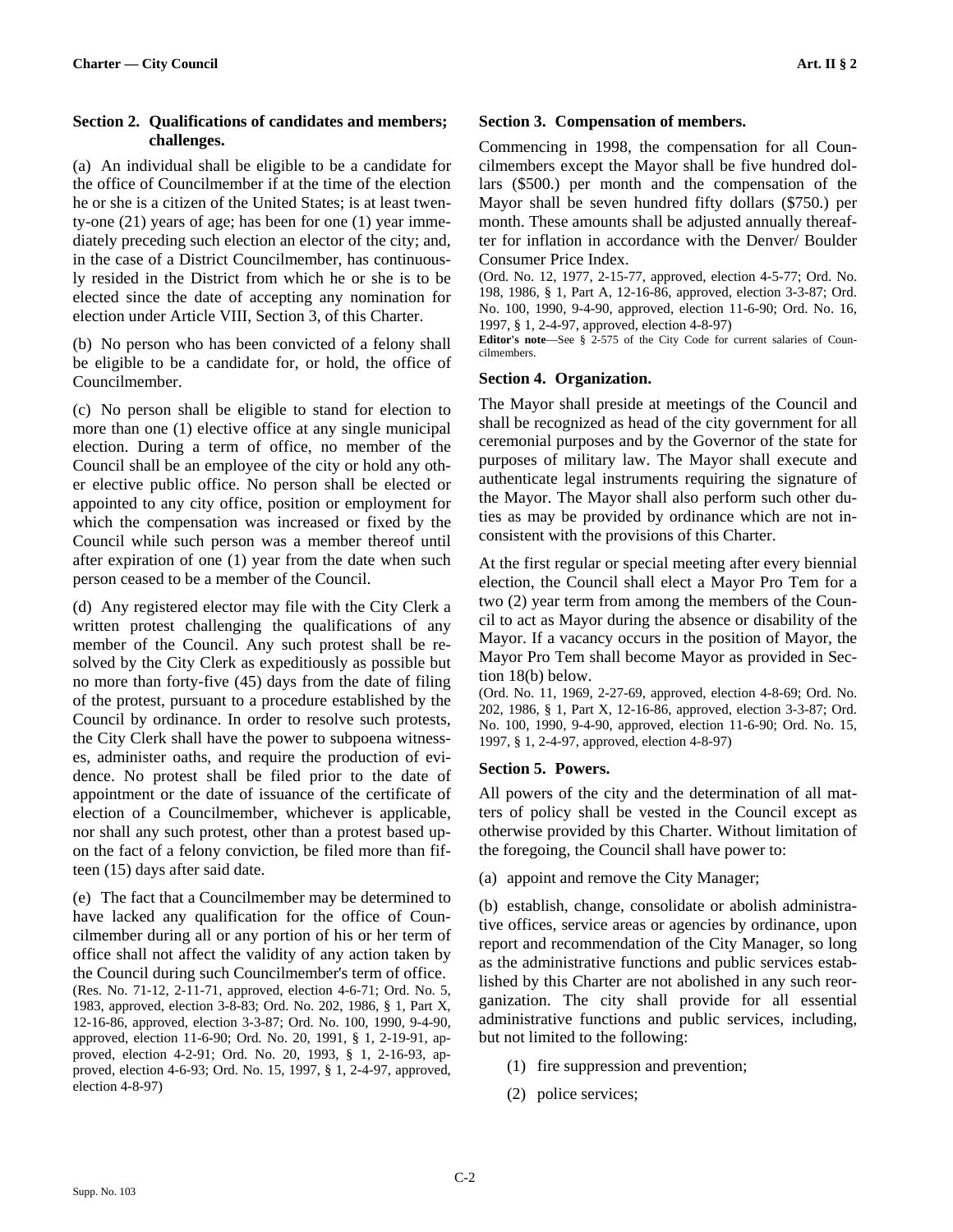- (3) finance and recordkeeping;
- (4) electric utility services;
- (5) water supply and wastewater services;
- (6) street maintenance;
- (7) storm drainage;
- (8) planning and zoning.
- (c) adopt the budget of the city;

(d) authorize the issuance of bonds by ordinance as provided by this Charter;

(e) inquire into and investigate any office, service area, or agency of the city and the official acts of any officer or employee thereof, and to compel by subpoena attendance and testimony of witnesses and production of books and documents;

- (f) adopt plats;
- (g) adopt and modify the official map of the city;

(h) provide for independent audits of all funds and accounts of the city.

(Ord. No. 18, 1973, 2-15-73, approved, election 4-3-73; Ord. No. 202, 1986, § 1, Part A, 12-16-86, approved, election 3-3-87; Ord. No. 15, 1997, § 1, 2-4-97, approved, election 4-8-97; Ord. No. 22, 2001, § 2, 2-20-01, approved, election 4-3-01)

#### **Section 6. Ordinances, resolutions, motions.**

The Council shall act by ordinance, resolution, or motion. The ayes and nays shall be recorded on the passage of all ordinances, resolutions, and motions. Every Councilmember present shall vote; if a member fails to vote when present, he or she shall be recorded as voting in the affirmative. All legislative enactments and every act creating, altering, or abolishing any agency or office, fixing compensation, making an appropriation, authorizing the borrowing of money, levying a tax, establishing any rule or regulation for the violation of which a penalty is imposed, or placing any burden upon or limiting the use of private property, shall be by ordinance, which shall not be so altered or amended on the final passage as to change the original purpose.

All ordinances, except the annual appropriation ordinance and any ordinance making a general codification of ordinances, shall be confined to one (1) subject which shall be clearly expressed in the title. All ordinances shall be formally introduced at a regular or special Council meeting in written or printed form by any member of the Council and considered on first reading and action taken thereon. No ordinance, except an emergency ordinance,

shall be finally passed on the first reading or at the meeting at which it is first introduced. An emergency ordinance may be formally introduced at a special Council meeting and action taken thereon, including final passage at such special meeting. Reading of an ordinance shall consist only of reading the title thereof, provided that copies of the full ordinance proposed shall have been available in the office of the City Clerk at least fortyeight (48) hours prior to the time such ordinance is introduced for each member of the City Council, and for inspection and copying by the general public, and provided further that any member of the City Council may request that an ordinance be read in full at any reading of the same, in which case such ordinance shall be read in full at such reading. Final passage of all ordinances except emergency ordinances shall be at a regular Council meeting. Emergency ordinances shall require for passage the affirmative vote of at least five (5) members of the Council and shall contain a specific statement of the nature of the emergency. No ordinance granting any franchise or special privilege which involves a benefit to any private person or entity shall ever be passed as an emergency ordinance.

The enacting clause of all ordinances passed by the Council shall be as follows: "Be it ordained by the Council of the City of Fort Collins."

(Ord. No. 3, 1961, 2-23-61, approved, election 4-4-61; Ord. No. 94, 1972, 1-4-73, approved, election 2-20-73; Ord. No. 18, 1973, 2-15-73, approved, election 4-3-73; Ord. No. 202, 1986, § 1, Part X, 12-16-86, approved, election 3-3-87; Ord. No. 203, 1986, § 1, Part A, 12-16-86, approved, election 3-3-87)

#### **Section 7. Ordinances, publication and effective date.**

Every proposed ordinance, except an emergency ordinance, shall be published in full at least seven (7) days before its final passage on the city's official internet web site. In addition, each such ordinance shall be published in a newspaper of general circulation in the city by number and title only, together with a statement that the full text is available for public inspection and acquisition in the office of the City Clerk and on the city's internet web site. Both publications shall contain a notice of the date when said proposed ordinance will be presented for final passage. The City Clerk shall, within seven (7) days after final passage of any such ordinance, publish such ordinance in the same method as is required for the first publication. All ordinances, except emergency ordinances, shall take effect on the tenth day following their passage. An emergency ordinance shall take effect upon passage and shall be published as provided above within seven (7) days thereof.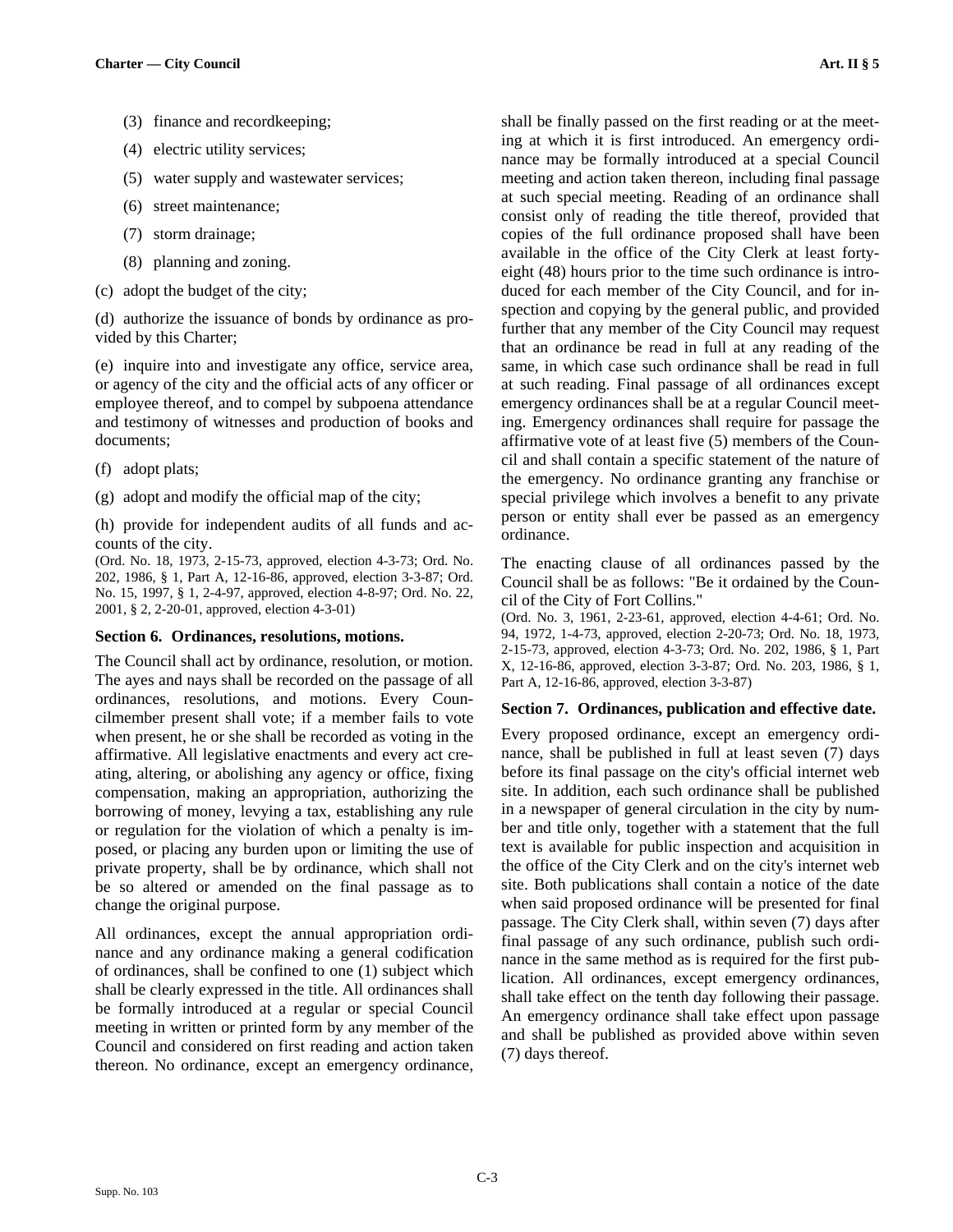Standard codes and codifications of ordinances of the city may be published by title and reference in whole or in part.

Ordinances shall be signed by the Mayor, attested by the City Clerk and published without further certification.

The Council may enact any ordinance which adopts any code by reference in whole or in part provided that before adoption of such ordinance the Council shall hold a public hearing thereon and notice of the hearing shall be published twice in the newspaper of general circulation, published in the city, one (1) of such publications to be at least eight (8) days preceding the hearing and the other at least fifteen (15) days preceding the hearing. Such notice shall state the time and place of the hearing and shall also state that copies of the code to be adopted are on file with the City Clerk and open to public inspection. The notice shall also contain a description which the Council deems sufficient to give notice to persons interested as to the subject matter of such code and the name and address of the agency by which it has been promulgated. The ordinance adopting any such code shall set forth in full any penalty clause in connection with such code.

(Ord. No. 11, 1967, 2-9-67, approved, election 4-4-67; Ord. No. 18, 1973, 2-15-73, approved, election 4-3-73; Ord. No. 205, 1984, approved, election 3-5-85; Ord. No. 15, 1997, § 1, 2-4-97, approved, election 4-8-97; Ord. No. 93, 2005, § 1, 9-6-05, approved election 11-1-05)

#### **Section 8. Disposition of ordinances.**

A true copy of every ordinance, when adopted, shall be numbered and recorded in a book marked "Ordinance Record," and adoption and publication shall be authenticated by the signatures of the Mayor and the City Clerk, and by the certificate of the publisher, respectively. The ordinances as adopted by the vote of the qualified electors of the city shall be separately numbered and recorded.

#### **Section 9. Ordinance codification.**

The Council shall cause the permanent ordinances to be codified. Such codification may be of the entire body of permanent ordinances or of the ordinances on some particular subject and may be re-enacted by the Council or authenticated in such other manner as may be designated by ordinance. No codification ordinance shall be invalid on the grounds that it deals with more than one (1) subject. The first codification shall be completed within five (5) years of the effective date of this Charter and subsequent codifications shall be made thereafter as deemed necessary by the Council, and all permanent ordinances adopted thereafter shall be codified at least once a year. (Ord. No. 202, 1986, § 1, Part P, 12-16-86, approved, election 3-3- 87)

#### **Section 10. Proof of Charter and ordinances.**

This Charter and any ordinance passed by the Council may be proved by a copy thereof certified to by the City Clerk under the seal of the city and, when printed in a book or pamphlet form purporting to be authorized by the city, the same shall be received as prima facie evidence by courts without further proof.

# **Section 11. Meetings, quorum, executive session.**

The Council shall hold regular meetings at such time and place as it may prescribe by ordinance and shall prescribe the manner in which special meetings may be called. Notice of any special meeting shall be given to all Councilmembers no less than one (1) day prior to such meeting. All meetings shall be open to the public. A majority of the members of Council shall constitute a quorum sufficient to transact business. A smaller number can adjourn a meeting to a later date and time, and in the absence of all members, the City Clerk may adjourn any meeting for not longer than one (1) week. No other action, except to adjourn, may be taken by the Council in the absence of a quorum, unless the absence of a quorum is due to the filing of conflict of interest disclosure statements by all absent members, in which event at least three (3) remaining members may transact business. By majority vote of those present and voting, the Council may approve any action of the Council except the passage of emergency ordinances and the approval of executive sessions. By two-thirds (2/3) vote of those present and voting, the Council may go into executive session, which shall be closed to the public. Executive sessions may only be held to:

(1) discuss personnel matters; or

(2) consult with attorneys representing the city regarding specific legal questions involving litigation or potential litigation and/or the manner in which particular policies, practices or regulations of the city may be affected by existing or proposed provisions of federal, state or local law; or

(3) consider water and real property acquisitions and sales by the city; or

(4) consider electric utility matters if such matters pertain to issues of competition in the electric utility industry.

(Ord. No. 94, 1972, 1-4-73, approved, election 2-20-73; Ord. No. 12, 1977, 2-15-77, approved, election 4-5-77; Ord. No. 19, 1993, § 1, 2-16-93, approved, election 4-6-93; Ord. No. 14, 1997, § 1, 2-4- 97, approved, election 4-8-97)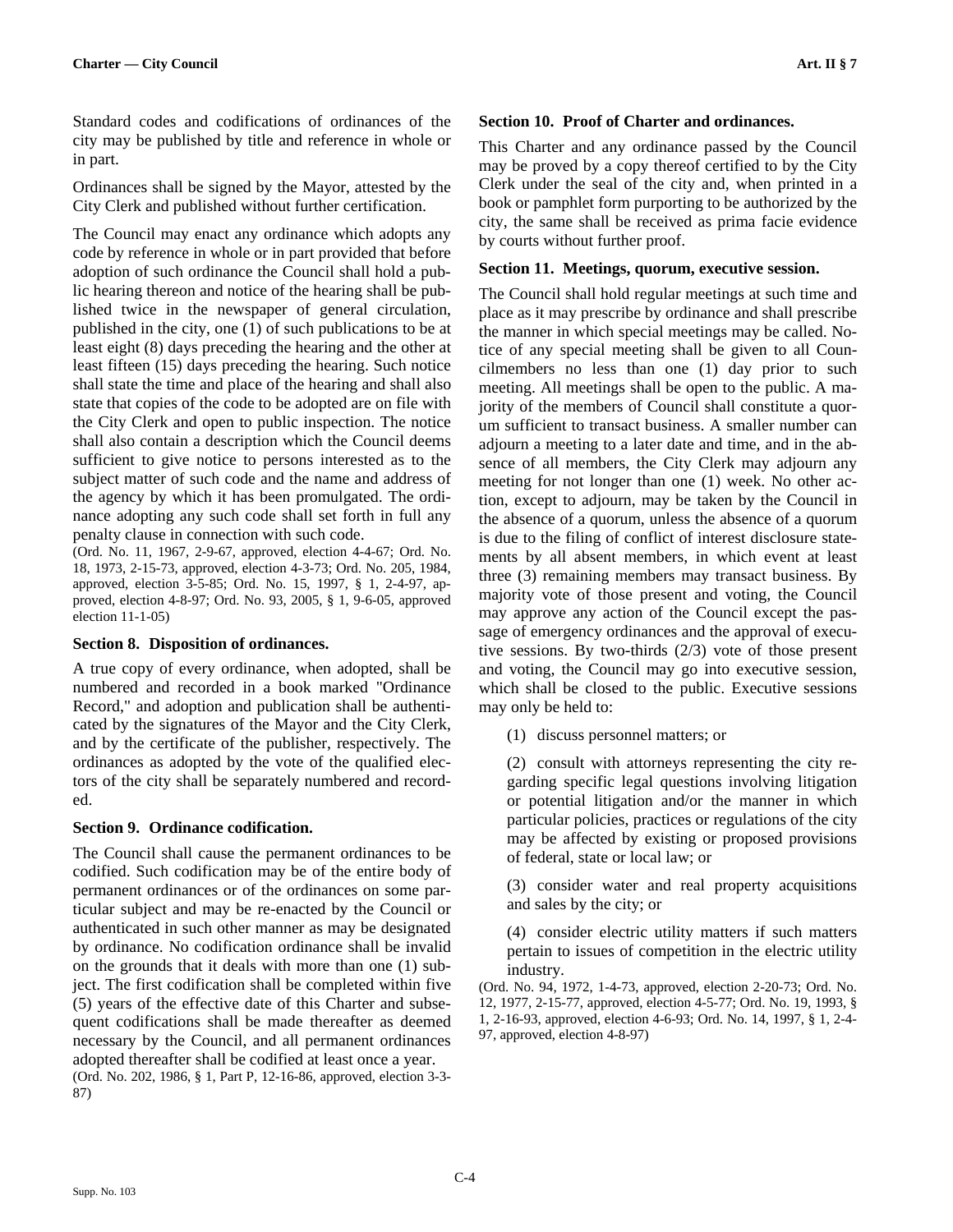### **Section 12. City Clerk.**

With the approval of the Council, the City Manager shall appoint a City Clerk who shall act as Clerk of the Council and who while so employed shall be a resident of the Fort Collins Urban Growth Area. The City Clerk shall:

(1) give notice of Council meetings;

(2) keep a journal of Council proceedings;

(3) authenticate by his or her signature and permanently record in full all ordinances and resolutions; and

(4) perform other duties required by this Charter or by the City Manager.

(Ord. No. 209, 1984, 1-15-85, approved, election 3-5-85; Ord. No. 13, 1997, § 1, 2-4-97, approved, election 4-8-97)

# **Section 13. Council not to interfere with administrative service.**

Except for purposes of inquiry, the Council and its members shall deal with the administrative service of the city solely through the City Manager, and neither the Council nor any member shall give orders to any subordinates of the City Manager either publicly or privately.

#### **Section 14. Licenses, permits.**

The Council may provide for licenses and permits, and fees therefor, for regulatory purposes. The Council shall provide an administrative procedure for the hearing and determination of appeals relating to issuance, suspension or revocation of such licenses and permits. The Council itself may hear and decide appeals.

(Ord. No. 202, 1986, § 1, Part Q, 12-16-86, approved, election 3-3- 87)

#### **Section 15. Surety bonds.**

The Council shall require the City Manager, the Financial Officer, and other employees transacting financial business of the city to furnish bonds with such surety and in such amounts as the Council may determine.

(Ord. No. 202, 1986, § 1, Part I, 12-16-86, approved, election 3-3- 87)

#### **Section 16. Contracts with other governmental bodies.**

The Council may, by ordinance or resolution, enter into contracts with other governmental bodies to furnish governmental services and make charges for such services, or enter into cooperative or joint activities with other governmental bodies.

(Ord. No. 18, 1973, 2-15-73, approved, election 4-3-73)

#### **Section 17. Independent annual audit.**

The Council shall provide for an independent audit at least annually by a certified public accountant of all books and accounts of the city, and shall publish a summary thereof once in the manner provided for publication of legal notices within five (5) months after the end of each fiscal year.

(Ord. No. 206, 1984, 1-15-85, approved, election 3-5-85)

# **Section 18. Vacancies.**

(a) A vacancy exists when a Councilmember:

(1) dies, resigns, or moves from the city or the District from which elected or appointed;

(2) assumes another elective office;

(3) fails to attend all regular and special meetings of the Council for sixty (60) consecutive days unless excused by Council resolution;

(4) is judicially declared mentally incompetent;

(5) is convicted of a felony or is declared by the City Clerk, more than sixty (60) days after the date of issuance of the certificate of election of such Councilmember, to have previously been convicted of a felony pursuant to a written protest filed under Section 2 of this article; or

(6) in the case of an appointed member of the Council, is declared by the City Clerk to lack any qualification for the office of Councilmember.

Except for the office of Mayor, any vacancy on the Council shall be filled within forty-five (45) days by appointment of the Council. The person so appointed shall serve until the next regular election, when the electors will select a person to fill the vacancy for the remainder of the term, if any. This selection process shall be subject to the following exception: If the time for filling the vacancy by appointment would fall within forty-five (45) days prior to any regular election, and the remaining unexpired term of the Councilmember to be replaced is more than two (2) years, then the vacancy shall be filled by the newly constituted Council following their election, within forty-five (45) days after their terms of office begin.

Under this exception, the term of office of the Councilmember appointed shall run for the remainder of the replaced Councilmember's term. Any person appointed to fill a Councilmember's vacated position shall have all the qualifications required of regularly elected Councilmembers. In the case of a vacancy representing a member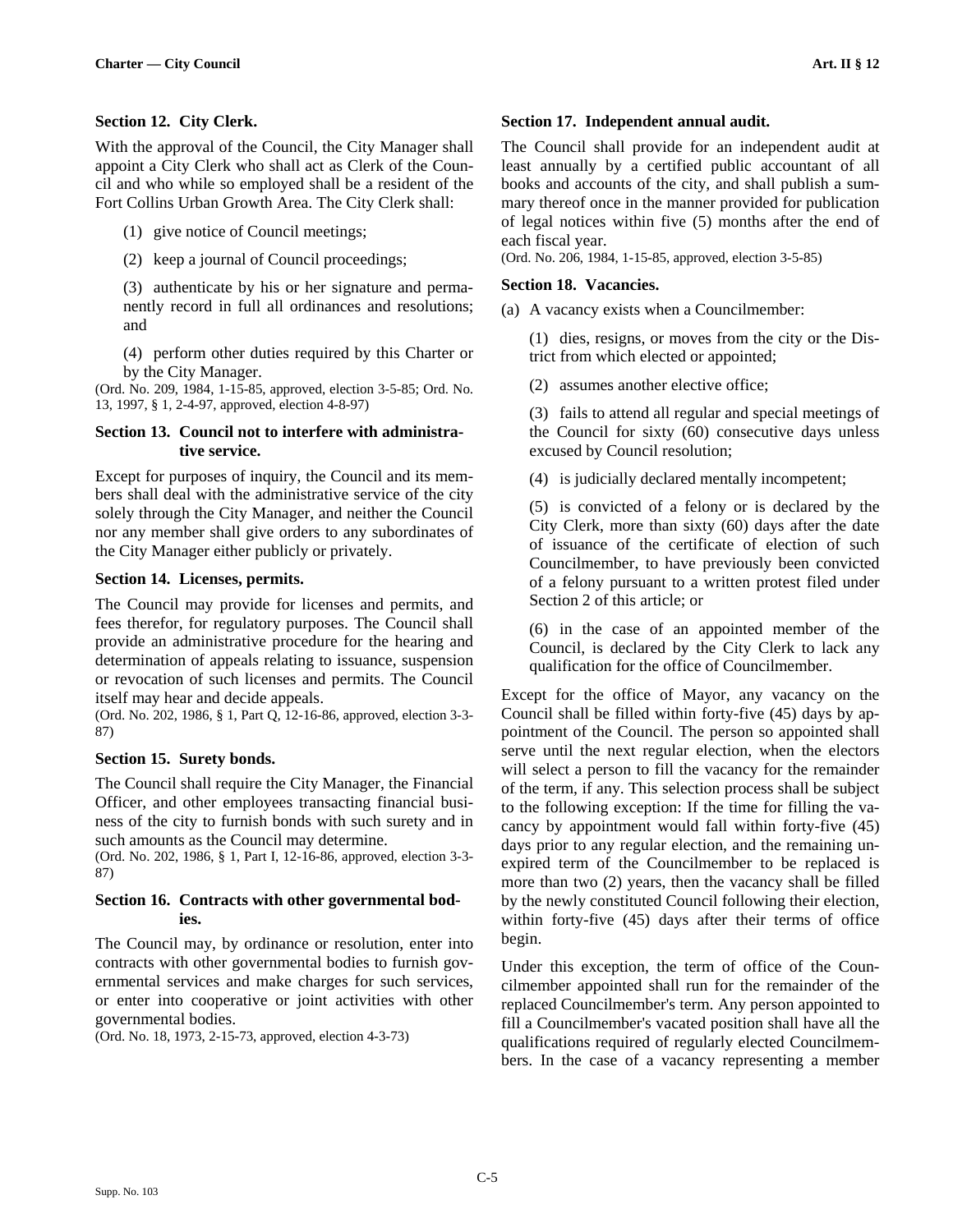elected from a District, any person appointed or elected to fill such vacancy shall be from the same District, as such District is constituted at the time of the appointment or election.

(b) The following shall apply to filling vacancies in the office of Mayor:

(1) If the position of Mayor becomes vacant more than forty-five (45) days prior to the next regular election, the Mayor Pro Tem shall become Acting Mayor, and the Council shall elect a new Mayor Pro Tem. Both the Acting Mayor and Mayor Pro Tem shall serve until the next regular election, at which time the office of Mayor shall be filled by the electors for a new term, and the Acting Mayor and Mayor Pro Tem shall resume their duties as Councilmembers for the remainder of their unexpired terms of office, if any. The vacancy on the Council created by the Mayor Pro Tem assuming the office of Mayor shall be filled in accordance with the provisions of Section 18(a) above.

(2) If the position of Mayor becomes vacant within the forty-five (45) days prior to any regular election, the duties of the Mayor shall be immediately assumed by the Mayor Pro Tem, who shall serve as Acting Mayor until said regular election, at which time the office of Mayor shall be filled by the electors for a new term. Pending the election and the commencement of the term of the newly elected Mayor, the Council shall consist of six (6) members, and the Council shall elect an interim Mayor Pro Tem. After the election, the Acting Mayor and Interim Mayor Pro Tem shall resume their duties as Councilmembers for the remainder of their unexpired terms of office, if any.

(3) Nothing herein shall preclude the Mayor Pro Tem or any Councilmember from standing for election to the office of Mayor.

(Ord. No. 201, 1986, § 1, Part L, 12-16-86, approved, election 3-3- 87; Ord. No. 154, 1988, 12-20-88, approved, election 3-7-89; Ord. No. 100, 1990, 9-4-90, approved, election 11-6-90; Ord. No. 15, 1997, § 1, 2-4-97, approved, election 4-8-97)

# **ARTICLE III. CITY MANAGER**

#### **Section 1. Appointment, qualifications.**

The Council shall appoint and fix the compensation of a City Manager, who shall be the chief executive officer and head of the administrative branch of the city government. The City Manager shall be appointed on the

basis of his or her executive and administrative qualifications, with special reference to actual experience in and knowledge of accepted practice in respect to the duties of the office. Prior to appointment, the City Manager need not be a resident of the city, but during his or her tenure in office the City Manager shall reside within the city.

No member of Council shall be appointed City Manager during the term for which he or she has been elected nor within one (1) year after the expiration of such term. (Ord. No. 202, 1986, § 1, Part X, 12-16-86, approved, election 3-3- 87; Ord. No. 13, 1997, § 1, 2-4-97, approved, election 4-8-97)

#### **Section 2. Powers, duties.**

The City Manager shall be responsible to the Council for the proper administration of all affairs of the city and to that end shall have power and be required to:

(a) appoint and, when necessary for the good of the service, remove all heads of service areas and employees of the city except as otherwise provided by this Charter;

(b) prepare the budget annually and submit it to the Council and be responsible for its administration after adoption;

(c) participate in discussions of the Council in an advisory capacity;

(d) prepare and submit to the Council as of the end of the fiscal year a complete report on the finances and administrative activities of the city for the preceding year, and make written or oral reports to the Council when required by it as to any particular matter relating to the affairs of the city within his or her supervision;

(e) keep the Council advised of the financial condition and the future needs of the city, and make recommendations to the Council;

(f) enforce the laws and ordinances of the city;

(g) perform such other duties as may be prescribed by this Charter or required of the City Manager by the Council not inconsistent with this Charter.

(Ord. No. 202, 1986, § 1, Part X, 12-16-86, approved, election 3-3- 87; Ord. No. 22, 2001, § 2, 2-20-01, approved, election 4-3-01)

#### **Section 3. Absence of City Manager.**

To perform his or her duties during temporary absence or disability, the City Manager may designate a qualified employee of the city by letter filed with the City Clerk. If the City Manager fails to make such designation, the Council may by resolution appoint a qualified employee of the city to perform the duties of the City Manager until he or she returns or his or her disability ceases.

(Ord. No. 202, 1986, § 1, Part X, 12-16-86, approved, election 3-3- 87; Ord. No. 13, 1997, § 1, 2-4-97, approved, election 4-8-97)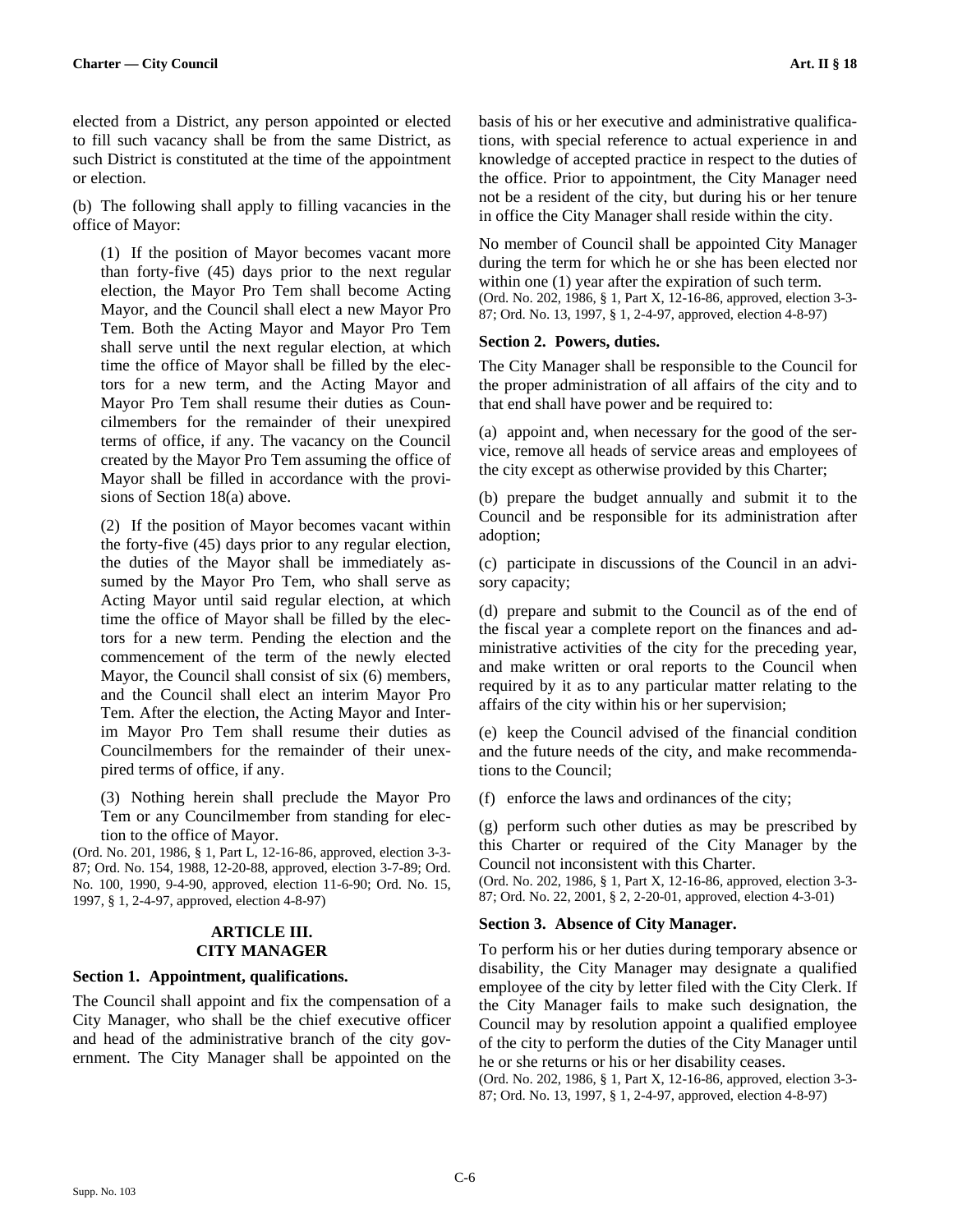#### **Section 4. Removal of City Manager.**

The Council shall appoint the City Manager for an indefinite term and may remove a City Manager by majority vote of the Councilmembers. If a City Manager is removed by this method, at least thirty (30) days before such removal takes effect, the Council shall by majority vote of its members adopt a resolution stating the reasons for the removal, which resolution may also provide for interim suspension. Upon such removal or suspension by this method the Council shall cause to be paid to the City Manager any unpaid balance of his or her salary for the current month and the salary for the next calendar month. (Res. No. 72-30, 4-6-72, approved, election 5-23-72; Ord. No. 12, 1977, 2-15-77, approved, election 4-5-77; Ord. No. 202, 1986, § 1, Part B, 12-16-86, approved, election 3-3-87)

# **ARTICLE IV. GENERAL PROVISIONS**

#### **Section 1. Appointive boards.**

(a) The Council may, by ordinance, establish appointive boards and commissions. The ordinance establishing such boards and commissions shall:

(1) prescribe the powers, duties, and operating procedures of the board and commission;

(2) establish the terms of office of the board or commission members, including initial overlapping terms;

(3) establish the amount of compensation, if any, to be paid to the board or commission members; and

(4) state whether the board or commission shall have alternate members authorized to vote when serving in the absence of regular members.

(b) All board and commission members shall be subject to removal by the Council with or without cause. Any vacancy during the unexpired term of any member shall be filled by the Council for the remainder of the term. Each board and commission shall choose its own officers from among its members. The Council may change any or all of the powers, duties and procedures of any board or commission and may abolish any board or commission which is not required by this Charter or law.

(Ord. No. 202, 1986, § 1, Part C, 12-16-86, approved, election 3-3- 87; Ord. No. 18, 1997, § 1, 2-4-97, approved, election 4-8-97)

#### **Section 2. Administrative branch.**

The administrative branch of the city government shall be composed of the offices, service areas and agencies established by ordinance upon report and recommendation of the City Manager. Administrative functions and

duties may be assigned and distributed among offices, service areas or departments thereof, or agencies of the administrative branch by regulations issued by the City Manager. The City Manager shall have power, whenever the interest of the city requires, to assign any employee of one (1) service area to perform duties in another service area.

(Ord. No. 18, 1973, 2-15-73, approved, election 4-3-73; Ord. No. 202, 1986, § 1, Part D, 12-16-86, approved, election 3-3-87; Ord. No. 22, 2001, § 2, 2-20-01, approved, election 4-3-01)

#### **Section 3. Residency requirement.**

Directors of a city service area or a group of city service areas, deputy city managers, and assistant city managers shall reside within the Fort Collins Urban Growth Area during their tenure in office, but need not reside within the Fort Collins Urban Growth Area prior to their appointment. City department heads may live outside the Urban Growth Area during their tenure in office, but only if their places of residence are within five miles of the city limits, as measured by a straight line connecting the parcel of property upon which the residence is situated to the nearest boundary line of the city. City department heads appointed prior to March 6, 1985, shall not be subject to this residency requirement.

(Ord. No. 209, 1984, 1-15-85, approved, election 3-5-85; Ord. No. 202, 1986, § 1, Part E, 12-16-86, approved, election 3-3-87; Ord. No. 13, 1997, § 1, 2-4-97, approved, election 4-8-97; Ord. No. 21, 2001, § 1, 2-20-01, approved, election 4-3-01; Ord. No. 22, 2001, § 2, 2-20-01, approved, election 4-3-01)

#### **Section 4. Oath of office.**

Before entering upon the duties of the office, each member of Council, the City Manager, the City Attorney, the City Clerk, the Judge of the Municipal Court, and each director of a service area shall take, subscribe before, and file with the City Clerk an oath or affirmation that he or she will support the Constitution of the United States, the Constitution of the State of Colorado, this Charter, and the ordinances of the City of Fort Collins, and that he or she will faithfully perform the duties of the office or position. The City Clerk shall take and subscribe the oath before a notary public.

(Ord. No. 22, 2001, § 2, 2-20-01, approved, election 4-3-01)

#### **Section 5. Records to be public.**

All city records shall be available for public inspection, subject only to reasonable restrictions. Upon payment of a reasonable fee, a copy or a certified copy of any city record shall be furnished by the custodian thereof. A certified copy of any city record shall be prima facie evidence of its contents.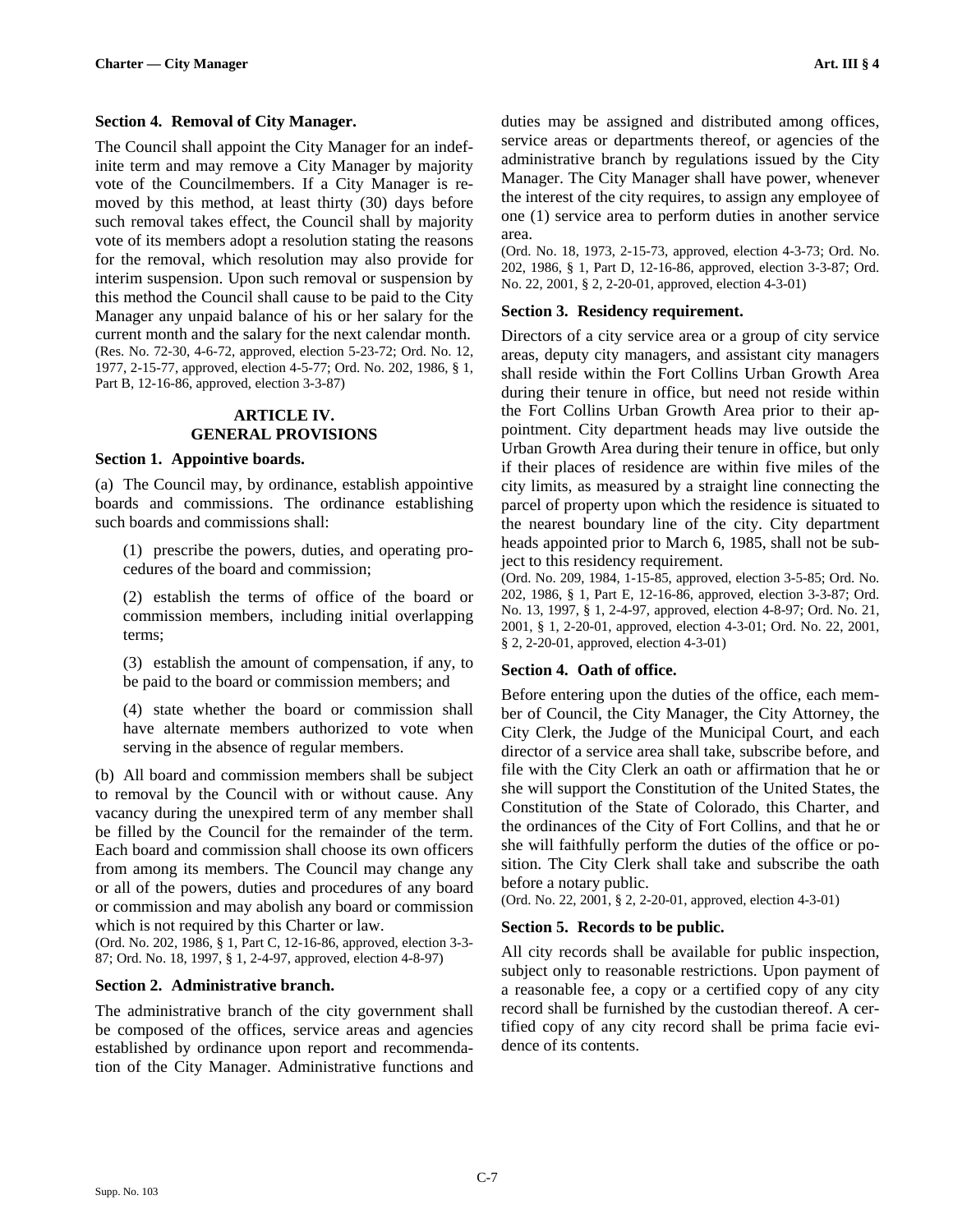# **Section 6. Ordinances remain in force.**

All ordinances, resolutions, rules, or regulations in force in Fort Collins, a municipal corporation, at the time this Charter takes effect shall continue in full force and effect until superseded, amended, or repealed, except that those inconsistent with this Charter are hereby repealed.

# **Section 7. Publication.**

Whenever legal notice or other publication is required by this Charter, or by ordinance, rule, or regulation, such notice shall be published at least once in a local newspaper of general circulation in the city, which is devoted to dissemination of news of a general character, unless a different form of notice is specified in this Charter or in the ordinance, rule, or regulation requiring the notice. (Ord. No. 19, 1997, § 1, 2-4-97, approved, election 4-8-97)

# **Section 8. Charter amendments.**

This Charter may be amended at any time in the manner provided by the laws of the State of Colorado. The Council may prescribe by ordinance, upon recommendation of the City Clerk, a general form of petition for citizeninitiated Charter amendments which shall contain warnings and notices to signers as necessary.

(Ord. No. 199, 1986, § 1, Part D, 12-16-86, approved, election 3-3- 87)

# **Section 9. Conflicts of interest.**

(a) *Definitions*. For purposes of construction of this Section 9, the following words and phrases shall have the following meanings:

*Business* means a corporation, partnership, sole proprietorship, firm, enterprise, franchise, association, organization, self-employed individual, holding company, joint stock company, receivership, trust, activity or entity.

*Financial interest* means any interest equated with money or its equivalent. *Financial interest* shall not include:

(1) the interest that an officer, employee or relative has as an employee of a business, or as a holder of an ownership interest in such business, in a decision of any public body, when the decision financially benefits or otherwise affects such business but entails no foreseeable, measurable financial benefit to the officer, employee or relative;

(2) the interest that an officer, employee or relative has as a nonsalaried officer or member of a nonprofit corporation or association or of an educational, religious, charitable, fraternal or civic organization in the holdings of such corporation, association or organization;

(3) the interest that an officer, employee or relative has as a recipient of public services when such services are generally provided by the city on the same terms and conditions to all similarly situated citizens, regardless of whether such recipient is an officer, employee or relative;

(4) the interest that an officer, employee or relative has as a recipient of a commercially reasonable loan made in the ordinary course of business by a lending institution, in such lending institution;

(5) the interest that an officer, employee or relative has as a shareholder in a mutual or common investment fund in the holdings of such fund unless the shareholder actively participates in the management of such fund;

(6) the interest that an officer, employee or relative has as a policyholder in an insurance company, a depositor in a duly established savings association or bank, or a similar interest-holder, unless the discretionary act of such person, as an officer or employee, could immediately, definitely and measurably affect the value of such policy, deposit or similar interest;

(7) the interest that an officer, employee or relative has as an owner of government-issued securities unless the discretionary act of such owner, as an officer or employee, could immediately, definitely and measurably affect the value of such securities; or

(8) the interest that an officer or employee has in the compensation received from the city for personal services provided to the city as an officer or employee.

*Officer or employee* means any person holding a position by election, appointment or employment in the service of the city, whether part-time or full-time, including a member of any authority, board, committee or commission of the city, other than an authority that is:

(1) established under the provisions of the Colorado Revised Statutes;

(2) governed by state statutory rules of ethical conduct; and

(3) expressly exempted from the provisions of this Article by ordinance of the Council.

*Personal interest* means any interest (other than a financial interest) by reason of which an officer or employee, or a relative of such officer or employee, would, in the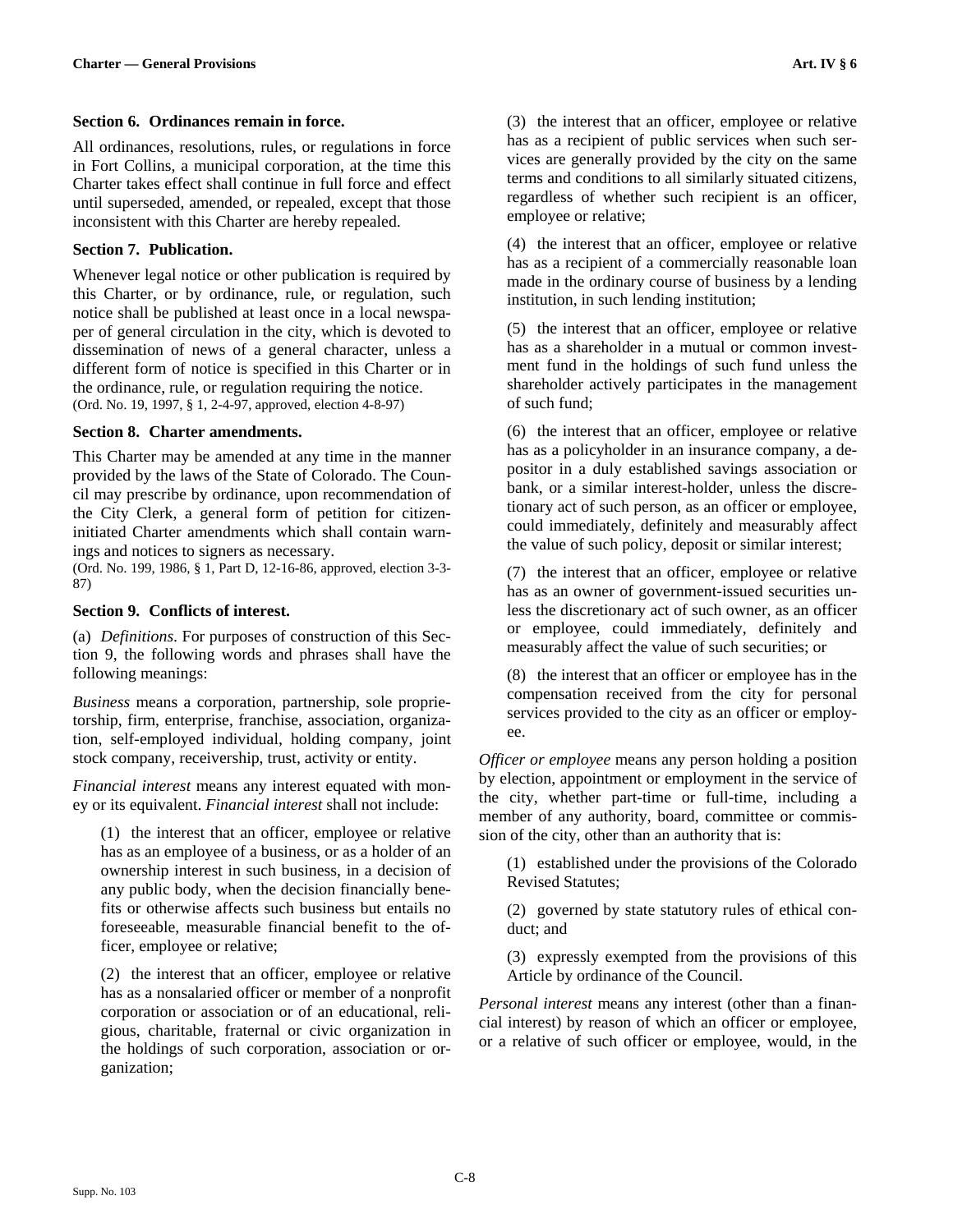judgment of a reasonably prudent person, realize or experience some direct and substantial benefit or detriment different in kind from that experienced by the general public. *Personal interest* shall not include:.

(1) the interest that an officer, employee or relative has as a member of a board, commission, committee, or authority of another governmental entity or of a nonprofit corporation or association or of an educational, religious, charitable, fraternal, or civic organization;

(2) the interest that an officer, employee or relative has in the receipt of public services when such services are generally provided by the city on the same terms and conditions to all similarly situated citizens; or

(3) the interest that an officer or employee has in the compensation, benefits, or terms and conditions of his or her employment with the city.

*Public body* means the Council or any authority, board, committee, commission, service area, department or office of the city.

*Relative* means the spouse or minor child of the officer or employee, any person claimed by the officer or employee as a dependent for income tax purposes, or any person residing in and sharing with the officer or employee the expenses of the household.

(b) *Rules of conduct concerning conflicts of interest*.

(1) *Sales to the city*. No officer or employee, or relative of such officer or employee, shall have a financial interest in the sale to the city of any real or personal property, equipment, material, supplies or services, except personal services provided to the city as an officer or employee, if:

a. such officer or employee is a member of the Council;

b. such officer or employee exercises, directly or indirectly, any decision-making authority concerning such sale; or

c. in the case of services, such officer or employee exercises any supervisory authority over the services to be rendered to the city.

(2) *Purchases from the city*. No officer, employee or relative shall, directly or indirectly, purchase any real or personal property from the city, except such property as is offered for sale at an established price, and not by bid or auction, on the same terms and conditions as to all members of the general public.

(3) *Interests in other decisions*. Any officer or employee who has, or whose relative has, a financial or personal interest in any decision of any public body of which he or she is a member or to which he or she makes recommendations, shall, upon discovery thereof, disclose such interest in the official records of the city in the manner prescribed in subsection (4) hereof, and shall refrain from voting on, attempting to influence, or otherwise participating in such decision in any manner as an officer or employee.

(4) *Disclosure procedure*. If any officer or employee has any financial or personal interest requiring disclosure under subsection (3) of this section, such person shall immediately upon discovery thereof declare such interest by delivering a written statement to the City Clerk, with copies to the City Manager and, if applicable, to the chairperson of the public body of which such person is a member, which statement shall contain the name of the officer or employee, the office or position held with the city by such person, and the nature of the interest. If said officer or employee shall discover such financial or personal interest during the course of a meeting or in such other circumstance as to render it practically impossible to deliver such written statement prior to action upon the matter in question, said officer or employee shall immediately declare such interest by giving oral notice to all present, including a description of the nature of the interest.

(5) *Violations*. Any contract made in violation of this Section shall be voidable by the city. If voided within one (1) year of the date of execution thereof, the party obtaining payment by reason of such contract shall, if required by the city, forthwith return to the city all or any designated portion of the monies received by such individual from the city by reason of said contract, together with interest at the lawful maximum rate for interest on judgments.

(Res. No. 71-12, 2-11-71, approved, election 4-6-71; Ord. No. 155, 1988, 12-20-88, approved, election 3-7-89; Ord. No. 10, 1997, § 1, 2-4-97, approved, election 4-8-97; Ord. No. 22, 2001, § 2, 2-20-01, approved, election 4-3-01)

# **Section 10. Penalties for violation of Charter.**

Any violation of a provision of this Charter shall be deemed a misdemeanor. Any person convicted of such violation may be punished by a fine or imprisonment, or by both such fine and imprisonment, the maximum amount and term of which shall be no less than that established by ordinance for misdemeanor violations of the city Code. Said maximum penalty shall be set by the Council by ordinance. Any officer or employee of the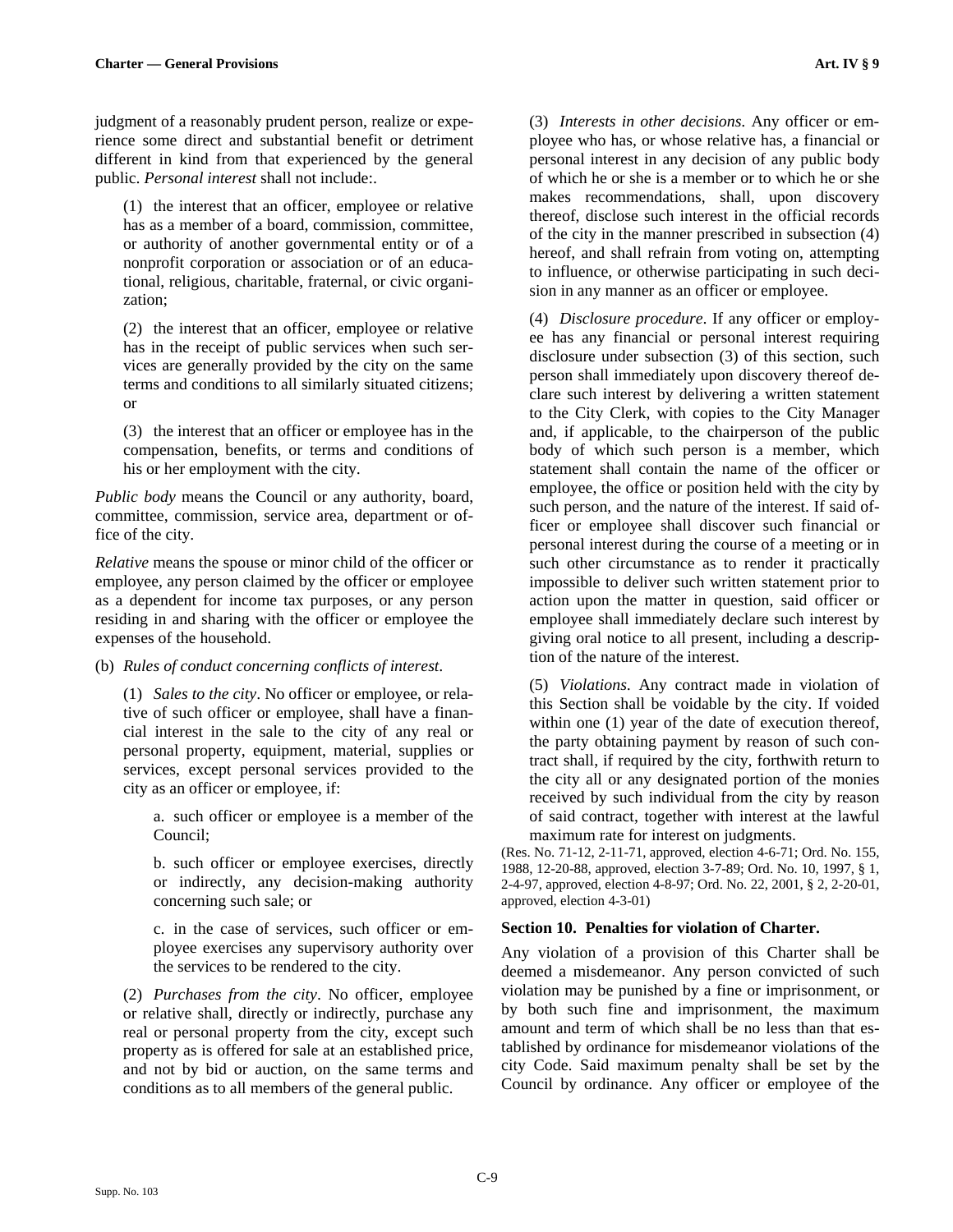city convicted of such a violation shall be deprived of his or her office or employment and shall be ineligible to any city office or employment for two (2) years thereafter. (Ord. No. 202, 1986, § 1, Part X, 12-16-86, approved, election 3-3- 87; Ord. No. 162, 1988, 12-20-88, approved, election 3-7-89)

# **Section 11. Construction of words.**

Whenever such construction is applicable, words used in this Charter importing singular or plural number may be construed so that one (1) number includes both; words importing masculine gender may be construed to apply to the feminine gender as well; and the word "person" may extend to and include firm and corporation; provided that these rules of construction shall not apply to any part of this Charter containing express provisions excluding such construction or where the subject matter or context is repugnant thereto.

(Ord. No. 19, 1997, § 1, 2-4-97, approved, election 4-8-97)

# **Section 12. Construction of Charter.**

In the event any section or part of a section of this Charter shall be declared unconstitutional or invalid by a court of competent jurisdiction, the validity of the remaining sections and parts of sections shall not be affected thereby.

# **Section 13. Outgoing officers.**

All officers of the city whose terms of office terminate shall deliver to their successors all papers, records, and property of every kind in their possession or custody by virtue of their office, and shall account to them or to any authority designated by the Council, for all funds, credits, or property of any kind with which they are properly chargeable as such officials.

#### **Section 14. Eminent domain.**

In carrying out the powers and duties imposed upon it by this Charter or by the general statutes, the city shall have power to acquire within or without its corporate limits lands, buildings, and other properties, and any interest in land and air rights over land, and may take the same upon paying just compensation to the owner as provided by law.

#### **Section 15. Improvement districts.**

A public work or improvement, the costs of which in whole or in part are to be assessed by the city, may be initiated by the Council on recommendation of the City Manager, or on petition of property owners in such number and in such form as may be prescribed by ordinance. The Council shall by ordinance prescribe the method of making such improvements and the assessments for their cost.

(Ord. No. 202, 1986, § 1, Part S, 12-16-86, approved, election 3-3- 87)

#### **Section 16. Limitation of actions.**

No person shall be prosecuted, tried, or punished in the city's Municipal Court for any violation of this Charter unless a summons and complaint or penalty assessment notice for the violation is served on such person within one (1) year of the commission of the violation. (Ord. No. 17, 1997, § 1, 2-4-97, approved, election 4-8-97)

# **ARTICLE V. FINANCE ADMINISTRATION**

*Part I Budget and Financial Management* 

# **Section 1. Fiscal and accounting year.**

The fiscal and accounting year shall be the same as the calendar year. "Budget term" shall mean the fiscal year(s) for which any budget is adopted and in which it is to be administered. Council shall set by ordinance the term for which it shall adopt budgets in accordance with this Article.

(Ord. 12, 1997, § 1, 2-4-97, approved, election 4-8-97)

# **Section 2. Budget estimates.**

On or before the first Monday in September preceding each budget term, the City Manager shall file with the City Clerk a proposed budget for the ensuing budget term with an explanatory message. The proposed budget shall provide a complete financial plan for each fund of the city and shall include appropriate financial statements for each type of fund showing comparative figures for the last completed fiscal year, comparative figures for the current year, and the City Manager's recommendations for the ensuing budget term.

(Ord. No. 23, 1981, 2-17-81, approved, election 4-7-81; Ord. 12, 1997, § 1, 2-4-97, approved, election 4-8-97)

# **Section 3. Public record, hearing.**

The City Manager's proposed budget shall be a public record and open to the public for inspection and copy. The Council shall, within ten (10) days after the filing of said proposed budget with the City Clerk, set a time certain for public hearing thereon and cause notice of such public hearing to be given by publication. At the hearing, all persons may appear and comment on any or all items and estimates in the proposed budget. Upon completion of the public hearing the Council may revise the budget estimates.

(Ord. 12, 1997, § 1, 2-4-97, approved, election 4-8-97)

#### **Section 4. Adoption of budget and appropriation of funds.**

After said public hearing and before the last day of November preceding the budget term, the Council shall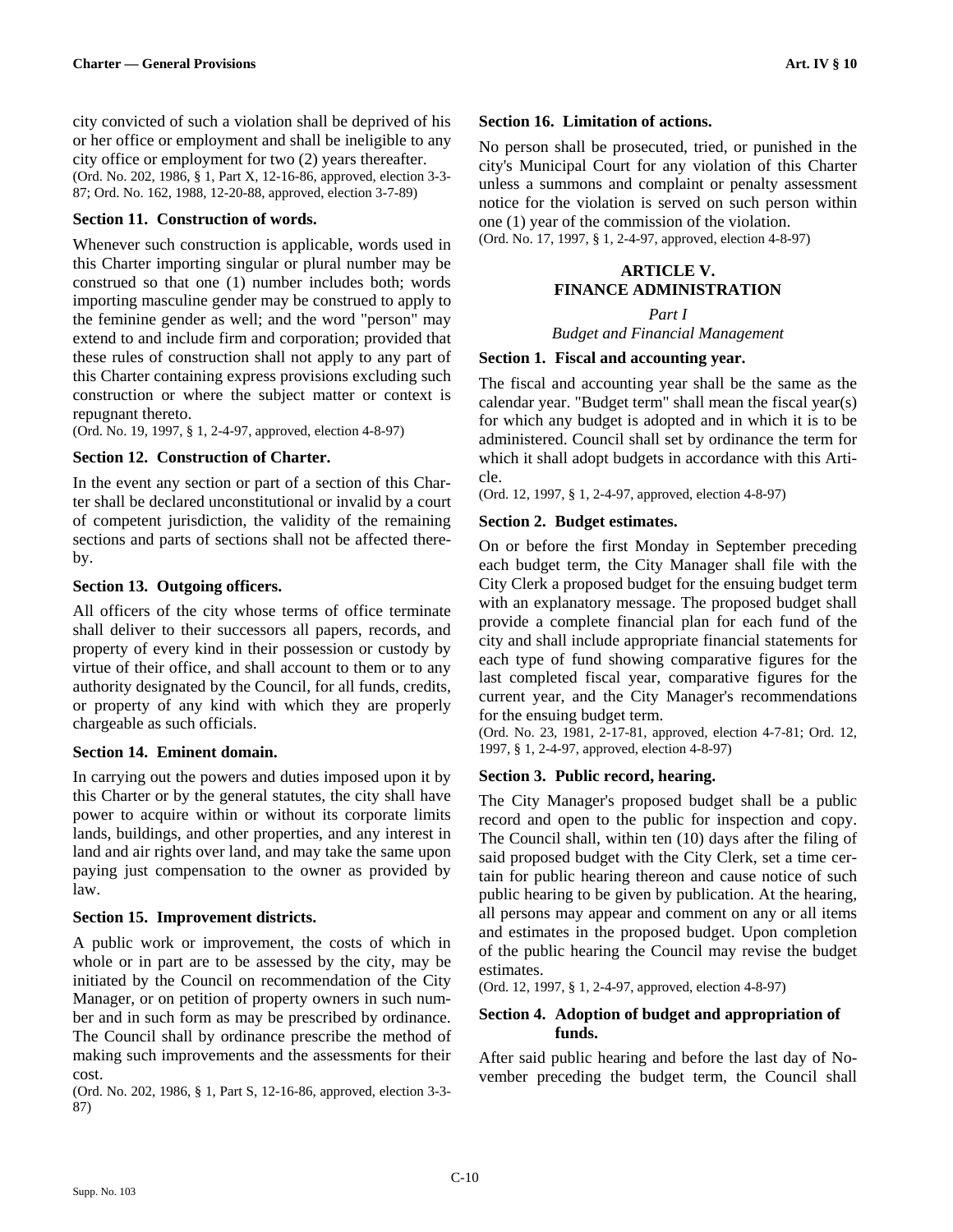adopt the budget for the ensuing term. The adoption of the budget shall be by ordinance. Before the last day of November of each fiscal year, the Council shall appropriate such sums of money as it deems necessary to defray all expenditures of the city during the ensuing fiscal year. The appropriation of funds shall be accomplished by passage of the annual appropriation ordinance. Such appropriation of funds shall be based upon the budget as approved by the Council but need not be itemized further than by fund with the exception of capital projects and federal or state grants which shall be summarized by individual project or grant.

(Ord. No. 18, 1973, 2-15-73, approved, election 4-3-73; Ord. No. 23, 1981, 2-17-81, approved, election 4-7-81; Ord. No. 10, 1991, § 1(a), 2-19-91, approved, election 4-2-91; Ord. 12, 1997, § 1, 2-4- 97, approved, election 4-8-97)

#### **Section 5. Levy.**

The annual appropriation ordinance shall also include the levy in mills, as fixed by the Council, upon each dollar of the assessed valuation of all taxable property within the city, such levy representing the amount of taxes for city purposes necessary to provide, during the ensuing fiscal year, for all properly authorized expenditures to be incurred by the city, including interest and principal of general obligation bonds. The Council shall thereupon cause the total levy to be certified by the City Clerk to the county consistent with applicable state statutes, which shall extend the same upon the tax list of the current year in a separate column entitled "City of Fort Collins Taxes," and shall include said city taxes in his or her general warrant to the County Treasurer for collection. If the Council fails in any year to make said tax levy as above provided, then the rate last fixed shall be the levy fixed for the ensuing fiscal year and the Financial Officer shall so certify.

(Ord. No. 23, 1981, 2-17-81, approved, election 4-7-81; Ord. No. 202, 1986, § 1, Parts I, X, 12-16-86, approved, election 3-3-87; Ord. No. 10, 1991, § 1(a), 2-19-91, approved, election 4-2-91; Ord. 12, 1997, § 1, 2-4-97, approved, election 4-8-97)

#### **Section 6. Maximum mill levy.**

The mill levy shall not exceed fifteen (15) mills on each dollar of assessed valuation of taxable property within the city for all purposes. Any mill levy in excess of the fifteen (15) mills aforesaid shall be absolutely void as to the excess and it shall be unlawful for the Assessor to extend and for the Treasurer to collect any such excess.

#### **Section 7. Effect of appropriation and levy.**

After the commencement of the fiscal year, the annual appropriation ordinance and levy shall be irrepealable

and the several amounts stated in the adopted budget and annual appropriation ordinance as proposed expenditures for such fiscal year shall be deemed appropriated for the purposes therein specified.

(Ord. 12, 1997, § 1, 2-4-97, approved, election 4-8-97)

#### **Section 8. Appropriations not to exceed revenue; appropriation required for expenditures and obligations.**

(a) No appropriation shall be made by the Council which exceeds the revenues, reserves or other funds anticipated or available at the time of the appropriation, except for emergency expenses incurred by reason of a casualty, accident or unforeseen contingency arising after the passage of the annual appropriation ordinance.

(b) It shall be unlawful for any service area, officer or agent of the city to incur or contract any expense or liability or make any expenditure for or on behalf of the city unless an appropriation therefor shall have been made by the Council. Any authorization of an expenditure or incurring of an obligation by any officer or employee of the city in violation of this provision shall be null and void from its inception.

(c) Nothing herein shall apply to or limit the authority conferred by this Article in relation to bonded indebtedness, or to the collection of moneys by special assessments for local improvements; nor shall it be construed to prevent the making of any contract or lease providing for expenditures beyond the end of the fiscal year in which it is made, so long as such contract or lease is made subject to an appropriation of funds sufficient to meet the requirements of Section 8(b) above.

(Ord. 12, 1997, § 1, 2-4-97, approved, election 4-8-97; Ord. No. 22, 2001, § 2, 2-20-01, approved, election 4-3-01)

#### **Section 9. Supplemental appropriations.**

The Council, upon recommendation of the City Manager, may make supplemental appropriations by ordinance at any time during the fiscal year; provided, however, that the total amount of such supplemental appropriations, in combination with all previous appropriations for that fiscal year, shall not exceed the then current estimate of actual and anticipated revenues to be received by the city during the fiscal year. This provision shall not prevent the Council from appropriating by ordinance at any time during the fiscal year such funds for expenditure as may be available from reserves accumulated in prior years, notwithstanding that such reserves were not previously appropriated.

(Ord. 12, 1997, § 1, 2-4-97, approved, election 4-8-97)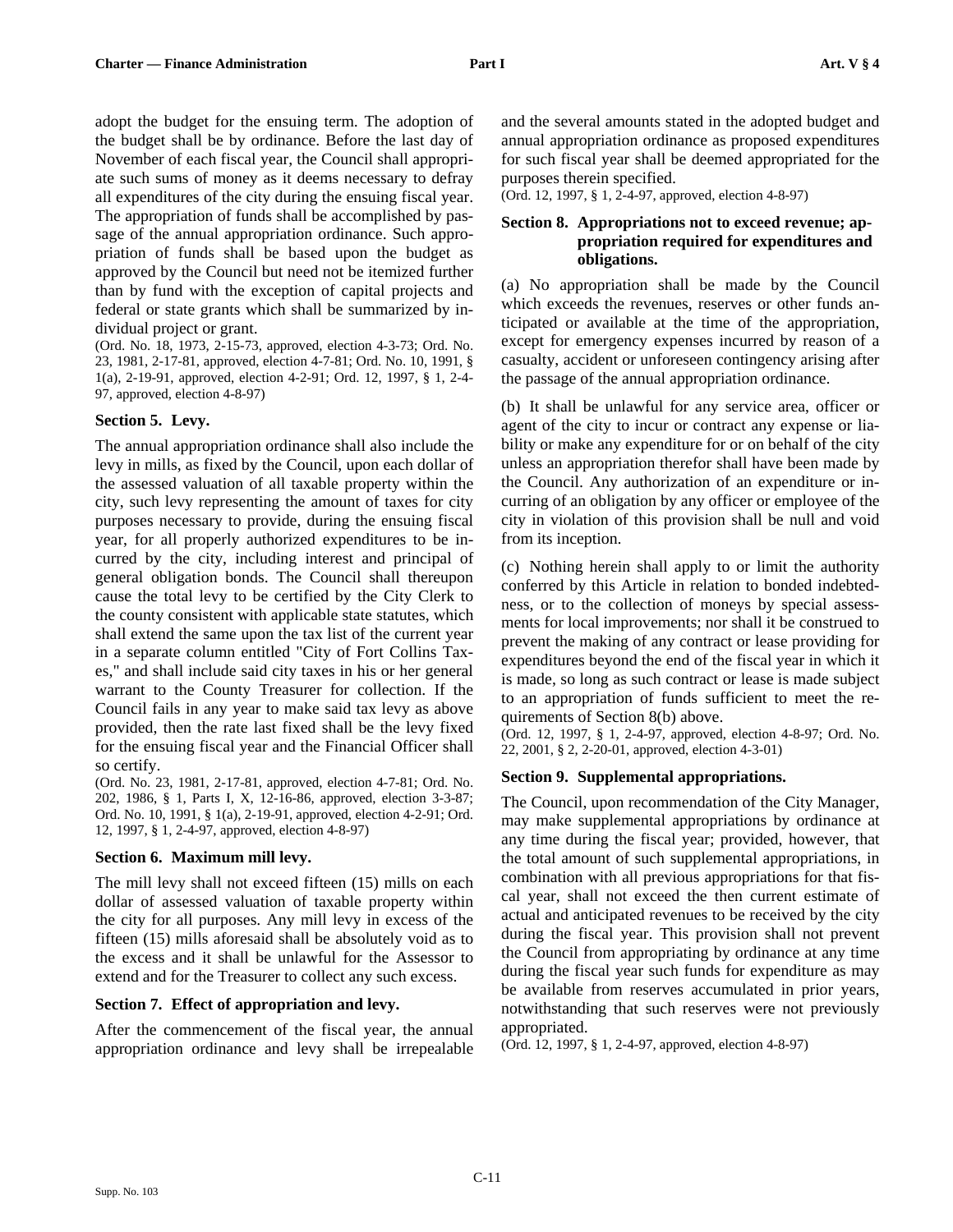#### **Section 10. Transfer of appropriations.**

(a) During the fiscal year, the City Manager may transfer any unexpended and unencumbered appropriated amount within the same fund.

(b) During the fiscal year, the Council may, by ordinance, upon the recommendation of the City Manager, transfer any unexpended and unencumbered appropriated amount or portion thereof from one (1) fund or capital project account to another fund or capital project account, provided that:

(1) the purpose for which the transferred funds are to be expended remains unchanged;

(2) the purpose for which the funds were initially appropriated no longer exists; or

(3) the proposed transfer is from a fund or capital project account in which the amount appropriated exceeds the amount needed to accomplish the purpose specified in the appropriation ordinance.

(Ord. 12, 1997, § 1, 2-4-97, approved, election 4-8-97)

#### **Section 11. Lapsed appropriations.**

All appropriations unexpended or unencumbered at the end of the fiscal year shall lapse to the applicable general or special fund, except that appropriations for capital projects and federal or state grants shall not lapse until the completion of the capital project or until the expiration of the federal or state grant.

Nothing herein shall limit the ability of the Council to terminate a capital project or a federal or state grant at any time prior to completion of the project or expiration of the grant.

(Ord. No. 23, 1981, 2-17-81, approved, election 4-7-81; Ord. 12, 1997, § 1, 2-4-97, approved, election 4-8-97)

#### **Section 12. Deposit of public funds.**

The cash balance of the city shall be deposited or invested in a manner approved by the Council by ordinance or resolution.

(Ord. No. 6, 1975, 2-18-75, approved, election 4-8-75; Ord. 12, 1997, § 1, 2-4-97, approved, election 4-8-97)

#### **Section 13. Collection of taxes.**

Unless the Council otherwise provides by ordinance or resolution, the County Treasurer shall collect city taxes in the same manner and at the same time as general taxes are collected under the laws of the State of Colorado. In like manner, the Council may provide for collection of special improvement assessments by said Treasurer. All laws of this state for the assessment of property and the levy and collection of general taxes, sale of property for taxes and the redemption of the same shall apply and have the same effect with respect to all taxes for the city

as general taxes, except as modified by this Charter. On or before the tenth day of each month or as frequently as the Council may prescribe by ordinance, the County Treasurer shall report and pay to the Financial Officer the amount of tax collections of the city for the preceding month. The estimated costs of tax collections and losses shall be included in the budget.

(Ord. No. 202, 1986, § 1, Part I, 12-16-86, approved, election 3-3- 87; Ord. No. 203, 1986, § 1, Part B, 12-16-86, approved, election 3-3-87; Ord. 12, 1997, § 1, 2-4-97, approved, election 4-8-97)

#### **Section 14. Audit and payments.**

No demand for money against the city shall be approved, allowed, audited, or paid unless it is in writing, dated and sufficiently itemized to identify the expenditure, and payment thereof approved by the Financial Officer and the person or service area creating the obligation.

(Ord. No. 202, 1986, § 1, Part I, 12-16-86, approved, election 3-3- 87; Ord. 12, 1997, § 1, 2-4-97, approved, election 4-8-97; Ord. No. 22, 2001, § 2, 2-20-01, approved, election 4-3-01)

#### **Section 15. Appropriations forbidden.**

No appropriation shall be made for any charitable, industrial, educational, or benevolent purposes to any person, corporation, or organization not under the absolute control of the city, nor to any denominational or sectarian institution or association.

#### **Section 16. City not to pledge credit.**

The city shall not lend or pledge its credit or faith, directly or indirectly, or in any manner to or in aid of any private person or entity for any amount or any purpose whatever, or become responsible for any debt, contract, or liability thereof.

(Ord. No. 203, 1986, § 1, Part D, 12-16-86, approved, election 3-3- 87)

# *Part II Municipal Borrowing*

#### **Section 18. Forms of borrowing.**

The city may borrow money and issue the following securities to evidence such indebtedness:

- (1) short-term notes.
- (2) general obligation securities.
- (3) revenue securities.
- (4) refunding securities.
- (5) special assessment securities.
- (6) tax increment securities.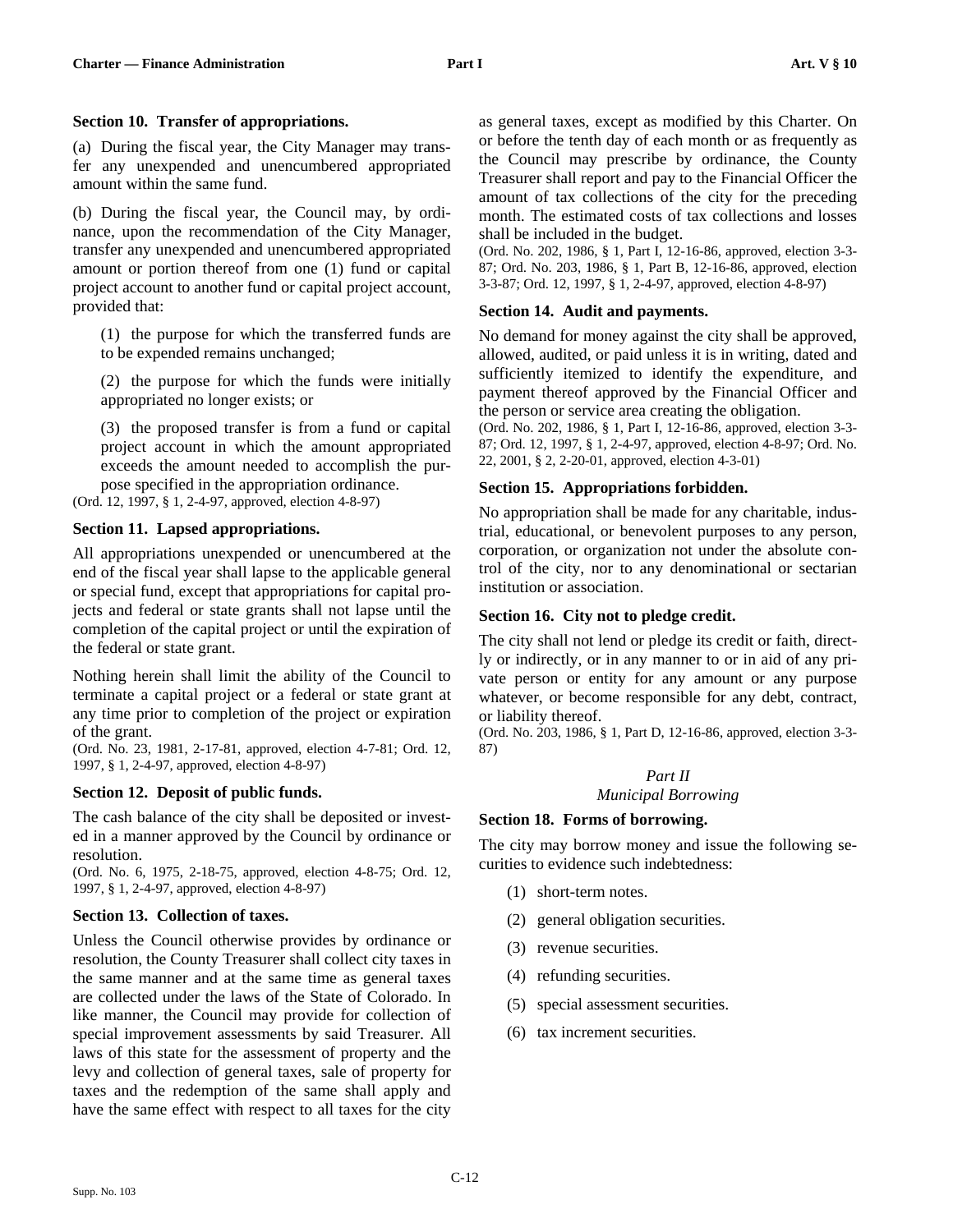(7) any other securities not in contravention of this Charter.

(Ord. No. 203, 1986, § 1, Part E, 12-16-86, approved, election 3-3- 87; Ord. 12, 1997, § 1, 2-4-97, approved, election 4-8-97)

# **Section 19.1. Short-term notes.**

The city is hereby authorized to borrow money, by Council action and without an election, in anticipation of the collection of taxes or other revenues and to issue short-term notes to evidence the amount so borrowed. Any such short-term notes payable in whole or part from ad valorem taxes shall be issued after the annual levy of taxes and be payable in full within twelve (12) months from their date, except as otherwise specifically provided in this Charter.

(Ord. No. 18, 1973, 2-15-73, approved, election 4-3-74)

# **Section 19.2. General obligation securities.**

Except as otherwise provided in this Part II of Article V of this Charter, no securities payable in whole or in part from the proceeds of ad valorem taxes of the city shall be issued until the question of their issuance has, at a special or regular election, been submitted to a vote of the electors of the city and approved by a majority of those voting on the question. The aggregate amount of such securities as are described in this Section, excluding securities which have been refunded and defeased, shall not exceed ten (10) percent of the assessed valuation of the taxable property within the city as shown by the last assessment for city purposes. Securities issued for water purposes may be issued by Council action without an election and shall not be included in the determination of such debt limitation.

(Ord. No. 18, 1973, 2-15-73, approved, election 4-3-73; Ord. No. 203, 1986, § 1, Part F, 12-16-86, approved, election 3-3-87)

#### **Section 19.3. Revenue securities.**

(a) The city, by Council action and without an election, may issue securities made payable solely from revenues derived from the operation of the project or capital improvement acquired with the securities' proceeds, or from other projects or improvements, or from the proceeds of any sales tax, use tax or other excise tax, or solely from any source or sources or any combination thereof other than ad valorem taxes of the city.

(b) The Council may, by ordinance, establish any one or more of the city's water, wastewater, storm drainage or electrical utilities as an enterprise of the city. The Council may also, by ordinance, authorize any such cityowned enterprise, acting by and through the Council, sitting as the board of the enterprise, to issue its own revenue bonds or other obligations (including refunding securities) on behalf of the city, which revenue bonds or other obligations shall be payable solely from the net

revenues (including special assessments) derived from the operation of the enterprise. Such revenue bonds or other obligations may be additionally secured by mortgages on or security interests in any real or personal property of the city used in the operation of the enterprise. Such revenue bonds or other obligations shall be issued by ordinance of the board of the enterprise, adopted in the same manner and subject to referendum to the same extent as ordinances of the Council.

The Council shall not appoint any persons other than its own members to serve on the board of the enterprise or delegate to any other person or entity the powers reserved to the board of the enterprise hereunder. Neither shall the Council authorize the board of the enterprise to acquire, construct or install or hold title to or dispose of any cityowned property used in the operation of the enterprise, to impose or adjust rates, fees, tolls or charges for the use of any such property or for any service or commodity furnished by the enterprise, to levy special assessments or to exercise any power reserved to the Council or other city officials by this Charter or otherwise (other than the power to issue revenue bonds and other obligations).

(Ord. No. 18, 1973, 2-15-73, approved, election 4-3-73; Ord. No. 18, 1993, § 1, 2-16-93, approved, election 4-6-93)

# **Section 19.4. Refunding securities.**

The Council may authorize without an election issuance of refunding securities for the purpose of refunding and providing for the payment of outstanding securities or other obligations of the city as the same mature, or in advance of maturity by means of an escrow or otherwise. The ordinance authorizing the issuance of such refunding securities may provide that the interest rate or principal amount of the refunding securities be higher or lower than that of the securities being refunded, provided that in the case of general obligation securities the total principal and interest payable on the refunding securities does not exceed that of the securities being refunded. No refunding securities (other than water refunding securities and tax increment refunding securities) issued for the purpose of refunding revenue securities shall be issued without an election if such refunding securities are made payable in whole or part from ad valorem taxes of the city.

(Ord. No. 18, 1973, 2-15-73, approved, election 4-3-73; Ord. No. 203, 1986, § 1, Part G, 12-16-86, approved, election 3-3-87)

#### **Section 19.5. Special assessment securities.**

(a) Securities for any special or local improvement district, secured as provided in this Section, shall not be subject to any debt limitation nor affect the city's debt incurring power, nor shall such securities be required to be authorized at any election.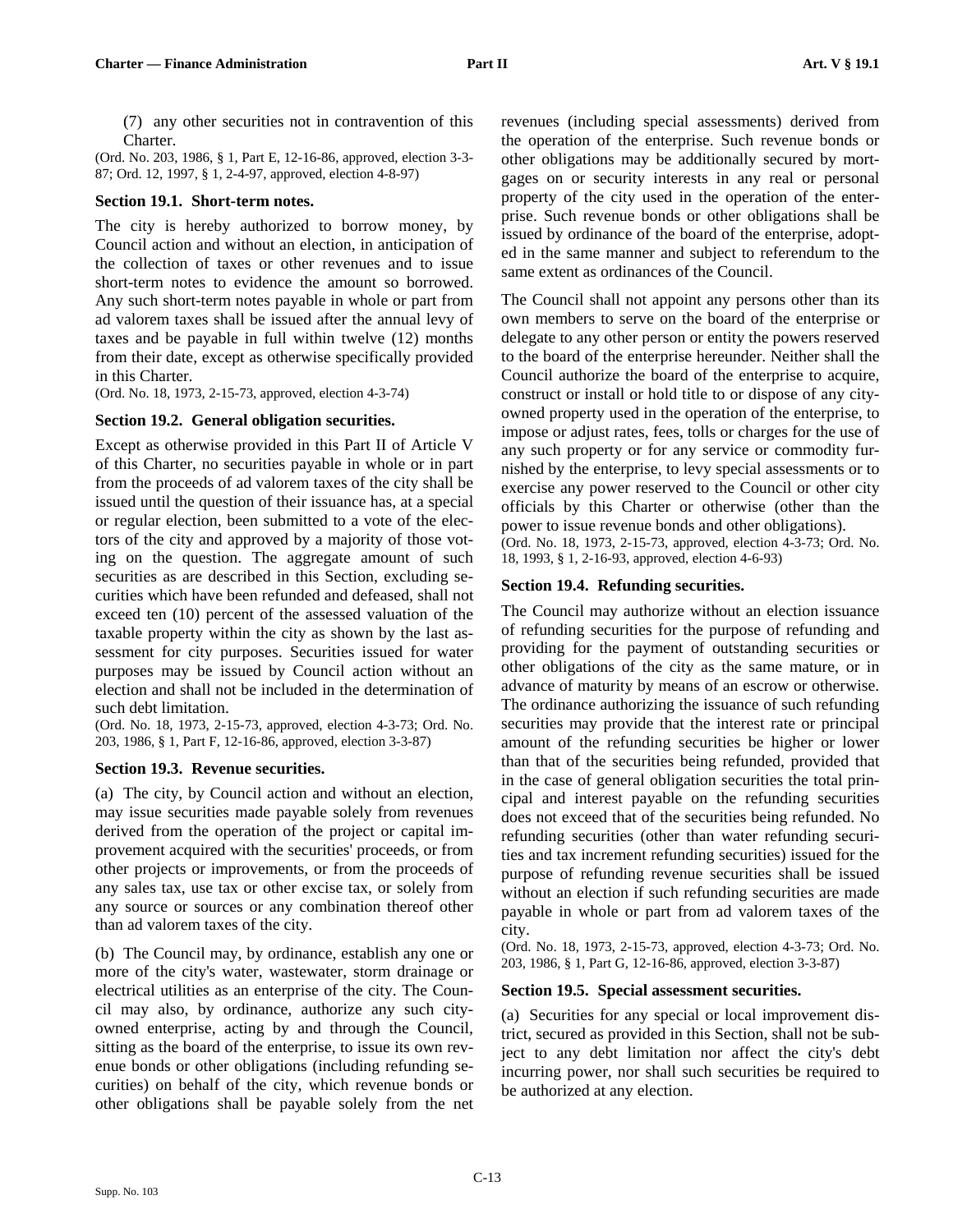(b) The city may include property owned by it within any special or local improvement district and provide for the assessment of such property as it would any other property located within the special or local improvement district. The city may without an election elect to pay any such assessment in installments, and any such assessment, regardless of the source of payment thereof, shall not be included within the limitation contained in Section 19.2 of Article V of this Charter.

(c) When all outstanding securities for a special or local improvement district have been fully paid and money remains to the credit of the district, it may be transferred to a surplus and deficiency fund. Whenever there is a deficiency in any special or local improvement district fund to meet the payment of outstanding securities and interest due thereon, the deficiency may be paid out of the surplus and deficiency fund.

(d) Whenever three-fourths  $(34)$  of the securities issued for a special or local improvement district have been paid and cancelled and for any reason the remaining assessments are not paid in time to redeem the final securities for the district, the city shall pay if so provided in the ordinance authorizing issuance of the bonds, the securities when due and levy additional ad valorem taxes necessary therefor and reimburse itself by collecting the unpaid assessments due the district.

(Ord. No. 18, 1973, 2-15-73, approved, election 4-3-73; Ord. No. 203, 1986, § 1, Part H, 12-16-86, approved, election 3-3-87; Ord. No. 160, 1988, 12-20-88, approved, election 3-7-89; Ord. No. 161, 1988, 12-20-88, approved, election 3-7-89)

#### **Section 19.6. Terms and disposal of securities.**

The terms and maximum interest rate of all securities shall be fixed by the ordinance authorizing the borrowing and providing for its payment and all securities shall be sold or exchanged as determined by the Council. If bonds are publicly sold, Council action awarding the sale of securities, and thereby establishing the interest rates and price paid for the securities, may be by resolution. (Ord. No. 18, 1973, 2-15-73, approved, election 4-3-73)

#### **Section 19.7. Limitation of actions.**

No action or proceeding, at law or in equity, to review any elections, acts or proceedings, or to question the validity of or enjoin the issuance or payment of any securities issued in accordance with their terms, or the levy or collection of any assessments, or for any other relief against any acts or proceedings of the city done or had under this Part II of Article V of this Charter, shall be maintained against the city, unless commenced within thirty (30) days after the election or performance of the act or the effective date of the resolution or ordinance complained of, or else be thereafter perpetually barred. (Ord. No. 18, 1973, 2-15-73, approved, election 4-3-73)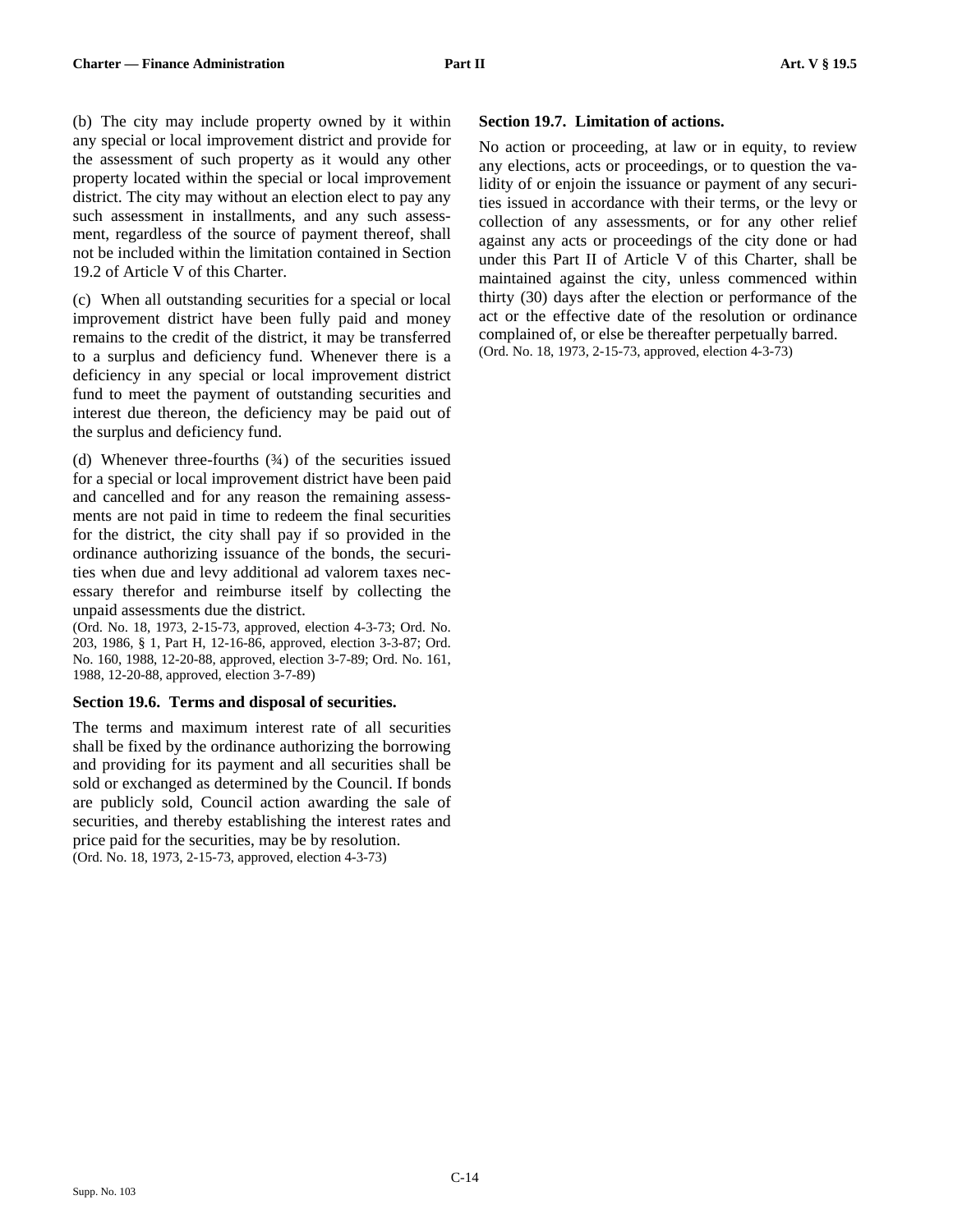# **Section 19.8. Tax increment securities.**

The city, by Council action and without an election, may issue tax increment securities payable from ad valorem tax revenues derived from the increased valuation for assessment of taxable property within a plan of development or other similar area as defined by applicable state statutes. Such securities shall be issued in accordance with such statutes or any ordinance adopted by the Council not inconsistent with this Charter. Any securities issued pursuant to this Section shall not be included in the determination of the debt limitation contained in Section 19.2 of Article V of this Charter.

(Ord. No. 18, 1973, 2-15-73, approved, election 4-3-73; Ord. No. 203, 1986, § 1, Part I, 12-16-86, approved, election 3-3-87)

#### **Section 20. No additional limitations.**

Section 6 of Part I of Article V of this Charter shall have no application to the payment of securities issued hereunder. Except as provided by this Part II of Article V of this Charter, there shall be no limitations on the authority of the city to incur indebtedness or to issue securities. (Ord. No. 18, 1973, 2-15-73, approved, election 4-3-73)

> *Part III. Financial Administration Unit*

#### **Section 21. Financial Officer.**

The City Manager shall appoint a Financial Officer who shall have special knowledge of municipal accounting, taxation, budget making, and finance. Such Officer shall be the ex-officio City Treasurer and head the administrative unit assigned the financial affairs of the city. (Ord. No. 202, 1986, § 1, Part G, 12-16-85, approved, election 3-3-

87; Ord. 12, 1997, § 1, 2-4-97, approved, election 4-8-97)

#### **Section 22. Powers and duties.**

The Financial Officer shall have charge of the financial records and general and special funds of the city, and shall collect, receive, and disburse all money belonging to the city, and shall have all other duties required to administer properly the financial affairs of the city; to that end the Financial Officer shall have authority and shall be required to:

(a) maintain a general accounting system for the city government and each of its offices, service areas, and agencies; exercise budgetary control over the same in accordance with the budget and annual appropriation ordinance; prescribe the form of receipts, requisitions, warrants, and other evidence of income and disbursements; audit before payment all bills, invoices, payrolls, and other claims and charges against the city government; and with the advice of the City Attorney, determine the regularity, legality, and correctness of such claims, demands, or charges;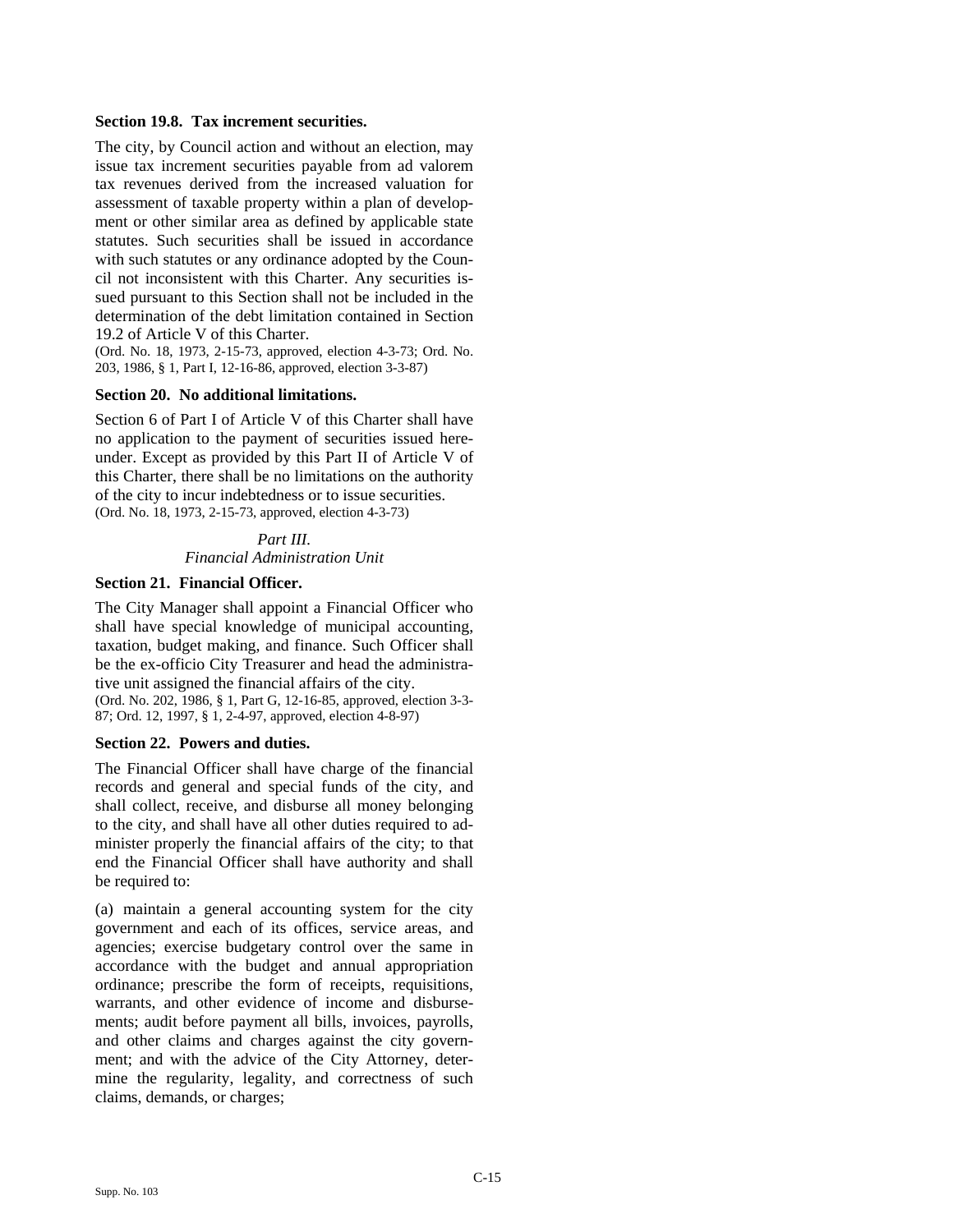(c) advise service areas of remaining allotments;

(d) disburse funds in a manner which will assure that budget appropriations are not exceeded and that payments are not illegally made;

(e) collect and hold all city funds; invest funds as directed by the Council by resolution or ordinance; be responsible for all trust funds;

(f) serve as custodian of all bonds, documents, and other evidences of indebtedness owned by the city or under its control;

(g) issue all licenses and collect the fees therefor; collect or receive funds of every description belonging to, due to, or accruing to the city, including fines, forfeitures, penalties, taxes, water rentals, sewer fees, and electric revenues;

(h) submit to the Council through the City Manager periodic statements of all accounts and funds, sufficiently itemized in detail to show the exact financial condition of the city at a frequency established by the Council;

(i) examine and approve all purchase contracts, orders, and other documents by which the city incurs financial obligations, having previously ascertained that moneys have been appropriated and allotted and will be available when the obligations become due and payable;

(j) advise the City Manager of any financial irregularity in any service area.

(Ord. No. 202, 1986, § 1, Part G, 12-16-86, approved, election 3-3- 85; Ord. No. 203, 1986, § 1, Part J, 12-16-86, approved, election 3- 3-87; Ord. 12, 1997, § 1, 2-4-97, approved, election 4-8-97; Ord. No. 22, 2001, § 2, 2-20-01, approved, election 4-3-01)

#### **Section 23. Separate utilities accounts.**

The accounts of each utility owned and operated by the city shall be maintained in a separate fund and kept separate and distinct from all other accounts of the city. Each utility fund shall be accounted for utilizing the basis of accounting appropriate for an enterprise fund, and shall contain a reasonable allowance for depreciation and obsolescence. All expenses incurred by service areas in rendering services to any utility owned and operated by the city shall be fully paid by such utility on a "cost of service" basis as determined by the City Manager. Each utility shall be fully paid for all services rendered by such utility to other city service areas. If the utility is subject to a payment to the general fund in lieu of taxes and franchise fees, an estimate shall be made of the amount of

taxes and franchise fees that would be chargeable against such utility if privately owned, and the amount of such payment, as determined by the Council under Article XII, Section 6 of this Charter, shall be charged against the utility fund.

(Ord. No. 203, 1986, § 1, Part K, 12-16-86, approved, election 3-3- 87; Ord. 12, 1997, § 1, 2-4-97, approved, election 4-8-97; Ord. No. 22, 2001, § 2, 2-20-01, approved, election 4-3-01)

# **Section 24. Responsibility for funds.**

All money belonging to the city and in the custody of city employees shall be paid daily to the Financial Officer. (Ord. No. 202, 1986, § 1, Part J, 12-16-86, approved, election 3-3- 87)

# **Section 25. Creation of funds.**

The Financial Officer may create such funds as he or she deems appropriate to carry out the provisions of this Part III. The funds of the city shall include a general fund which shall be used to account for all financial resources of the city except those required to be accounted for in another fund.

(Ord. No. 203, 1986, § 1, Part L, 12-16-86, approved, election 3-3- 87; Ord. 12, 1997, § 1, 2-4-97, approved, election 4-8-97)

#### *Part IV Purchasing*

# **Section 26. Powers and duties.**

The City Manager or designee shall appoint a Purchasing Agent who shall contract for all supplies, materials, and equipment required or used by all service areas and agencies of the city, including businesses and enterprises operated by the city.

(Ord. No. 202, 1986, § 1, Parts H, W, 12-16-86, approved, election 3-3-87; Ord. 12, 1997, § 1, 2-4-97, approved, election 4-8-97; Ord. No. 22, 2001, § 2, 2-20-01, approved, election 4-3-01)

# **Section 27. Competitive bidding.**

Before the Purchasing Agent makes any purchase of or contract for supplies, materials, or equipment, he or she shall give ample opportunity for competitive bidding under such rules and regulations, and with such exceptions as the Council may prescribe by ordinance.

(Ord. No. 12, 1967, 2-9-67, approved, election 4-4-67; Ord. No. 6, 1980, 1-16-80, approved, election 2-26-80; Ord. No. 202, 1986, § 1, Parts W, X, 12-16-86, approved, election 3-3-87; )

#### **Section 28. Emergency purchases.**

In case of emergency affecting the public peace, health, or safety, the Council may waive all provisions for competitive bidding and direct the Purchasing Agent to purchase necessary supplies in the open market at not more than commercial prices.

(Ord. No. 202, 1986, § 1, Part W, 12-16-86, approved, election 3- 3-87)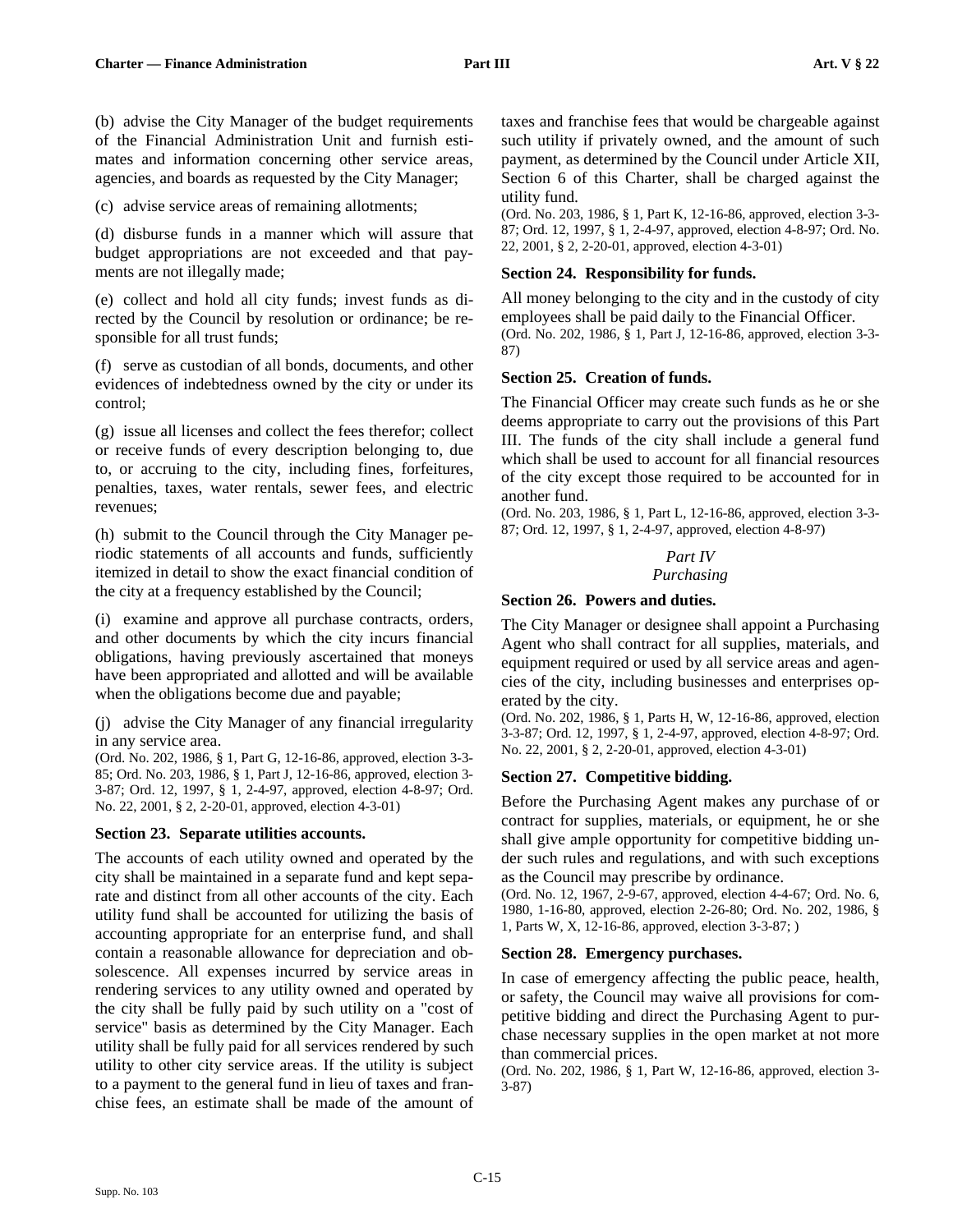### **Section 29. Contracts for improvements.**

All city improvements constructed by an independent contractor shall be executed pursuant to a written contract. Any such improvement, the cost of which exceeds an amount to be determined by ordinance of the Council, shall be insured by a performance bond or other equivalent security and submitted to a competitive bidding process resulting in award to the lowest responsible bidder or a competitive proposal process; provided, however, that the Council may, by ordinance, authorize the Purchasing Agent to exempt improvements from the competitive bidding and competitive proposal processes.

In the event that Council authorizes the city, rather than an independent contractor, to proceed with the construction of an improvement, the services of the city shall be charged as a part of the cost of the improvement.

(Ord. No. 6, 1980, 1-16-80, approved, election 2-26-80; Ord. No. 202, 1986, § 1, Part W, 12-16-86, approved, election 3-3-87; Ord. No. 12, 1991, § 1, 2-19-91, approved, election 4-2-91; Ord. 12, 1997, § 1, 2-4-97, approved, election 4-8-97)

#### **Section 30. Contracts for service.**

The Council shall establish by ordinance a maximum term for contracts for service which may be executed by the city without Council approval. No contract for service for a longer term shall be made by the city, unless authorized by ordinance, which ordinance shall not be passed as an emergency ordinance.

(Ord. No. 202, 1986, § 1, Part W, 12-16-86, approved, election 3- 3-87; Ord. No. 13, 1991 § 1, 2-19-91, approved, election 4-2-91)

#### **Section 31. Contracts effective only when bond funds available.**

No contract for the acquisition of property or the construction of improvements or other expenditures which is to be financed by bonds or other obligations shall be effective until the proceeds of the bonds or obligations have been received by the city.

Improvements to be paid for by special assessments shall be excepted from the provisions of this Section. (Ord. No. 202, 1986, § 1, Parts I, W, 12-16-86, approved, election 3-3-87; Ord. 12, 1997, § 1, 2-4-97, approved, election 4-8-97)

# **ARTICLE VI. CITY ATTORNEY**

# **Section 1. Appointment.**

The Council shall appoint and fix the compensation of a City Attorney. The City Attorney shall be licensed to practice law in the State of Colorado during his or her tenure in office, but need not be so licensed prior to appointment. The City Attorney shall serve at the pleasure of the Council.

Assistant and/or Deputy City Attorneys may be appointed as determined by the Council and they shall perform duties as assigned by the City Attorney, including attending Council meetings in the place of the City Attorney.

(Ord. No. 18, 1973, 2-15-73, approved, election 4-3-73; Ord. No. 202, 1986, § 1, Parts V, X, 12-16-86, approved, election 3-3-87; Ord. 13, 1997, § 1, 2-4-97, approved, election 4-8-97)

#### **Section 2. Functions.**

The City Attorney shall be the legal adviser of the Council and all employees of the city in matters relating to their official powers and duties. He or she shall represent the city in all legal proceedings, draw all ordinances, and prepare all other legal documents, attend all Council meetings and perform all services incident to the position as may be required by this Charter, ordinances, or the Council.

(Ord. No. 202, 1986, § 1, Parts V, X, 12-16-86, approved, election 3-3-87)

# **Section 3. Special counsel.**

The Council may, upon the request of the City Attorney in special cases, employ special counsel if deemed necessary and advisable under the circumstances.

(Ord. No. 202, 1986, § 1, Part V, 12-16-86, approved, election 3-3- 87)

# **ARTICLE VII. MUNICIPAL COURT**

#### **Section 1. Municipal Court.**

There shall be a Municipal Court vested with original jurisdiction of all causes arising under the City's Charter and ordinances. The Council shall appoint a Municipal Judge for a two (2) year term and shall fix the compensation of the Municipal Judge. Such compensation shall in no manner be contingent upon the amount of fees, fines or costs imposed or collected. The Municipal Judge shall be licensed to practice law in the State of Colorado during his or her tenure in office, but need not be so licensed prior to appointment. In the absence of the Municipal Judge, the Council shall designate a reputable and qualified attorney to serve as a temporary judge. The Council may remove the Municipal Judge for cause.

Rules of procedure, costs and fees shall be enacted by the Council upon recommendation of the Municipal Judge. (Ord. No. 202, 1986, § 1, Parts V, X, 12-16-86, approved, election 3-3-87; Ord. No. 5, 1989, 1-17-89, approved, election 3-7-89; Ord. 13, 1997, § 1, 2-4-97, approved, election 4-8-97)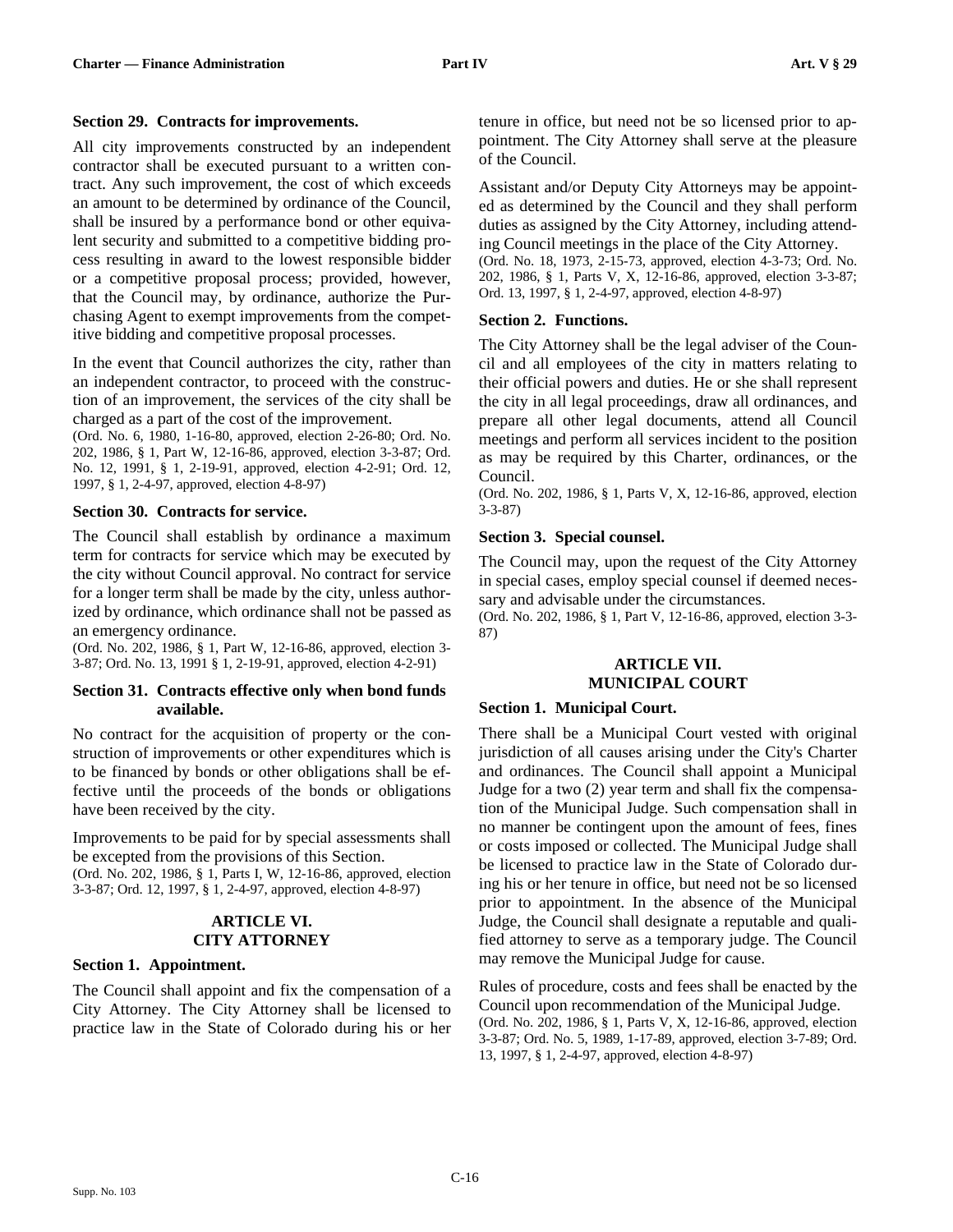# **Section 2. Penalty for violation.**

The Council shall provide for enforcement of its ordinances. The maximum penalty for a violation of the ordinances of the city shall be set by the Council by ordinance.

(Ord. No. 202, 1986, § 1, Parts R, V, W, 12-16-86, approved, election 3-3-87)

#### **ARTICLE VIII. ELECTIONS**

#### **Section 1. Applicability of state Constitution.**

The Council shall provide by ordinance for the manner of holding city elections. All ordinances regarding elections shall be consistent with the provisions of this Charter and the state Constitution. Any matter regarding elections not covered by the state Constitution, this Charter or ordinance of the Council shall be governed by the laws of the State of Colorado relating to municipal elections.

(Res. No. 71-12, 2-11-71, approved, election 4-6-71; Ord. No. 202, 1986, § 1, Part V, 12-16-86, approved, election 3-3-87)

# **Section 2. City elections.**

A regular city election shall be held on the first Tuesday after the first Monday in April of odd-numbered years. Special city elections shall be called by ordinance and shall be held in accordance with the provisions of this Charter and any ordinances adopted pursuant thereto. All municipal elections shall be nonpartisan.

(Ord. No. 23, 1981, 2-17-81, approved, election 4-7-81; Ord. No. 201, 1986, § 1, Part B, § 2, 12-16-86, approved, election 3-3-87; Ord. No. 202, 1986, § 1, Part V, 12-16-86, approved, election 3-3- 87; Ord. No. 154, 1988, 12-20-88, approved, election 3-7-89; Ord. No. 11, 1997, § 1, 2-4-97, approved, election 4-8-97)

#### **Section 3. Nomination; withdrawal from nomination.**

Any person who is qualified at the time of nomination for the office to be filled may be nominated for the elective office by petition. A nominating petition for the office of Mayor shall be signed by not less than twenty-five (25) registered electors. A nominating petition for District Council office shall be signed by not less than twentyfive (25) registered electors residing in that District. A registered elector may sign one (1) petition for each office for which the elector is entitled to vote at the election. If an elector should sign more petitions than entitled, said elector's signature shall be void as to all petitions which the elector signed.

Nominating petitions must be filed with the City Clerk. The Council shall enact an ordinance specifying the time frame for circulation and submittal of nominating petitions and the deadline for withdrawal from candidacy for municipal office. Such time frame shall not be changed within one (1) year immediately prior to the election. No nominating petition shall be accepted unless the candidate completes a verified acceptance of the nomination certifying that he or she is not a candidate, directly or indirectly, of any political party, and that he or she meets the qualifications for office, and will serve if elected.

A person who has been nominated may withdraw from candidacy by filing a written request to do so with the City Clerk before the deadline established by Council ordinance for such withdrawal, and no name so withdrawn shall be placed upon the ballot.

(Ord. No. 12, 1977, 2-15-77, approved, election 4-5-77; Ord. No. 201, 1986, § 1, Part E, § 3, 12-16-86, approved, election 3-3-87; Ord. No. 202, 1986, § 1, Part V, 12-16-86, approved, election 3-3- 87; Ord. No. 11, 1997, § 1, 2-4-97, approved, election 4-8-97)

#### **Section 4. Petitions.**

(a) Form; circulation. The Council shall prescribe by ordinance, upon recommendation of the City Clerk, the form for a nominating petition which shall include such warnings and notices to signers as may be deemed appropriate by the Council, as well as the candidate's verified acceptance of nomination. The signatures on a nominating petition need not all be subscribed on one (1) page, but to each separate section of the petition there shall be attached a signed statement of the circulator thereof, stating the number of signers on that section of the petition, and that each signature thereon was made in the circulator's presence and is the genuine signature of the person whose name it purports to be. When executed, such statement shall be accepted as true until it shall be proved false. If any portion is proved false, that portion of any petition shall be disregarded. Following each signature on the petition of nomination shall be written the printed name and the residence address of the signer, and the date of signing. All nominating papers comprising a petition shall be filed as one (1) instrument.

(b) Sufficiency of petition. The City Clerk shall make a record of the exact date and time at which each nominating petition is filed and shall record the names and mailing addresses of the circulators and the candidate. The City Clerk shall forthwith examine all petitions submitted, and within five (5) days after the filing of a nominating petition, notify the candidate and the circulators, with a statement certifying the results of the examination, specifying the particulars of insufficiency, if any. If a petition is found to be signed by fewer persons than the number certified by the circulator, the signatures shall be accepted unless void on other grounds. If a petition is found to be signed by more persons than the number of signatures certified by the circulator, the last signatures in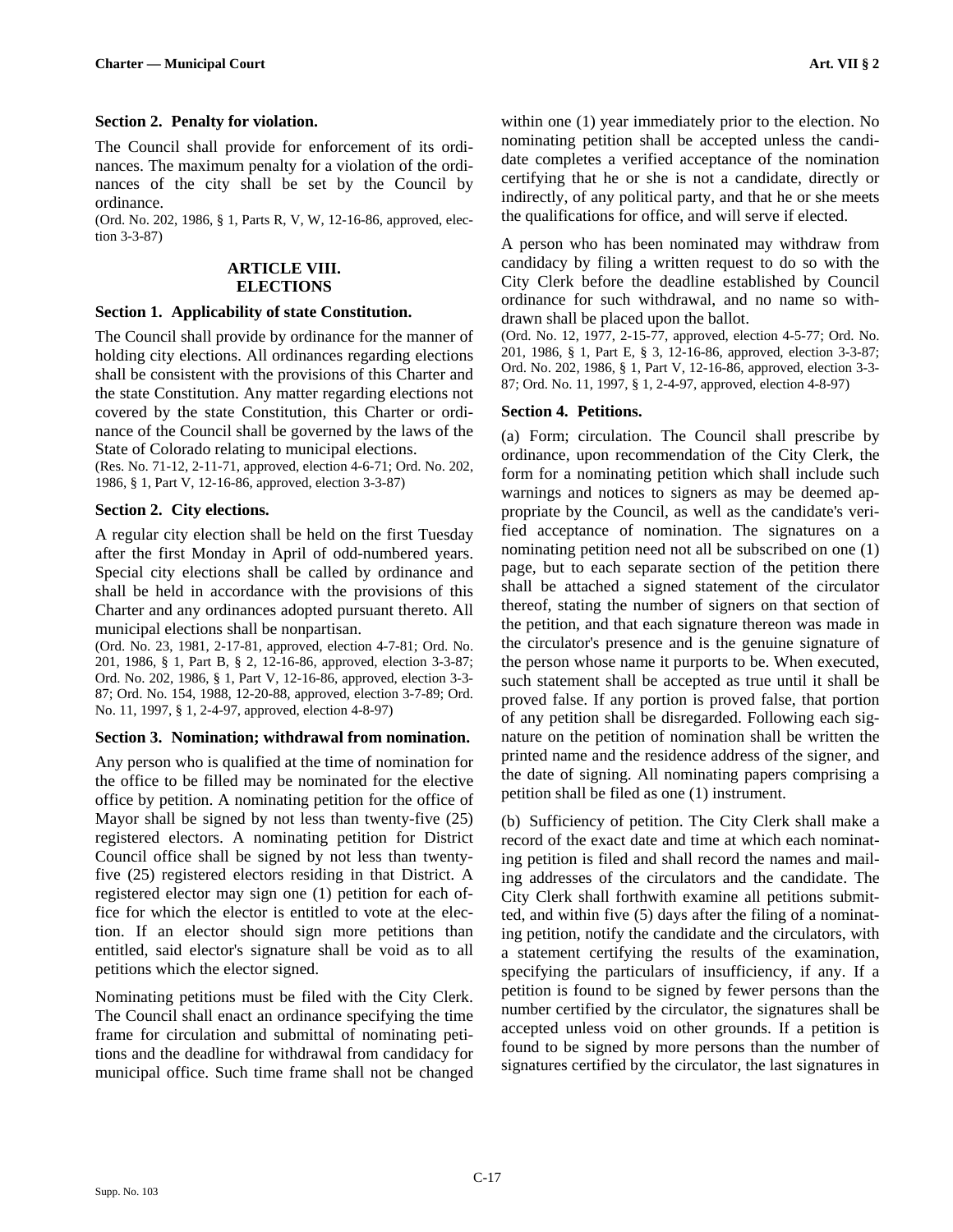excess of the number certified shall be disregarded. Within the regular time for filing petitions, an insufficient petition may be amended and filed again as a new petition, in which case the time of the first filing shall be disregarded in determining the validity of signatures thereon, or a different petition may be filed for the same candidate. The petition for each candidate elected to office shall be preserved by the City Clerk until the expiration of the terms of office for such person.

(c) No person shall receive any compensation whatever for signing a nominating petition.

(Ord. No. 12, 1977, 2-15-77, approved, election 4-5-77; Ord. No. 201, 1986, § 1, Part E, § 4, 12-16-86, approved, election 3-3-87; Ord. No. 202, 1986, § 1, Part V, 12-16-86, approved election 3-3- 87; Ord. No. 158, 1988, 12-20-88, approved, election, 3-7-89; Ord. No. 11, 1997, § 1, 2-4-97, approved, election 4-8-97)

#### **Section 5. Board of Elections.**

There is hereby created a Board of Elections consisting of the City Clerk, Chief Deputy City Clerk, and Municipal Judge. The Board shall be responsible for any election duties specified in this Charter and for such additional duties related to the conduct of elections as may be established by the Council by ordinance.

(Ord. No. 201, 1986, § 1, Part H, 12-16-86, approved, election 3-3- 87; Ord. No. 202, 1986, § 1, Part V, 12-16-86, approved, election 3-3-87; Ord. No. 11, 1997, § 1, 2-4-97, approved, election 4-8-97; Ord. No. 022, 2007, §1, 2-20-07, approved, election 4-3-07)

#### **Section 6. Appearance of names on ballot.**

Every ballot shall contain the names of all duly nominated candidates for offices to be voted for at that election, except those who have died or withdrawn. The names shall be arranged in alphabetical order of surname for each office, and shall not contain any title or degree designating the business or profession of the candidate. The candidate's name may be a nickname, but shall not include any punctuation marks setting out the nickname. (Ord. No. 129, 1999, § 1, 8-17-99, approved, election 11-2-99)

#### **Section 7. Certification of election results.**

On the third day after every city election and, after verifying the total number of legal votes cast for each candidate and measure voted upon, the Board of Elections shall complete a certificate declaring the results of the election. The candidate receiving the highest number of votes for a particular office shall be declared elected to that office. In event of a tie, the selection shall be made by the Board of Elections by lot after notice to the candidates affected. In case the candidate elected fails to qualify within sixty (60) days after the date of issuance of the

certificate of election, the candidate with the next highest vote shall be elected, and the candidate failing to qualify shall forfeit his or her office whether or not such candidate has taken the oath of office. If there is no other elected successor who qualifies, the office shall be deemed vacant, and shall be filled by appointment by the remaining members of the Council, as provided in Article II, Section 18.

(Ord. No. 197, 1986, § 1, Parts C, M, 12-16-86, approved, election 3-3-87; Ord. No. 202, 1986, § 1, Parts V, W, 12-16-86, approved, election 3-3-87; Ord. No. 11, 1997, § 1, 2-4-97, approved, election 4-8-97; Ord. No. 129, 1999, § 2, 8-17-99, approved, election 11-2- 99; Ord. No. 022, 2007 §1, 2-20-07, approved, election 4-3-07)

#### **Section 8. Campaign contributions.**

The Council shall act by ordinance to establish a limit on the amount that any person or entity may contribute in support of a candidate for Council on the ballot at any city election.

No political party or city employee, directly or indirectly, and no public service corporation, nor any other person, firm or corporation, owning, interested in, or intending to apply for any franchise or contract with the city shall contribute or expend any money or other valuable thing, directly or indirectly, to assist in the election or defeat of any candidate.

(Ord. No. 6, 1980, 1-16-80, approved, election 2-26-80; Ord. No. 208, 1984, 1-15-85, approved, election 3-5-85; Ord. No. 201, 1986, § 1, Part M, 12-16-86, approved, election 3-3-87; Ord. No. 202, 1986, § 1, Parts V, W, 12-16-86, approved, election 3-3-87; Ord. No. 11, 1997, § 1, 2-4-97, approved, election 4-8-97; Ord. No. 129, 1999, § 2, 8-17-99, approved, election 11-2-99)

#### **Section 9. Corrupt practices.**

Any person who violates at a city election any state law, provision of this Charter or ordinance of the city shall, upon conviction thereof, be disqualified from holding any city position or employment for two (2) years, or any elective city office for four (4) years.

(Ord. No. 201, 1986, § 1, Parts J, M, 12-16-86, approved, election 3-3-87; Ord. No. 202, 1986, § 1, Parts V, W, 12-16-86, approved, election 3-3-87; Ord. No. 11, 1997, § 1, 2-4-97, approved, election 4-8-97; Ord. No. 129, 1999, § 2, 8-17-99, approved, election 11-2- 99)

#### **Section 10. Validity of elections.**

No city election shall be invalidated if it has been conducted fairly and in substantial conformity with the requirements of this Charter.

(Ord. No. 201, 1986, § 1, Part M, 12-16-86, approved, election 3- 3-87; Ord. No. 202, 1986, § 1, Parts V, W, 12-16-86, approved, election 3-3-87; Ord. No. 11, 1997, § 1, 2-4-97, approved, election 4-8-97; Ord. No. 129, 1999, § 2, 8-17-99, approved, election 11-2- 99)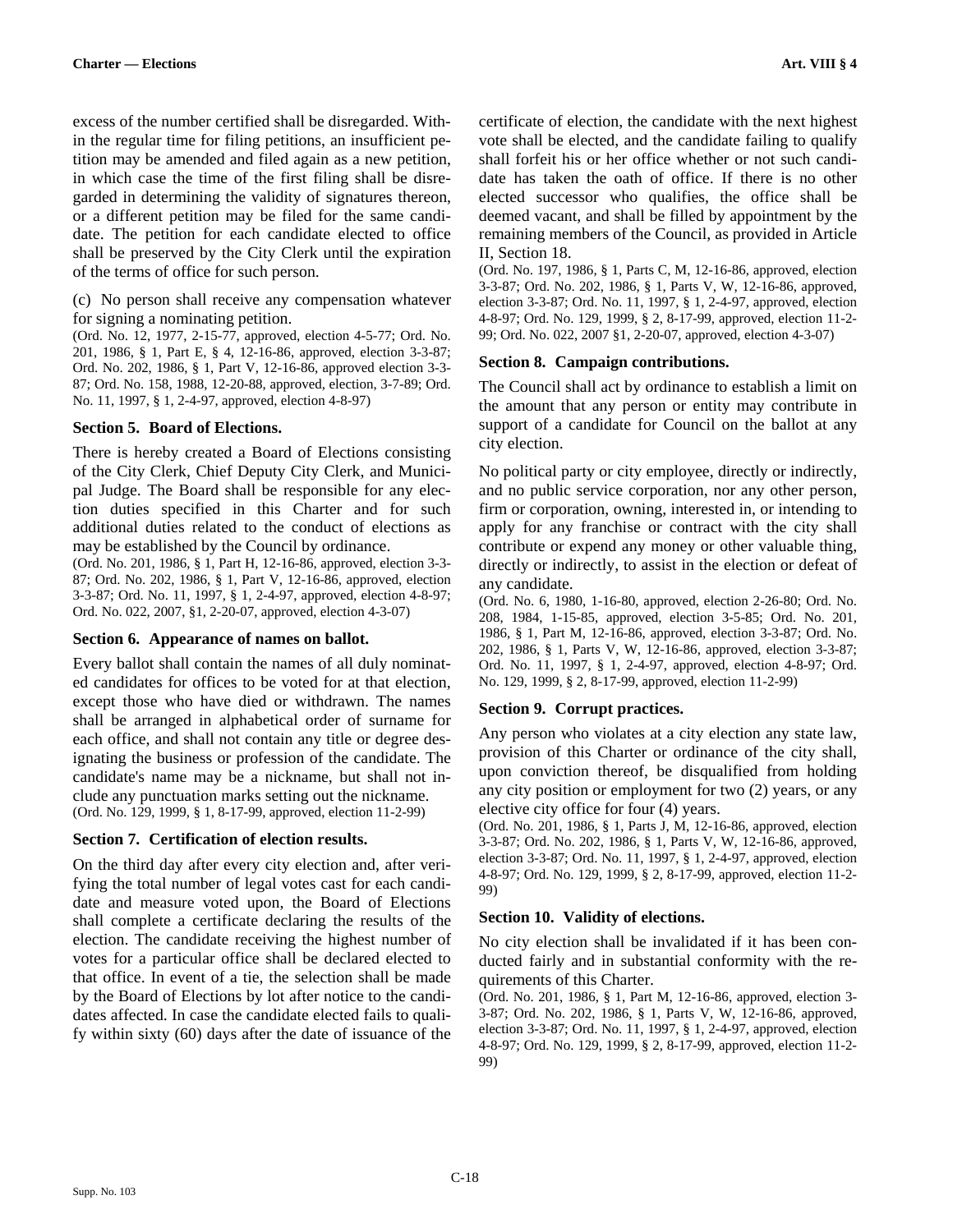#### **Section 11. Further regulations.**

The Council may, by ordinance, make such further rules and regulations as are consistent with this Charter and the Colorado Constitution in order to carry out the provisions of this Article.

(Ord. No. 11, 1997, § 1, 2-4-97, approved, election 4-8-97; Ord. No. 129, 1999, § 2, 8-17-99, approved, election 11-2-99)

#### **ARTICLE IX. RECALL**

#### **Section 1. The recall.**

(a) Power. Any elective officer of the city may be recalled from office, through the procedure and in the manner provided herein, by the registered electors entitled to vote for a successor of such incumbent officer. For purposes of this Article, in the case of recall of the Mayor, the words "registered elector" shall be construed to mean persons residing within the city who are registered to vote as of the date they signed the petition for recall. For purposes of this Article, in the case of a proposed recall of District Council representatives, the words "registered elector" shall be construed to mean persons who are registered to vote within the particular affected Council District of the city as of the date they signed the petition for recall of the District Council representative. No recall petition shall be circulated or filed against any officer until the officer has actually held office for at least one (1) year in the officer's current term, nor within six (6) months of the end of such term. The procedure to effect a recall shall be as provided in this Article.

(b) Commencement of proceedings; affidavit. One (1) or more registered electors may commence recall proceedings by filing with the City Clerk an affidavit of not more than two hundred (200) words stating the reasons for the recall of the officer sought to be removed. A separate affidavit shall be filed for each officer sought to be recalled. Within forty-eight (48) hours after the filing of the affidavit, the City Clerk shall mail a copy by certified mail to the affected officer. Within five (5) days after the date of the City Clerk's mailing, the affected officer may file with the City Clerk a sworn statement of not more than three hundred (300) words in defense of the charges. The affidavit and the response are intended for the information of the registered electors, who shall be the sole and exclusive judges of the sufficiency of the ground or grounds assigned for the recall, and said ground or grounds shall not be open to judicial review. Within ten (10) days after the date by which any statement in defense must be filed, a petition for recall of the officer shall be submitted to the City Clerk for approval of the

form of the petition in accordance with Section 2(b) of this Article. The petition shall be circulated, signed, verified and filed in the manner provided in Section 2 of this Article. If no petition for recall has been submitted to the City Clerk for approval of its form within the time period specified above, the recall proceedings shall be terminated.

(c) Call of election. A recall election shall be for the dual purposes of voting on the recall of the officer sought to be removed and the election of a successor. Upon the City Clerk's presentation of a petition certified sufficient for recall, the Council shall set a date for the election which shall be held on a Tuesday not less than sixty (60) nor more than ninety (90) days from the date of presentation of the certified petition to Council. However, if any other city election is to occur within ninety (90) days from the presentation of the certified petition to Council, the recall election shall be postponed and consolidated with such other city election. The order setting a date for the recall election shall not become effective until five (5) days from the presentation of the certified petition to Council. If the officer resigns within the five-day period, the vacancy may be filled by appointment. If a vacancy occurs in the affected office after the effective date of the order, the election to fill the vacancy shall nevertheless proceed.

(d) Disqualification for office. No person who has been recalled or has resigned after the City Clerk's presentation to Council of a certified, sufficient petition for recall of such person shall serve the city in any elected or appointed capacity within two (2) years after such removal or resignation.

(Ord. No. 199, 1986, § 1, Part A, § 1, 12-16-86, approved, election 3-3-87; Ord. No. 202, 1986, § 1, Part V, 12-16-86, approved, election 3-3-87; Ord. No. 157, 1988, 12-10-88, approved, election 3-7- 89; Ord. No. 11, 1997, § 1, 2-4-97, approved, election 4-8-97; Ord. 128, 1999, § 1, 8-17-99, approved, election 11-2-99)

#### **Section 2. Petitions.**

(a) Separate petitions required. A separate petition shall be circulated and filed for each officer sought to be recalled.

(b) Form and content.

(1) Approval of form. No petition shall be circulated until the City Clerk has approved the form for circulation. The City Clerk shall first determine that the petition form contains only the matters required by this Article. The Council shall prescribe by ordinance, upon recommendation of the City Clerk, a general form of petition which shall contain warnings and notices to signers as necessary. The City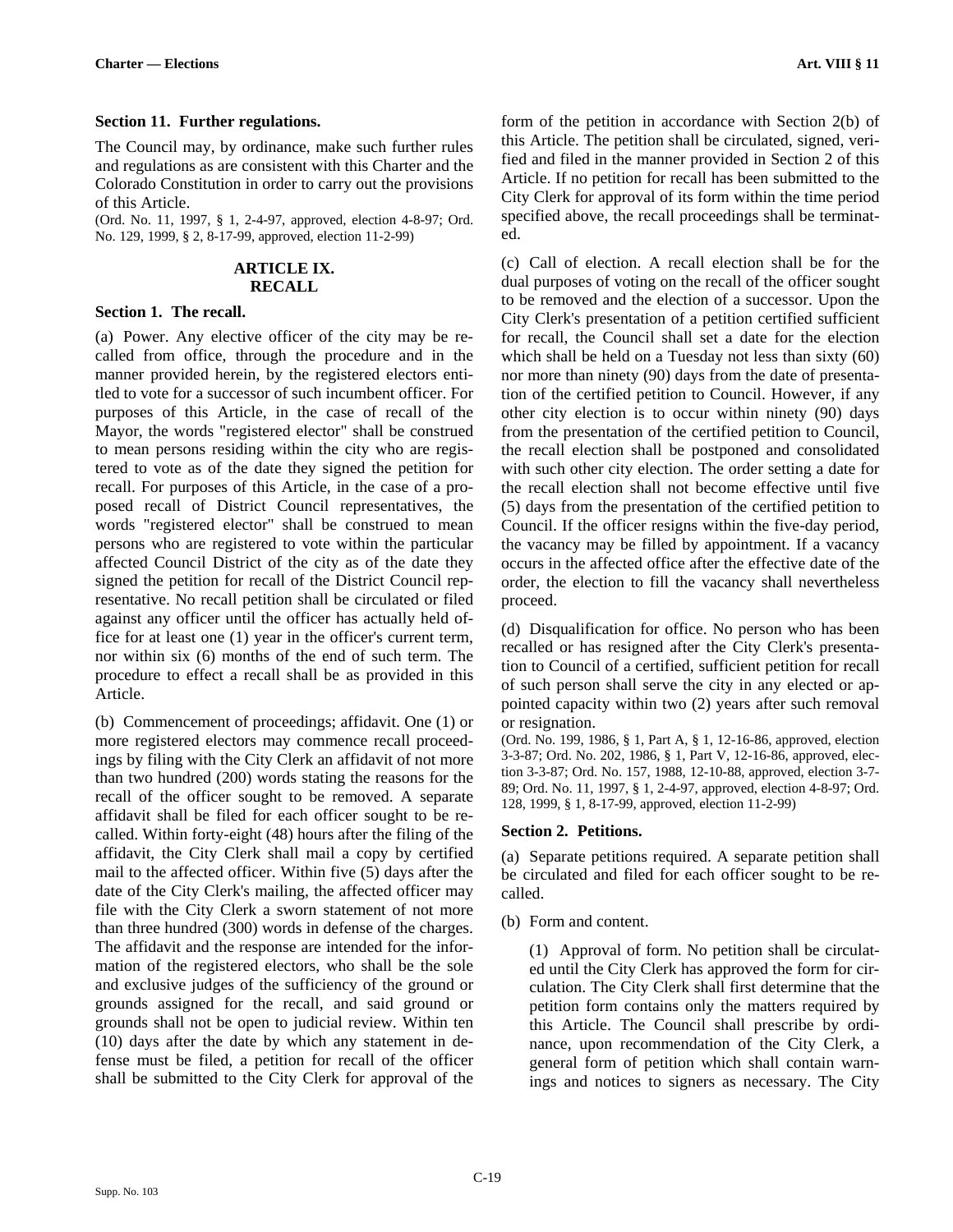Clerk's approval under this Section shall not constitute an approval of the content of the petition, but rather, shall start the running of the time periods provided for circulation and filing of petitions for recall.

(2) Statement of purpose. The petition shall be addressed to Council and shall contain or have attached to each section throughout its circulation a copy of the charges set forth in the affidavit on file with the City Clerk, and if requested by the person sought to be recalled, a copy of the statement in defense.

(3) Signatures. Only registered electors may sign the petitions authorized under this Article. Each signer must sign his or her own signature and each signature shall be followed by the printed name of the signer, the street and number address of his or her residence, and the date of signing. No person shall knowingly sign his or her name more than once for the recall of the same incumbent.

(c) Circulation of petition. The petition may be circulated and signed in sections with each section consisting of one (1) or more sheets securely fastened at the top, provided that each section contains a full and accurate copy of the text of the petition and the names and addresses of the designated representatives for the petition. All sections shall be filed as one (1) instrument. Only persons eighteen (18) years of age or older may circulate the petition for signatures. The circulation of any petition by any medium other than personally by a circulator is prohibited. No person shall receive any compensation whatever for signing a recall petition.

(d) Affidavit of circulator. A circulator shall attach to each section of the petition circulated, an affidavit signed by the circulator under oath before a notary public stating the following:

(1) the circulator's address of residence;

(2) that the circulator is eighteen (18) years of age or older;

(3) that he or she personally circulated the section;

(4) that each signature was affixed in the circulator's presence;

(5) that to the best of the circulator's knowledge and belief each signer was at the time of signing a registered elector of the city;

(6) that to the best of the circulator's knowledge and belief each signature is the genuine signature of the person whose name it purports to be;

(7) that each signer had an opportunity before signing to read the full text of the petition; and

(8) that the circulator has not paid or offered to pay any money or other thing of value to any signer for the purpose of inducing or causing the signer to affix his or her signature to the petition.

A petition verified by the valid affidavits of its circulators in each of its sections shall be prima facie evidence that the signatures thereon are genuine and true.

(e) Number of signatures required.

(1) First recall attempt. The petition must be signed by registered electors equal in number to at least twenty-five (25) percent of the entire vote cast at the last preceding regular city election for all candidates for the office, to which the incumbent sought to be recalled was elected as one of the officers thereof, said entire vote being divided by the number of all officers elected to such office at said election.

(2) Subsequent recall attempts. After one (1) recall petition and election, a recall petition filed against the same officer during the same term for which elected must be signed by registered electors equal in number to at least fifty (50) percent of the entire vote cast at the last preceding regular city election for all candidates for the office to which the incumbent sought to be recalled was elected as one of the officers thereof, said entire vote being divided by the number of all officers elected to such office at said election.

(f) Place of filing, time limits. Petitions for recall shall be filed with the City Clerk within thirty (30) days of the City Clerk's approval of the form for circulation. Each petition shall designate by name and address not less than three (3) nor more than five (5) registered electors who shall represent the signers of the petition in all matters affecting the petition, and shall be endorsed by such persons.

(g) Sufficiency of petition; amendment. Within five (5) working days of the filing of a petition the City Clerk shall ascertain by examination of the petition and the registration books whether the petition is signed by the requisite number of registered electors and contains the required particulars and affidavits. If the petition is insufficient, the City Clerk shall so certify and forthwith notify all of the designated petition representatives in writing, specifying the particulars of insufficiency.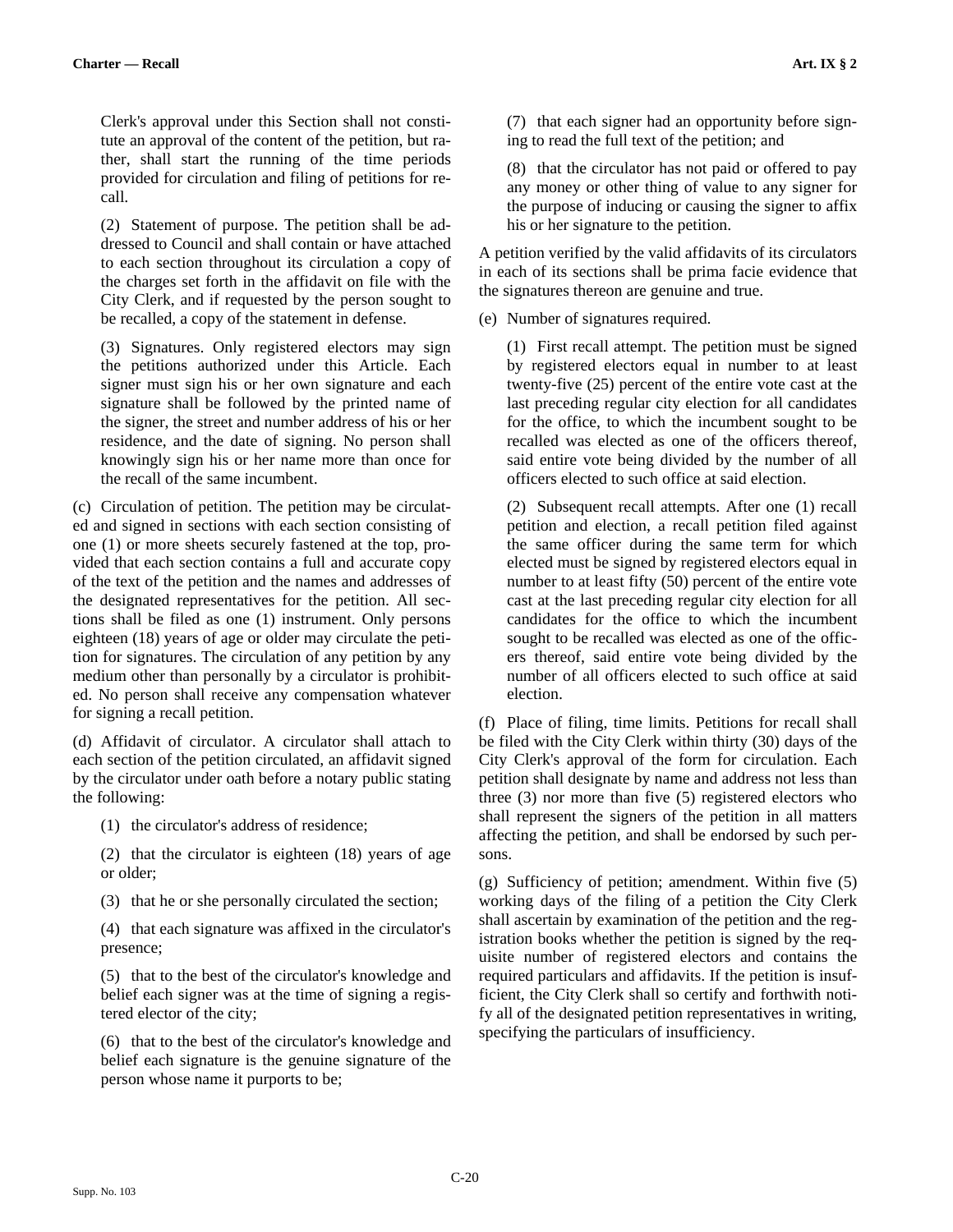Registered electors desiring to protest the sufficiency of a petition may file a written protest, under oath, in the office of the City Clerk within ten (10) days of the filing of the petition. The protest shall set forth with particularity the grounds of protest and the names and defects in form protested. The reasons assigned for recall may not be protested. Upon the filing of a written protest, the City Clerk shall set a time for hearing such protest, which shall be no more than seven (7) days thereafter. At least five (5) days before the hearing, the City Clerk shall mail a copy of the protest to all of the designated petition representatives together with a notice of the time for hearing. All records and hearings shall be before the City Clerk who shall have the power to issue subpoenas to compel the attendance of witnesses and the production of documents. All records and hearings shall be public, and all testimony shall be under oath. The hearing shall be summary in nature and concluded within thirty (30) days after the petition was filed. The City Clerk shall decide and certify the results of the hearing within ten (10) days after the hearing is concluded.

In case the petition is deemed insufficient, whether following the initial determination by the City Clerk, or following protest proceedings, it may be withdrawn and amended within fifteen (15) days from the filing of the City Clerk's certificate of insufficiency. The City Clerk shall, within five (5) days after such amendment, examine the amended petition and the registration books and certify the result. If the petition is still insufficient, or if no amendment is made, the City Clerk shall return it to one (1) of the designated petition representatives without prejudice to the filing of a new petition for the same purpose.

When and if a petition or amended petition is deemed sufficient, whether following the initial sufficiency determination by the City Clerk in the absence of a protest, or following protest proceedings, the City Clerk shall so certify and present the certified petition to the Council at the next regularly scheduled meeting. The City Clerk's certificate shall then be a final determination as to the sufficiency of the petition.

(Ord. No. 199, 1986, § 1, Part A, § 2, 12-16-86, approved, election 3-3-87; Ord. No. 202, 1986, § 1, Part V, 12-16-86, approved, election 3-3-87; Ord. No. 157, 1988, 12-20-88, approved, election 3-7- 89; Ord. No. 158, 1988, 12-20-88, approved, election 3-7-89; Ord. No. 11, 1997, § 1, 2-4-97, approved, election 4-8-97; Ord. No. 88, 2000, § 1, 8-15-00, approved, election 11-7-00)

#### **Section 3. Elections.**

(a) Generally. Elections on recall shall be conducted in the same manner as provided generally for regular or special city elections in this Charter. All Charter provisions related to nomination and qualification of candidates shall apply to recall elections.

(b) Nominations on recall. Anyone desiring to become a candidate at the recall election shall do so by nominating petition as required in Article VIII of this Charter. The deadline for filing a nominating petition for a recall election shall be as established by ordinance of the Council. If more than one (1) officer is sought to be recalled, then the nominating petition must specify which incumbent the candidate seeks to succeed. The name of the person against whom the recall petition is filed shall not appear on the ballot as a candidate for the office.

(c) Ballots. There shall be printed on the official ballot, as to every officer whose recall is to be voted on, the statement of grounds and, if requested by the affected officer, the officer's statement in defense followed by the words, "Shall (name of person against whom the recall petition is filed) be recalled from the office of (\_\_\_\_\_\_\_\_\_\_)?" Following such question shall appear the words, "Yes" indicating a vote in favor of the recall and "No" indicating a vote against such recall. On such ballots, under each question, there shall also be printed the names of those persons who have been nominated as candidates to succeed the person sought to be recalled. The following instruction shall be effective in counting votes and shall appear on the ballot: No vote cast shall be counted for any candidate for such office, unless the voter also voted for or against the recall of the person sought to be recalled from the office.

(d) Election results. If a majority of those voting on the question of the recall of any incumbent from office votes "No," the incumbent continues in office. If a majority votes "Yes" for the incumbent's removal, the incumbent shall thereupon be deemed removed from his or her office upon the taking of the oath of office by his or her successor. If the officer is recalled, the candidate for succession receiving the highest number of votes at the election shall be declared elected for the remainder of the incumbent's term. The candidate elected shall take office upon taking the oath of office, which shall occur as the first order of business at the next regular or special Council meeting. In case the candidate elected fails to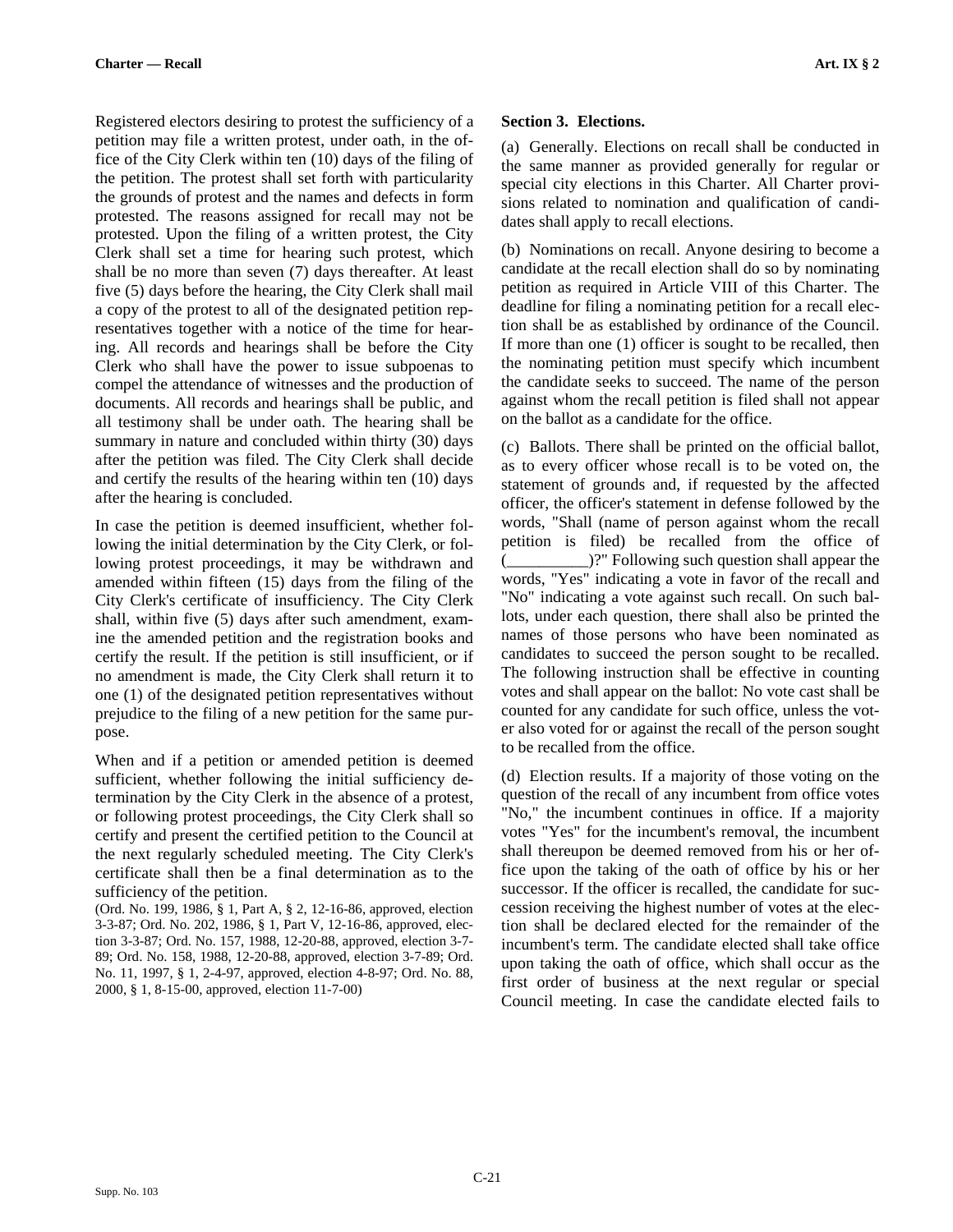qualify within sixty (60) days after the issuance of a certificate of election, the candidate with the next highest vote shall be elected, and if there is no other elected successor who qualifies, the office shall be deemed vacant, and shall be filled by appointment by the remaining members of the Council, as provided in Article II, Section 18.

(Ord. No. 199, 1986, § 1, Part A, § 3, 12-16-86, approved, election 3-3-87; Ord. No. 202, 1986, § 1, Parts V, W, X, 12-16-86, approved, election 3-3-87; Ord. No. 11, 1997, § 1, 2-4-97, approved, election 4-8-97)

#### **Section 4. Further regulations.**

The Council may, by ordinance, make such further rules and regulations as are consistent with this Charter and the Colorado Constitution in order to carry out the provisions of this Article.

(Ord. No. 199, 1986, § 1, Part A, § 4, 12-16-86, approved, election 3-3-87; Ord. No. 202, 1986, § 1, Part V, 12-16-86, approved, election 3-3-87; Ord. No. 11, 1997, § 1, 2-4-97, approved, election 4-8- 97)

# **ARTICLE X. INITIATIVE AND REFERENDUM**

#### **Section 1. The initiative.**

(a) Power. The registered electors of the city shall have the power at their option to propose ordinances or resolutions to the Council, and, if the Council fails to adopt a measure so proposed, to adopt or reject such ordinance or resolution at the polls. The procedure for initiative shall be as provided in this Article.

(b) Commencement of proceedings; notice. One (1) or more registered electors may commence initiative proceedings by filing with the City Clerk a written notice of intent to circulate an initiative petition. The notice commencing proceedings shall contain the full text of the proposed ordinance or resolution and shall state whether a special election is requested. After such notice has been filed, the City Clerk shall approve the petition for circulation in accordance with Section 5(b) of this Article. The petition shall be circulated, signed, verified, and filed in the manner prescribed in Section 5 of this Article.

(c) Number of signatures required. The petition must be signed by registered electors of the city equal in number to at least ten (10) percent of the total ballots cast in the last regular city election, except when a special election is requested by the petitioners, the petition must be signed by registered electors equal in number to at least fifteen (15) percent of the total ballots cast in the last regular city election.

(d) Petition deadlines. The initiative petition shall be filed no more than sixty (60) days after the City Clerk's approval of the form for circulation. Unless a special election is requested, the petition must also be filed at least sixty (60) days prior to the next regular city election. If the petition requests a special election in conjunction with a Larimer County Coordinated or General Election, the City Clerk shall establish a submittal deadline for the petition that will enable the measure to be considered at such election, which deadline shall be consistent with all pertinent provisions of the Colorado Revised Statutes governing the conduct of such elections, and, if applicable, with Article X, Section 20 of the Colorado Constitution, and shall advise the petition representatives in writing as to the submittal deadline.

(e) Action by Council. Upon presentation of an initiative petition certified as sufficient by the City Clerk, the Council shall either (1) adopt the proposed ordinance or resolution without alteration within thirty (30) days, or (2) submit such proposed measure, in the form petitioned for, to the registered electors of the city; provided, however, that if the proposed measure requires voter approval in advance under Article X, Section 20 of the Colorado Constitution, alternative (1) above shall not be available to the Council and the proposed measure shall instead be submitted to a vote of the registered electors. If the initiative petition proposing such a measure requests a special election, the proposed measure shall be submitted to a vote of the registered electors on the first possible date permitted by Article X, Section 20 of the Colorado Constitution. If a special election is not requested, the proposed measure shall be submitted to a vote of the registered electors at the next regular city election. In the case of a proposed measure that does not require voter approval in advance under Article X, Section 20 of the Colorado Constitution, the proposed measure, if not adopted by the Council under alternative (1) above, shall be submitted to a vote of the registered electors at the next regular city election or, if the initiative petition proposing such measure requests a special election, the proposed measure shall be submitted to a vote of the registered electors at a special election to be called by the Council within one hundred twenty (120) days of the presentation of the certified petition to the Council, unless any other regular or special city election is to occur within said period, in which case the proposed measure shall be submitted at such other regular or special city election. All ordinances submitted to the Council by initiative petition and adopted by Council without the vote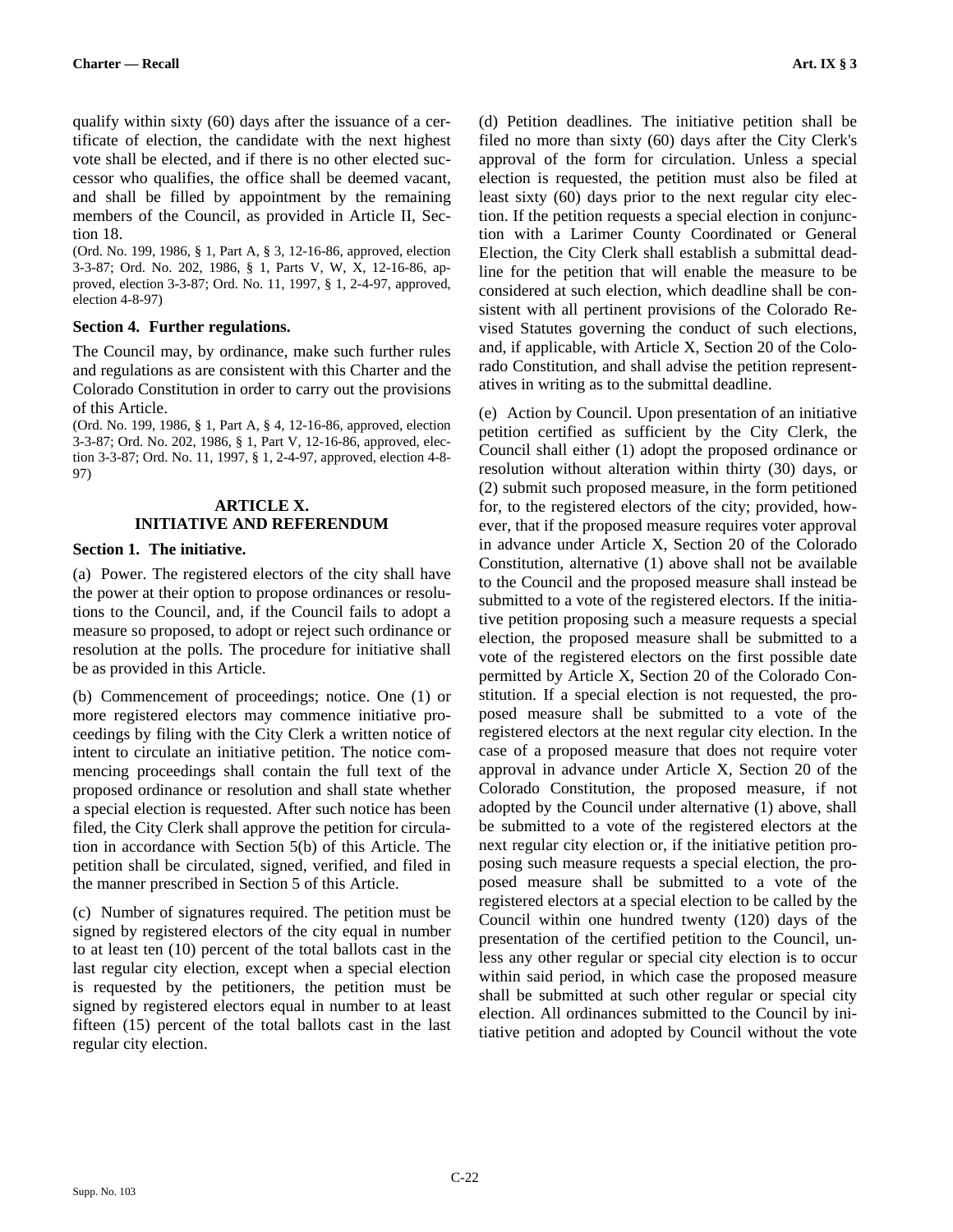of the electors shall be subject to the referendum in the same manner as other ordinances.

(Ord. No. 6, 1980, 1-16-80, approved, election 2-26-80; Res. No. 83-22, 1-18-83, approved, election 3-8-83; Ord. No. 199, 1986, § 1, Part B, § 1, 12-16-86, approved, election 3-3-87; Ord. No. 202, 1986, § 1, Part V, 12-16-86, approved, election 3-3-87; Ord. No. 21, 1993, § 1, 2-16-93, approved, election 4-6-93; Ord. No. 11, 1997, § 1, 2-4-97, approved, election 4-8-97; Ord. No. 127, 1999, § 1, 8-17-99, approved, election 11-2-99; Ord. No. 101, 2002, § 1, 8-20-02, approved, election 11-5-02)

# **Section 2. The referendum.**

(a) Power. The registered electors of the city shall have the power at their option to approve or reject at the polls, any ordinance adopted by the Council, except ordinances making the annual property tax levy, making the annual appropriation, calling a special election, or ordering improvements initiated by petition and to be paid for by special assessments.

(b) Commencement of proceedings. One (1) or more registered electors may commence referendum proceedings by filing with the City Clerk within ten (10) days after final passage of the ordinance in question, a notice of protest against the going into effect of the ordinance. The notice shall be brief and need not state any reasons, but shall identify the ordinance or part thereof, or code section it proposes to have repealed. Not later than ten (10) days after the filing of the notice, the proponents shall present to the City Clerk the final form for the referendum petition conforming to the requirements of the Article. If the notice and petition form are timely presented, the City Clerk shall approve the petition form for circulation, in accordance with Section 5(b) of this Article. The petition shall be circulated, signed, verified, and filed in the manner prescribed by Section 5 of this Article.

(c) Number of signatures required. The petition must be signed by registered electors of the city equal in number to at least ten (10) percent of the total ballots cast in the last regular city election.

(d) Petition deadlines. The referendum petition shall be filed within twenty (20) days after the City Clerk's approval of the petition for circulation. If a completed petition is not subsequently filed within the requisite time after the City Clerk's approval of the petition for circulation, the referendum effort is null and void and the petition shall not be circulated further.

(e) Action by Council. The presentation to Council of a petition certified by the City Clerk as sufficient for referendum shall automatically suspend the operation of the ordinance in question pending repeal by Council or final

determination by the electors. The Council shall reconsider the ordinance at the next regular or special meeting of the Council following the receipt of the petition by the City Clerk. If the ordinance, or that part sought to be repealed, is not repealed, the Council shall refer the same to a vote of the registered electors at the next regular or special city election scheduled for any other purpose. Alternatively, the Council may call a special election for that specific purpose.

(Ord. No. 6, 1980, 1-16-80, approved, election 2-26-80; Ord. No. 199, 1986, § 1, Part B, § 2, 12-16-86, approved, election 3-3-87; Ord. No. 202, 1986, § 1, Part V, 12-16-86, approved, election 3-3- 87; Ord. No. 11, 1997, § 1, 2-4-97, approved, election 4-8-97; Ord. No. 127, 1999, § 1, 8-17-99, approved, election 11-2-99)

# **Section 3. Council use of initiative and referendum.**

The Council may submit any question or proposed ordinance or resolution, or refer any adopted ordinance or resolution, to the vote of the people at a regular or special election in the same manner and with the same force and effect as is provided for citizen initiated and referred measures.

(Ord. No. 6, 1980, 1-16-80, approved, election 2-26-80; Res. No. 83-22, 1-18-83, approved, election 3-8-83; Ord. No. 199, 1986, § 1, Part B, § 3, 12-16-86, approved, election 3-3-87; Ord. No. 202, 1986, § 1, Part V, 12-16-86, approved, election 3-3-87; Ord. No. 11, 1997, § 1, 2-4-97, approved, election 4-8-97)

# **Section 4. Repeal or amendment of initiated measure.**

An initiated measure submitted to the registered electors of the city by the Council, with or without a petition therefor, and adopted by electoral vote cannot be repealed or amended except by a subsequent electoral vote. This provision shall not apply to ordinances or resolutions adopted by the City Council and referred to the voters.

(Ord. No. 11, 1997, § 1, 2-4-97, approved, election 4-8-97)

# **Section 5. Petitions.**

(a) Separate petitions required. A separate petition shall be circulated and filed for each measure sought to be initiated or referred to the vote of the electors.

(b) Form and content.

(1) Approval of form for circulation. No petition shall be circulated until the City Clerk has approved the form for circulation. The City Clerk shall first determine that the petition form contains only the matters required by this Article. The Council shall prescribe by ordinance, upon recommendation of the City Clerk, a general form of petition which shall contain warnings and notices to signers as necessary. The City Clerk's approval under this Section shall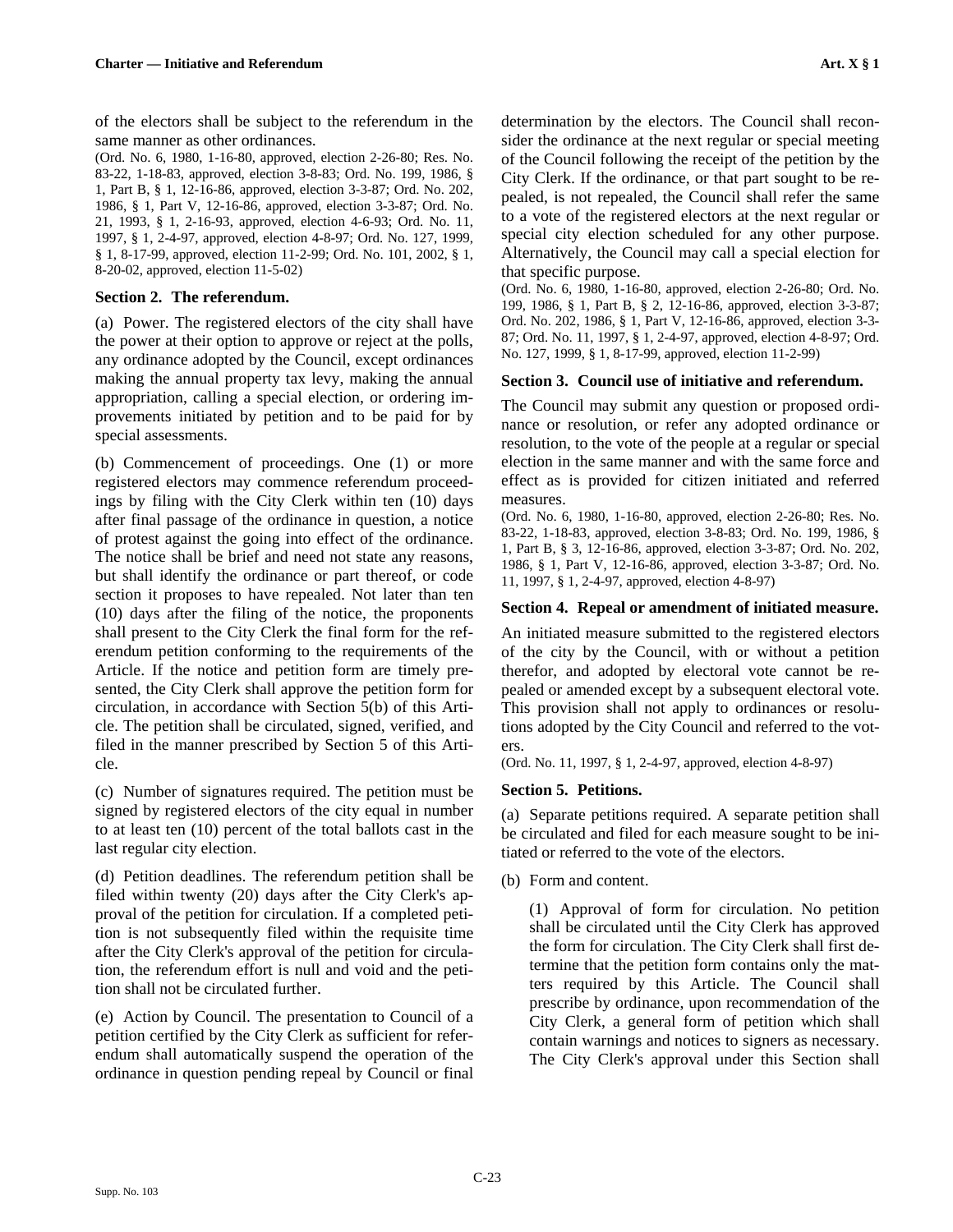not constitute an approval of the content of the petition, but rather, shall start the running of the time periods provided for circulation and filing of petitions.

(2) Petition content. The petition shall be addressed to Council.

a. Initiative. The petition shall contain or have attached to each section throughout its circulation the full text of the proposed ordinance or resolution and shall contain a general statement of purpose fairly and accurately summarizing the proposed ordinance or resolution, indicating that the petition is to be circulated in support of the initiated ordinance or resolution and specifying whether a special election is requested.

b. Referendum. The petition shall contain or have attached to each section throughout its circulation the full text of the ordinance sought to be referred, clearly identifying the protested portions if only a partial repeal is sought. In the case of bond ordinances, the full text of the ordinance need not be set forth but the petition shall contain or have attached to each section throughout its circulation the title and summary of the ordinance in question as prepared by the City Clerk.

(3) Signatures. Only registered electors may sign the petitions authorized under this Article. Each signer must sign his or her own signature and each signature shall be followed by the printed name of the signer, the street and number address of his or her residence, and the date of signing. No person shall knowingly sign an initiative or referendum petition more than once. In the event that the signature of any person appears more than once on a petition authorized under this Article, all such signatures shall be subject to invalidation by the City Clerk.

(c) Circulation of petition. The petition may be circulated and signed in sections with each section consisting of one (1) or more sheets securely fastened at the top, provided that each section contains a full and accurate copy of the text of the petition and the names and addresses of the designated representatives for the petition. All sections shall be filed as one (1) instrument. Only persons eighteen (18) years of age or older may circulate the petition for signatures. The circulation of any petition by any medium other than personally by a circulator is prohibited. No person shall receive any compensation whatever for signing an initiative or referendum petition.

(d) Affidavit of circulator. A circulator shall attach to each section of the petition circulated an affidavit signed by the circulator under oath before a notary public stating the following:

(1) the circulator's address of residence;

(2) that the circulator is eighteen (18) years of age or older;

(3) that he or she personally circulated the section;

(4) that each signature was affixed in the circulator's presence;

(5) that to the best of the circulator's knowledge and belief each signer was at the time of signing a registered elector of the city;

(6) that to the best of the circulator's knowledge and belief each signature is the genuine signature of the person whose name it purports to be;

(7) that each signer had an opportunity before signing to read the full text of the petition; and

(8) that the circulator has not paid or offered to pay any money or other thing of value to any signer for the purpose of inducing or causing the signer to affix his or her signature to the petition.

A petition verified by the valid affidavits of its circulators in each of its sections shall be prima facie evidence that the signatures thereon are genuine and true.

(e) Time limits; petition representatives. Petitions for initiative and referendum shall be filed with the City Clerk within the requisite time limits or they will be deemed null and void. Each petition shall designate by name and address not less than three (3) nor more than five (5) registered electors who shall represent the signers of the petition in all matters affecting the petition.

(f) Sufficiency of petition.

(1) Examination. Within five (5) working days of the filing of a petition the City Clerk shall ascertain by examination of the petition and the registration books whether the petition is signed by the requisite number of registered electors and contains the required particulars and affidavits. If the petition is insufficient, the City Clerk shall so certify and forthwith notify all of the designated petition representatives in writing, specifying the particulars of insufficiency.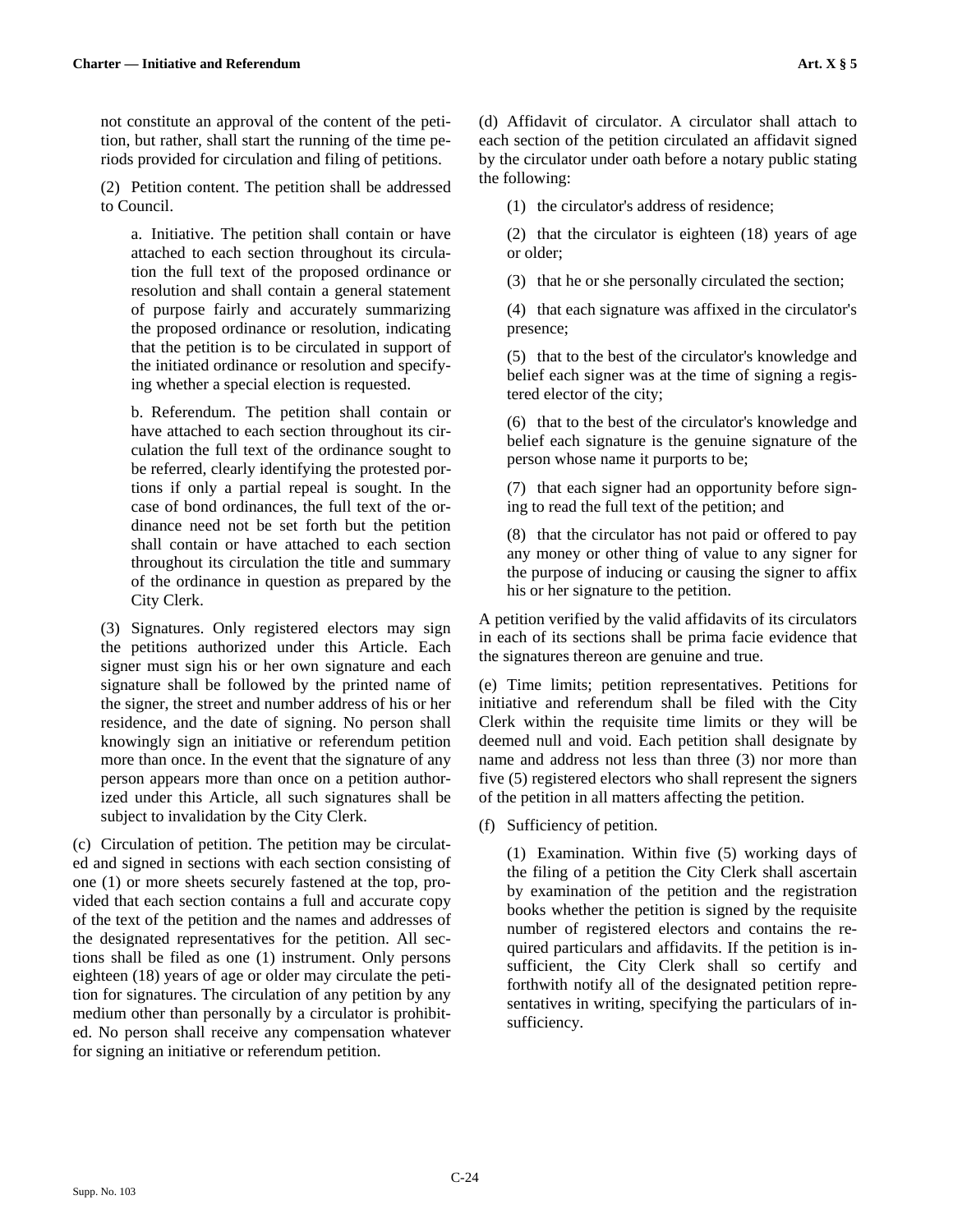(2) Insufficient petition; amendment. In case an initiative petition is deemed insufficient, whether following the initial determination by the City Clerk, or following protest proceedings, it may be withdrawn and amended within fifteen (15) days from the filing of the Clerk's certificate of insufficiency. A referendum petition may be withdrawn and amended but to be considered must be refiled within the twenty-day period after the City Clerk's approval of the petition form for circulation. Within five (5) days after such amendment, the City Clerk shall make like examination of the amended petition and certify the result. If the amended petition is still insufficient, or if no amendment was made before the expiration of the time permitted for amendment, the City Clerk shall return the petition to one (1) of the designated petition representatives. In the case of an initiative petition, the return of the petition is without prejudice to the filing of a new petition for the same purpose. However, a returned referendum petition is null and void and a new petition may not thereafter be filed for referendum of the same ordinance.

(3) Protests. Registered electors desiring to protest the sufficiency of a petition may file a written protest, under oath, in the office of the City Clerk within ten (10) days of the filing of the petition. The protest shall set forth with particularity the grounds of protest and the names and defects in form protested. Upon the filing of a protest, the City Clerk shall set a time for hearing such protest, which shall be no more than seven (7) days thereafter. At least five (5) days prior to the hearing, the City Clerk shall mail a copy of the protest to all of the designated petition representatives together with a notice of the time for hearing. All hearings shall be before the City Clerk who shall have the power to issue subpoenas to compel the attendance of witnesses and the production of documents. All records and hearings shall be public, and all testimony shall be under oath. The hearing shall be summary in nature and concluded within thirty (30) days after the petition was filed. The City Clerk shall decide and certify the results of the hearing within ten (10) days after the hearing is concluded. A petition for referendum which has been deemed insufficient after protest may not be amended or circulated further.

(4) Certification and presentation to Council. When and if a petition or amended petition is deemed sufficient, whether following the sufficiency determination by the City Clerk in the absence of a protest, or following protest proceedings, the City Clerk shall so certify and present the certified petition to the Council at the next regularly scheduled meeting. The City Clerk's certificate shall then be a final determination as to the sufficiency of the petition.

(Res. No. 83-22, 1-18-83, approved, election 3-8-83; Ord. No. 199, 1986, § 1, Part B, § 4, 12-16-86, approved, election 3-3-87; Ord. No. 202, 1986, § 1, Part V, 12-16-86, approved, election 3-3-87; Ord. No. 158, 1988, 12-20-88, approved, election 3-7-89; Ord. No. 21, 1993, § 1, 2-16-93, approved, election 4-6-93; Ord. No. 11, 1997, § 1, 2-4-97, approved, election 4-8-97; Ord. No. 88, 2000, § 1, 8-15-00, approved, election 11-7-00)

#### **Section 6. Elections.**

(a) Generally. Elections on initiative and referendum measures shall be conducted in the same manner as provided generally for regular or special city elections in this Charter.

(b) Ballots. Upon ordering an election on any initiative or referendum measure, the Council shall, after public hearing, adopt by resolution a ballot title and submission clause for each measure. The ballot title shall contain information identifying the measure as a city initiated or citizen initiated measure. The submission clause shall be brief, shall not conflict with those selected for any petition previously filed for the same election, and shall unambiguously state the principle of the provision sought to be added. The official ballot used when voting upon each proposed or referred measure shall have printed on it the ballot title and submission clause and shall contain the words, "Yes" and "No" in response to a ballot question, or "For the Ordinance" and "Against the Ordinance" or "For the Resolution" and "Against the Resolution."

(c) Publication; notice of election.

(1) Initiative. An initiated measure being considered for adoption by Council shall be published in like manner as other proposed ordinances and resolutions. If the initiated measure is submitted to a vote of the people, the City Clerk shall publish a notice of election in conformity with the laws of the State of Colorado relating to municipal elections, together with the ballot title, submission clause and full text of the proposed ordinance or resolution. The text of a successful initiative measure need not be published in full after the election.

(2) Referendum. If the referred measure is to be submitted to a vote of the people, the City Clerk shall publish a notice of election in conformity with the laws of the State of Colorado relating to municipal elections, together with the ballot title, submission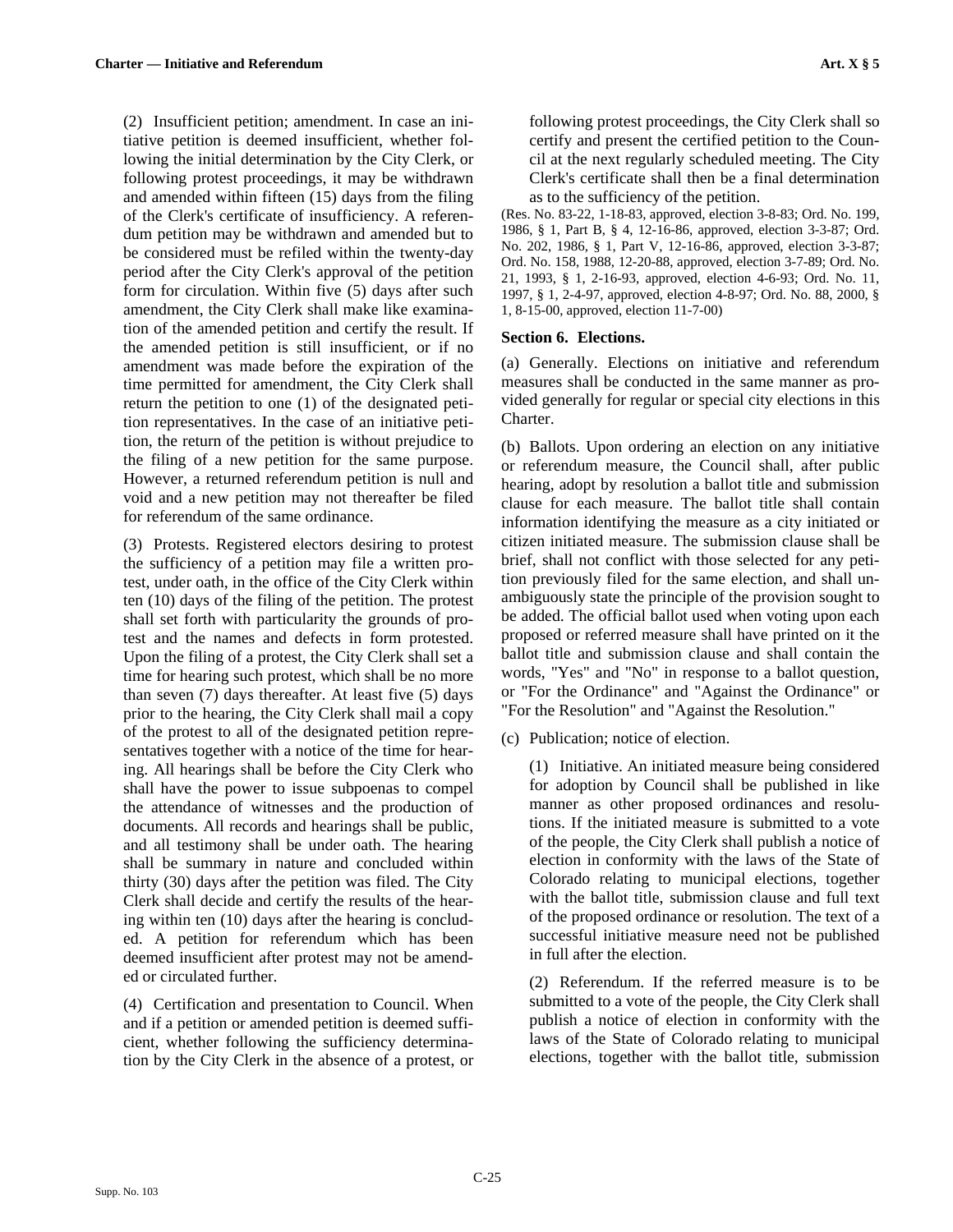clause and full text of the referred ordinance. If the ordinance in question is a bond ordinance, the summary from the petition may be published in place of the full text. The full text of an ordinance passed on referendum need not be published after the election.

(d) Election results. If a majority of the registered electors voting on the initiated measure vote in favor, the measure is adopted as an ordinance or resolution of the city upon certification of the election results. If a majority of the registered electors voting on a referred ordinance, vote in favor of the ordinance, the ordinance shall go into effect without further publication upon certification of the election results, or at such later date as may be set forth in the ordinance itself. If the provisions of two (2) or more proposed or referred measures adopted or approved at the same election conflict, the measure receiving the highest affirmative vote shall become effective.

(e) Frequency of elections. Any number of proposed ordinances or resolutions or referred ordinances may be submitted at the same election. Not more than one (1) special election on citizen-initiated measures shall be held in any twelve  $(12)$  months. This limitation does not apply to the Council which on its own motion may at any time call a special election for the purpose of considering any measure initiated, or adopted and referred, by the Council.

(Res. No. 83-22, 1-18-83, approved, election 3-8-83; Ord. No. 199, 1986, § 1, Part B, § 5, 12-16-86, approved, election 3-3-87; Ord. No. 202, 1986, § 1, Part V, 12-16-86, approved, election 3-3-87; Ord. No. 11, 1997, § 1, 2-4-97, approved, election 4-8-97)

#### **Section 7. Further regulations.**

The Council may, by ordinance, make such further rules and regulations as are consistent with this Charter and the Colorado Constitution in order to carry out the provisions of this Article.

(Res. No. 83-22, 1-18-83, approved, election 3-8-83; Ord. No. 199, 1986, § 1, Part B, § 6, 12-16-86, approved, election 3-3-87; Ord. No. 202, 1986, § 1, Part V, 12-16-86, approved, election 3-3-87; Ord. No. 11, 1997, § 1, 2-4-97, approved, election 4-8-97)

# **ARTICLE XI. FRANCHISES AND PUBLIC UTILITIES**

#### **Section 1. Franchise granted by ordinance.**

The Council may grant a franchise relating to any street, alley, or other public place within the city by ordinance, subject to the initiative and referendum powers reserved to the electors of the city. No exclusive franchise shall ever be granted. Every franchise ordinance shall require for its adoption the concurrence of a majority of all the members of the Council.

A franchise may be awarded only after a public hearing on the application or proposal. The applicant for the franchise shall publish a notice of the hearing in a local newspaper of general circulation once a week for three (3) successive weeks immediately prior to the date of the hearing. Such notice shall specify the meeting of the Council at which it is intended to apply for the franchise, the name of the applicant, a general description of the rights and privileges to be applied for, and the time for and terms upon which the franchise is desired. The hearing on the franchise application shall not be held unless a publisher's affidavit of publication proving the applicant's compliance with the notice requirements has been presented to the Council. Publication of the franchise ordinance by the City Clerk shall be in the same manner as for other proposed ordinances.

The procedure for initiative and referendum of an ordinance granting a franchise shall be as otherwise provided in this Charter, except that the signatures required for referendum shall be equal in number to five (5) percent of the registered electors, or ten (10) percent of the total ballots cast in the last regular city election, whichever is less. If the franchise ordinance is referred to the vote of the electors, the grantee of the franchise shall deposit with the city's Financial Officer an amount determined by said Officer to be sufficient to pay for the cost of the election. No franchise election shall be ordered until the grantee deposits such costs.

(Ord. No. 202, 1986, § 1, Part V, 12-16-86, approved, election 3-3- 87; Ord. No. 204, 1986, § 1, Part A, 12-16-86, approved, election 3-3-87; Ord. No. 19, 1997, § 1, 2-4-97, approved, election 4-8-97)

#### **Section 2. Franchises to specify streets.**

All franchises or privileges hereafter granted to railroads or other transportation systems shall plainly specify the particular streets, alleys, avenues, and other public property, or parts thereof, to which they shall apply. All other franchises may be in general terms and may apply to the city generally.

(Ord. No. 202, 1986, § 1, Part V, 12-16-86, approved, election 3-3- 87)

#### **Section 3. Regulation of public utilities.**

The right to regulate the rates, fares, and rentals of public utilities and carriers serving the residents of the city shall always be reserved to the city to be exercised by ordinance. Every person or corporation operating under a franchise or grant from the city shall annually submit to the Council a report verified by the oath of the president, the treasurer, or the general manager thereof. Such reports shall be in the form, contain such detailed information, and cover the period prescribed by the Council.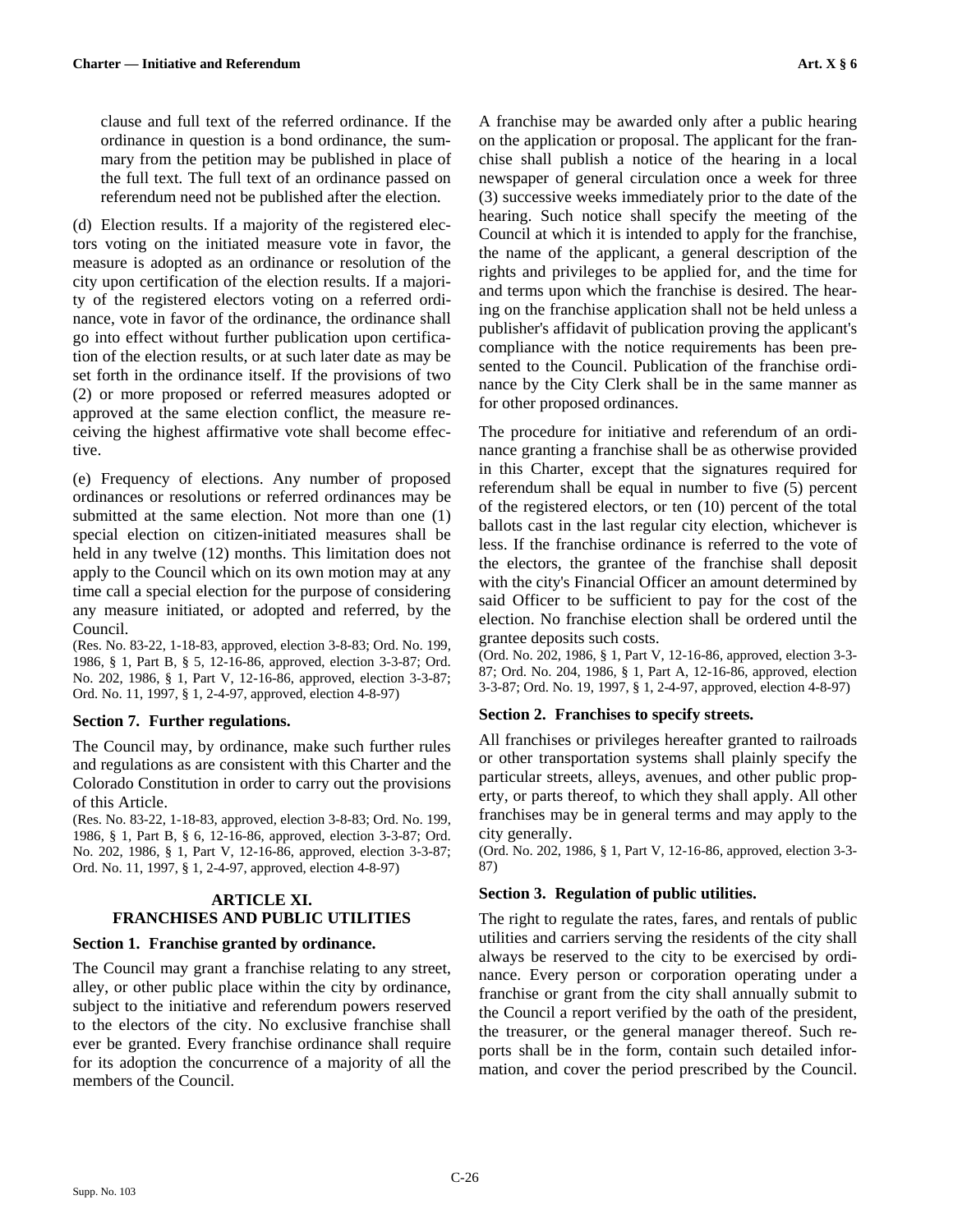The Council shall have the power, either through its members or by authorized experts or employees, to examine the books and affairs of any such person, persons, or corporations, and to compel the production of books and other records pertaining to such reports or other matters.

(Ord. No. 202, 1986, § 1, Part V, 12-16-86, approved, election 3-3- 87)

### **Section 4. Books of record.**

The Council shall provide and cause to be kept in the office of the City Clerk an indexed franchise record in which shall be transcribed copies of all franchises granted by the city. Said record shall be a complete history of all franchises granted by the city and shall include a comprehensive and convenient reference to actions, contests, or proceedings at law affecting the same, and copies of all annual and inspection reports and such other information as the Council may require.

# **Section 5. Term, compensation.**

No franchise shall be granted for longer than twenty (20) years. Every grant of a franchise shall fix the amount and manner of payment of the compensation to be paid by the grantee for the use of the same, and no other compensation of any kind shall be exacted for such use during the life of the franchise. This provision shall not exempt the grantee from any lawful taxation upon his or her property, nor from any license, charges, or other impositions levied by the Council, not levied on account of the use granted by the franchise.

(Ord. No. 202, 1986, § 1, Parts V, X, 12-16-86, approved, election 3-3-87; Ord. No. 19, 1997, § 1, 2-4-97, approved, election 4-8-97; Ord. No. 023, 2007, § 1, 2-20-07, approved, election 4-3-07)

# **Section 6. Option to purchase.**

Every grant, extension, or renewal of a public utility franchise or right shall provide that the city may, upon the vote of the electors and the payment therefor of its fair valuation, purchase and take over the property and plant of the grantee in whole or in part. Such valuation shall be made as provided in the grant, but shall not include any value of the franchise or right-of-way through the streets or any earning power of such property.

(Ord. No. 202, 1986, § 1, Parts L, V, 12-16-86, approved, election 3-3-87)

# **Section 7. Railroad tracks.**

The Council, upon some fair apportionment of the cost thereof between the railroad and the city and/or other public authority in interest, may by ordinance require any railroad company to elevate or lower any of its tracks

running over, along, or across any street or alley of the city, or to take such other measures for the protection of the public, as in the opinion of the Council the public safety or convenience may require.

(Ord. No. 202, 1986, § 1, Part V, 12-16-86, approved, election 3-3- 87)

# **Section 8. Street cleaning and paving.**

Every grant of any franchise or privilege in, over, under, or along any of the streets or public places in the city for railway purposes, shall be subject to the conditions that the person, firm, or corporation exercising or enjoying the same shall, unless otherwise provided by ordinance, clean, keep in repair, and pave and repave so much of a street or other public place occupied by a railway track as lies between its rails, and between the lines of double track, and for such space outside of said track as may have been acquired by franchise.

(Ord. No. 202, 1986, § 1, Part B, 12-16-86, approved, election 3-3- 87)

# **Section 9. Right of regulation.**

The grant of every franchise or privilege shall be subject to the right of the city, whether in terms reserved or not, to make any regulations for the safety, welfare, and accommodation of the public, including among other things the right to require proper and adequate extensions of the service of such grant, the right to require any or all wires, cables, conduits, and other like appliances to be placed underground, and the right to protect the public from danger or inconvenience in the operation of any work or business authorized by the franchise.

(Ord. No. 202, 1986, § 1, Part V, 12-16-86, approved, election 3-3- 87)

# **Section 10. Revocable permits.**

The Council may grant a permit at any time for the use or occupation of any street, alley, or public place. Such permit shall be revocable by the Council at its pleasure, whether or not such right to revoke is expressly reserved in such permit.

(Ord. No. 202, 1986, § 1, Part V, 12-16-86, approved, election 3-3- 87; Ord. No. 204, 1986, § 1, Part C, 12-16-86, approved, election 3-3-87)

#### **Section 11. Franchise renewal.**

No franchise shall be renewed before one (1) year prior to its expiration, which renewal shall be subject to all provisions relating to the original grant of a franchise.

(Ord. No. 202, 1986, § 1, Part V, 12-16-86, approved, election 3-3- 87)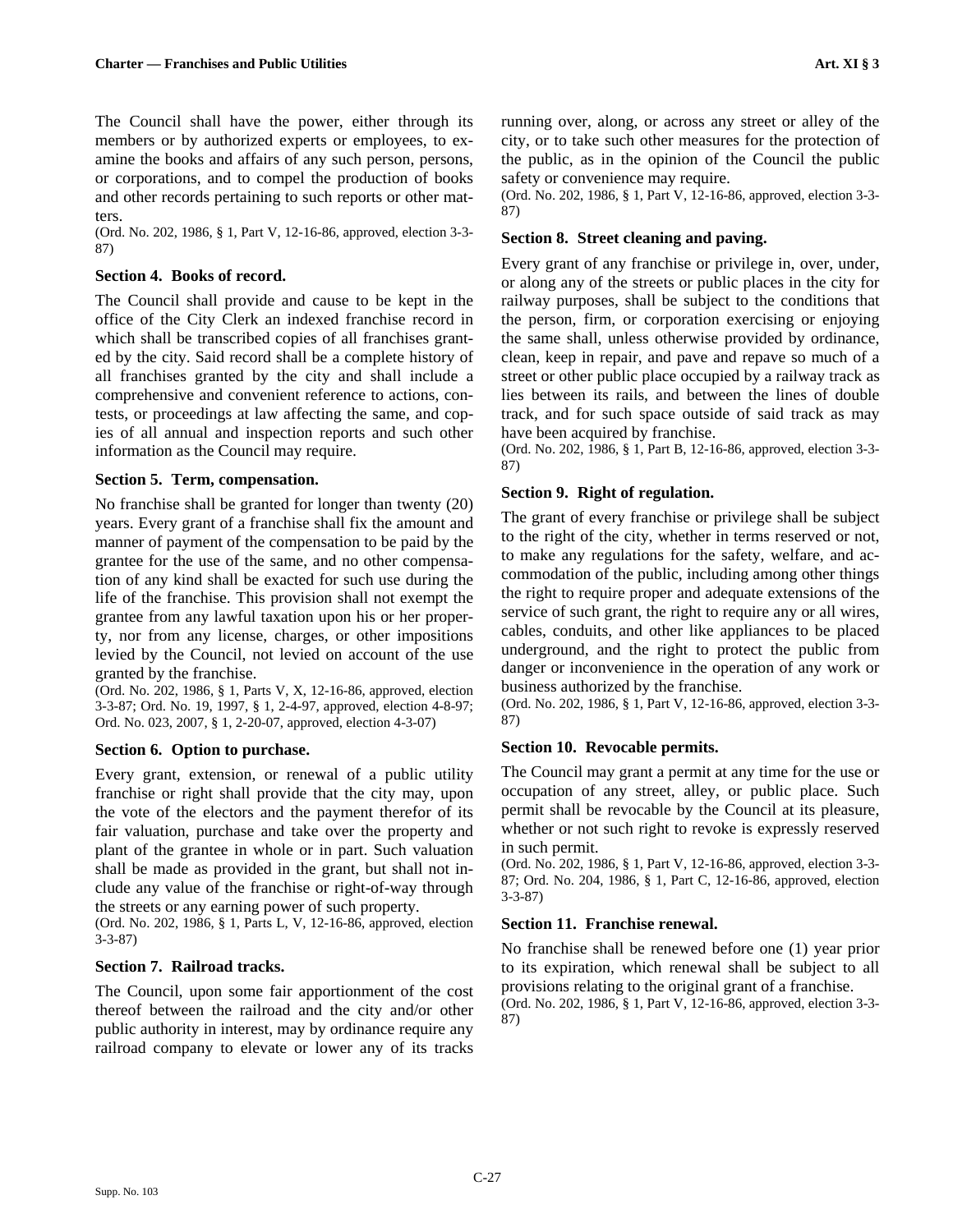# **Section 12. Leasing of franchises.**

No franchise granted by the city shall ever be leased, assigned, or otherwise alienated without the express consent of the city, and no dealing with the lessee or assignee on the part of the city to require the performance of any act or the payment of any compensation by the lessee or assignee shall be deemed to operate as such consent. Any assignment or sale of such franchise without the consent of the city shall, at the option of the Council, operate as a forfeiture to the city of such franchise.

(Ord. No. 202, 1986, § 1, Part V, 12-16-86, approved, election 3-3- 87)

# **Section 13. Issuance of stock.**

Every ordinance granting any franchise shall prohibit the issuing of any stock on account thereof by any corporation holding or doing business thereunder.

(Ord. No. 202, 1986, § 1, Part V, 12-16-86, approved, election 3-3- 87)

#### **Section 14. Amendment, renewal, extension or enlargement of franchise.**

No amendment, renewal, extension, or enlargement of any franchise, or grant of rights or powers heretofore granted to any corporation, person, or association of persons shall be made except in the manner and subject to all the conditions provided in this Article for the making of original grants and franchises.

(Ord. No. 202, 1986, § 1, Part V, 12-16-86, approved, election 3-3- 87)

#### **Section 15. Common use of facilities.**

The City may by ordinance require any person or corporation holding a franchise from the city for any public utility to allow the use of any of its poles, tracks, wires, conduits, and other related facilities by any other person or corporation to which the city grants a franchise upon the payment of a reasonable rental to the owner therefor. If the person or corporation desiring to use the same cannot agree with the owner regarding said rental and the terms and conditions for such use, within sixty (60) days from offering in writing to do so, the Council after a fair hearing, shall by resolution fix the terms and conditions of such use and compensation to be paid therefor, which award of the Council shall be final and binding on the parties concerned.

(Ord. No. 202, 1986, § 1, Part V, 12-16-86, approved, election 3-3- 87; Ord. No. 204, 1986, § 1, Part D, 12-16-86, approved, election 3-3-87)

# **ARTICLE XII. MUNICIPAL PUBLIC UTILITIES**

#### **Section 1. City may acquire utilities.**

The Council upon vote of the electors shall have the power within or without the territorial limits of the city to construct, condemn and purchase, acquire, and lease waterworks, gasworks, light plants, power plants, transportation systems, telephone systems, heating plants, and other public utilities local in use and extent, in whole or in part, and everything required therefor, for the use of the city and its inhabitants, and any such systems, plants, works, or ways, or any contracts in relation or in connection therewith which may exist and which the city may desire to acquire or purchase, in whole or in part, the same or any part thereof may be purchased by the city. An election is not required for the purchase of a portion of a utility system which is included in an area being annexed to the city and which is not the subject of an existing city franchise. Such public utilities acquired by the city, except waterworks and transportation systems, shall not be paid for out of general taxes or general obligation bonds, but shall be paid for from revenue derived from the public utility. Equipment necessary for transportation system may be acquired from the funds of the equipment fund of the city.

(Ord. No. 202, 1986, § 1, Parts L, V, 12-16-86, approved, election 3-3-87)

#### **Section 2. Right of entry.**

The directors and employees of city-owned utilities shall have authority in the necessary discharge of their duties to enter upon any lands, properties or premises, within or without the city limits, for the examination or survey thereof, or for the purpose of repairing, inspecting, removing, or connecting the service, reading meters, or any other purpose whatever in connection with the water, wastewater, electric, and other utilities.

(Ord. No. 202, 1986, § 1, Parts M, V, 12-16-86, approved, election 3-3-87)

#### **Section 3. Restriction on sale of water and electric property.**

The City shall not sell, lease, or in any manner dispose of the city's water or electric utility system as a whole unless and except the proposition for such purpose has first been approved by a vote of the electors. The provisions of this Section shall not apply to the sale, lease or exchange of any part of the water or electric utility systems, which the Council, by ordinance, determines does not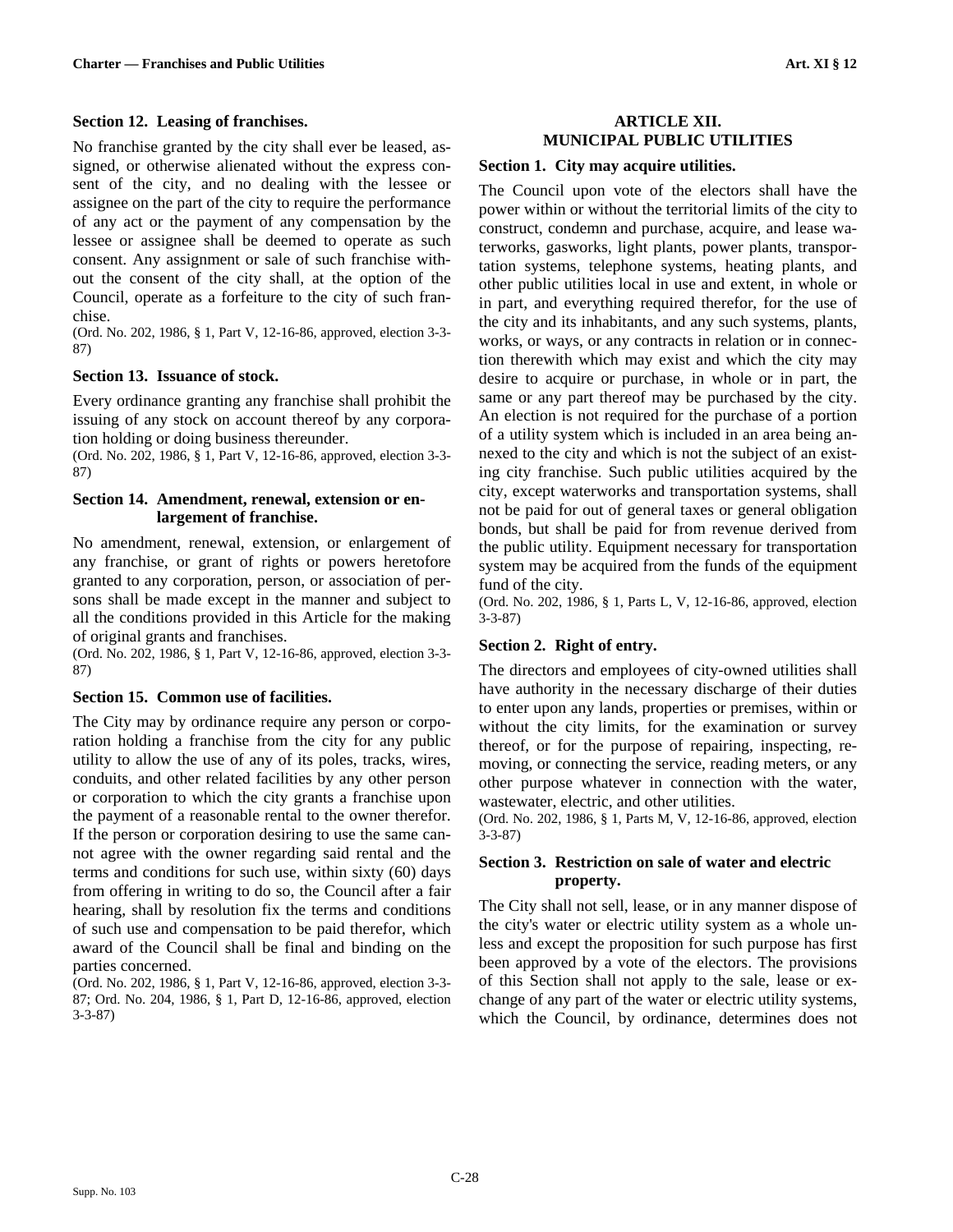materially impair the viability of the particular utility system as a whole and further determines is for the benefit of the citizens of Fort Collins. The provisions of this Section shall also not apply to the sale of water rights no longer useful to the city nor to the exchange of certain water rights for other water rights which would be more useful to the city.

(Ord. No. 12, 1969, 2-27-69, approved, election 4-8-69; Ord. No. 23, 1981, 2-17-81, approved, election 4-7-81; Ord. No. 202, 1986, § 1, Parts N, V, 12-16-86, approved, election 3-3-87)

# **Section 4. Control of water.**

If at any time the water supply is greater than the immediate needs of the city and its inhabitants, the Council may authorize the City Manager to permit the use of such surplus water by consumers outside the city at such rates as the Council may prescribe; provided that no vested right shall accrue under such permits.

The use of water belonging to the city, or the use of its water system, whether for domestic or industrial use, or for use in connection with a franchise or other privilege granted by the city, shall always be subject to the most comprehensive scrutiny, management, and control by the city, and nothing shall ever be done by a user which shall interfere with the successful operation of the waterworks or tend to interfere with the complete performance of the trust for the people under which such waterworks are held by the city; neither shall such use confer upon any user a right to water superior to the right of any other user.

(Ord. No. 202, 1986, § 1, Part V, 12-16-86, approved, election 3-3- 87)

# **Section 5. Utility budgeting.**

Budgets for all city-owned public utilities shall be prepared and adopted at the same time and to the same extent as budgets for all other city functions, as specified in Article V of this Charter.

(Ord. No. 202, 1986, § 1, Part V, 12-16-86, approved, election 3-3- 87)

#### **Section 6. Municipal utility rates and finances.**

The Council shall by ordinance from time to time fix, establish, maintain, and provide for the collection of such rates, fees, or charges for water and electricity, and for other utility services furnished by the city as will produce revenues sufficient to pay the cost of operation and maintenance of the city's utilities in good repair and working order; to pay into the general fund in lieu of taxes on account of the city-owned utilities such amount as may be established by the Council by ordinance; to pay the principal of and interest on all bonds of the city payable from the revenues of the city's utilities; to provide and

maintain an adequate working capital fund for the day-today business operations of said utilities; to provide and maintain an adequate fund for the replacement of depreciated and obsolete property and for the extension, improvement, enlargement and betterment of said utilities; to pay the interest on and principal of any general obligation bonds issued by the city to extend or improve said utilities. The provisions hereof shall be subject at all times to the performance by the city of all covenants and agreements made by it in connection with the issuance, sale, or delivery of any bonds of the city payable out of the revenues derived from the operation of its utilities, whether such revenue bonds be heretofore or hereafter issued.

All net operating revenues of the city's utilities shall be held within the respective utility's fund and may be expended only for renewals, replacements, extraordinary repairs, extensions, improvements, enlargements and betterments to such utility, or other specific utility purpose determined by the Council to be beneficial to the ratepayers of said utilities.

(Res. No. 71-12, 2-11-71, approved, election 4-6-71; Ord. No. 202, 1986, § 1, Part V, 12-16-86, approved, election 3-3-87; Ord. No. 203, 1986, § 1, Part N, 12-16-86, approved, election 3-3-87; Ord. No. 159, 1988, 12-20-88, approved, election 3-7-89)

# **Section 7. Reserved.**

**Editor's note**—Section 7, relating to the Water Board, derived from Ord. No. 8, 1967, and Ord. No. 202, 1986, was repealed by Ord. No. 21, 1991, adopted Feb. 19, 1991, approved at an election held Apr. 2, 1991.

#### **ARTICLE XIII. DEFINITIONS**

Certain words and phrases used in this Charter are hereby declared to have the following meanings:

"Agency" means any organizational unit of the city.

"Allotment" means a portion of an appropriation made available for expenditure during a specified period of less than one (1) year.

"Appropriation" means the authorized amount of funds set aside for expenditure during a specified time for a specific purpose.

"City" means the City of Fort Collins, Colorado, a municipal corporation.

"Day" means a calendar day unless otherwise specified.

"Department" means a primary subdivision of a service area headed by a person who, regardless of title, is directly responsible to the director of the service area.